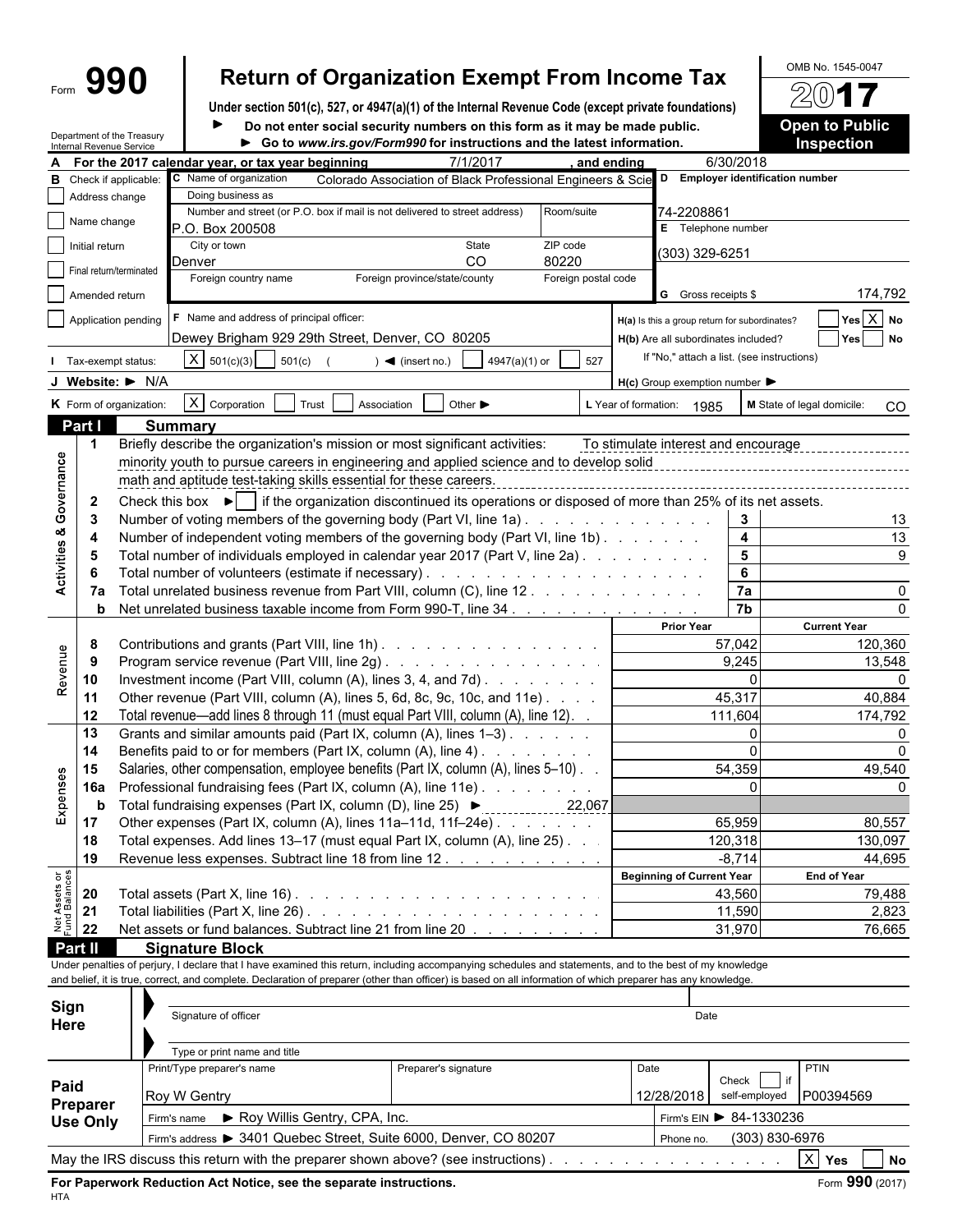|                         | Form 990 (2017) | Colorado Association of Black Professional Engineers & Scientists                                                                                                                                                                                                                                                                           | 74-2208861     | Page 2                       |
|-------------------------|-----------------|---------------------------------------------------------------------------------------------------------------------------------------------------------------------------------------------------------------------------------------------------------------------------------------------------------------------------------------------|----------------|------------------------------|
|                         | Part III        | <b>Statement of Program Service Accomplishments</b>                                                                                                                                                                                                                                                                                         |                |                              |
|                         |                 | Check if Schedule O contains a response or note to any line in this Part III                                                                                                                                                                                                                                                                |                |                              |
| -1                      |                 | Briefly describe the organization's mission:<br>To supply minority youth with the skills necessary for success in engineering and applied                                                                                                                                                                                                   |                |                              |
| $\overline{\mathbf{2}}$ |                 | Did the organization undertake any significant program services during the year which were not listed on<br>If "Yes," describe these new services on Schedule O.                                                                                                                                                                            |                | $\sqrt{ }$ Yes $\sqrt{ }$ No |
| 3                       |                 | Did the organization cease conducting, or make significant changes in how it conducts, any program<br>If "Yes," describe these changes on Schedule O.                                                                                                                                                                                       | $\blacksquare$ | Yes $\boxed{X}$ No           |
| 4                       |                 | Describe the organization's program service accomplishments for each of its three largest program services, as measured by<br>expenses. Section 501(c)(3) and 501(c)(4) organizations are required to report the amount of grants and allocations to others,<br>the total expenses, and revenue, if any, for each program service reported. |                |                              |
|                         |                 | 4a (Code: ) (Expenses \$102,303 including grants of \$109,563 ) (Revenue \$<br>Educational Expenses. Scholarships & Training. [10] The Content of the Capital Street Scholarships & Training.                                                                                                                                               |                | 13,548)                      |
|                         |                 |                                                                                                                                                                                                                                                                                                                                             |                |                              |
|                         |                 |                                                                                                                                                                                                                                                                                                                                             |                |                              |
| 4b                      |                 | $(Code:$ (Code: $(Code:$ $(Code:$ $(Code:$ $(Code:$ $(Code:$ $(Code:$ $(Code:$ $(Code:$ $(Code:$ $(Code:$ $(Code:$ $(Code:$ $(Code:$ $(Code:$ $(Code:$ $(Code:$ $(Code:$ $(Code:$ $(Code:$ $(Code:$ $(Code:$ $(Code:$ $(Code:$ $(Code:$ $(Code:$ $(Code:$ $(Code:$ $(Code:$ $(Code:$ $(Code:$ $(Code:$ $(Code:$ $(Code:$ $(Code:$ $(Code:$  |                |                              |
|                         |                 |                                                                                                                                                                                                                                                                                                                                             |                |                              |
|                         |                 |                                                                                                                                                                                                                                                                                                                                             |                |                              |
|                         |                 |                                                                                                                                                                                                                                                                                                                                             |                |                              |
| 4c                      | (Code:          | ) (Expenses $\frac{1}{2}$ [100] including grants of $\frac{1}{2}$ [100] (Revenue $\frac{1}{2}$ ) (Revenue $\frac{1}{2}$                                                                                                                                                                                                                     |                |                              |
|                         |                 |                                                                                                                                                                                                                                                                                                                                             |                |                              |
|                         |                 |                                                                                                                                                                                                                                                                                                                                             |                |                              |
|                         |                 |                                                                                                                                                                                                                                                                                                                                             |                |                              |
|                         |                 | 4d Other program services. (Describe in Schedule O.)                                                                                                                                                                                                                                                                                        |                |                              |
|                         | (Expenses \$    | $0$ ) (Revenue \$<br>0 including grants of \$                                                                                                                                                                                                                                                                                               | 0)             |                              |
| 4e                      |                 | Total program service expenses<br>102,303                                                                                                                                                                                                                                                                                                   |                |                              |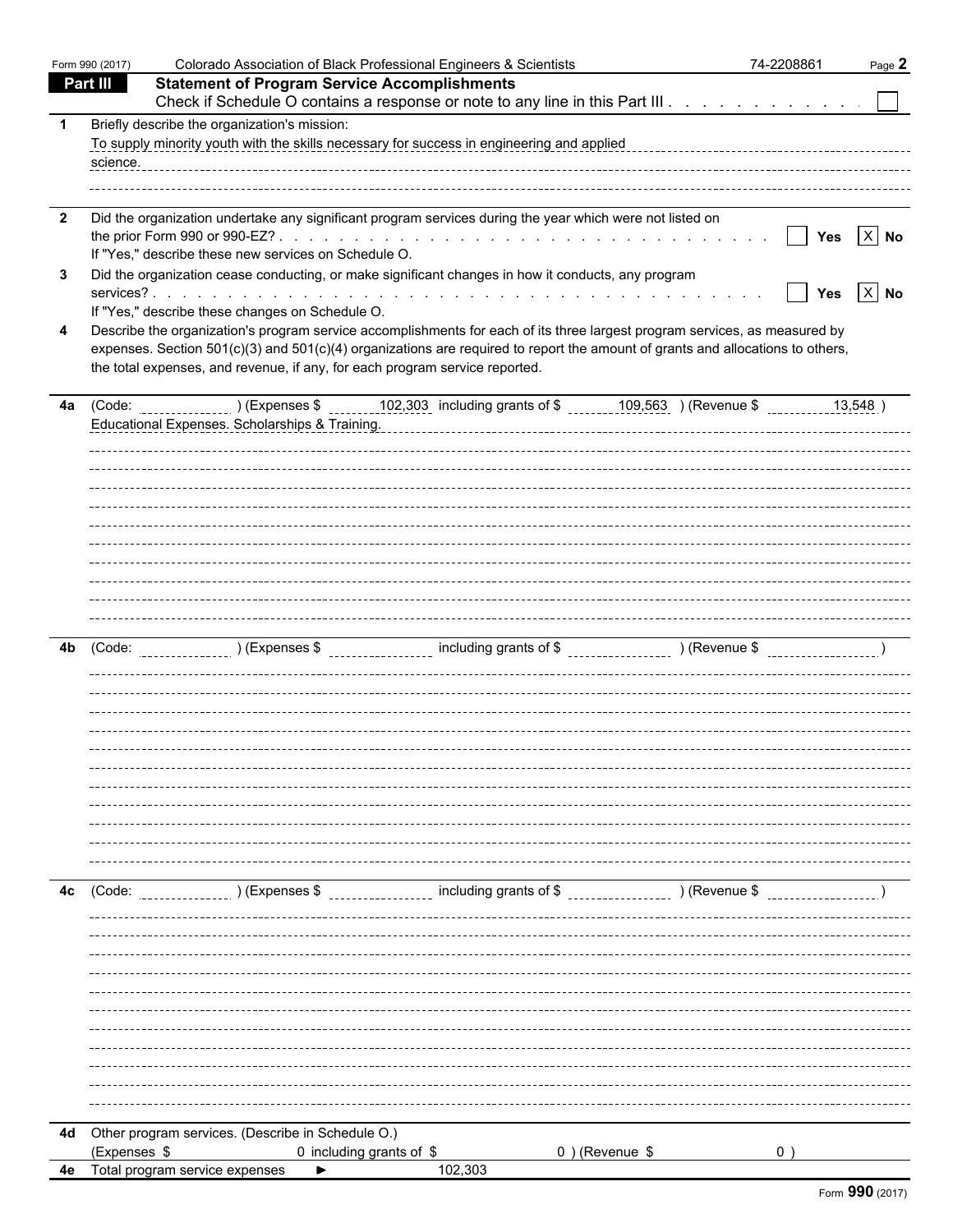| Form 990 (2017) | Colorado Association of Black Professional Engineers & Scientists | 74-2208861<br>Page $3$ |
|-----------------|-------------------------------------------------------------------|------------------------|
|                 |                                                                   |                        |

| 74-2208861 | Page, |
|------------|-------|
|------------|-------|

| Part IV      | <b>Checklist of Required Schedules</b>                                                                                                                                                                                                                        |                       |              |                           |  |
|--------------|---------------------------------------------------------------------------------------------------------------------------------------------------------------------------------------------------------------------------------------------------------------|-----------------------|--------------|---------------------------|--|
|              |                                                                                                                                                                                                                                                               |                       | Yes          | No                        |  |
|              | Is the organization described in section $501(c)(3)$ or $4947(a)(1)$ (other than a private foundation)? If "Yes,"<br>complete Schedule A.                                                                                                                     | $\mathbf 1$           | X            |                           |  |
| $\mathbf{2}$ | Is the organization required to complete Schedule B, Schedule of Contributors (see instructions)?                                                                                                                                                             | $\overline{2}$        |              | $\times$                  |  |
| 3            | Did the organization engage in direct or indirect political campaign activities on behalf of or in opposition to<br>candidates for public office? If "Yes," complete Schedule C, Part I.                                                                      | $\mathbf{3}$          |              | $\times$                  |  |
|              | 4 Section 501(c)(3) organizations. Did the organization engage in lobbying activities, or have a section 501(h)                                                                                                                                               | $\overline{4}$        |              | $\times$                  |  |
|              | 5 Is the organization a section $501(c)(4)$ , $501(c)(5)$ , or $501(c)(6)$ organization that receives membership dues,<br>assessments, or similar amounts as defined in Revenue Procedure 98-19? If "Yes," complete Schedule C,                               | 5                     |              | $\times$                  |  |
| 6.           | Did the organization maintain any donor advised funds or any similar funds or accounts for which donors<br>have the right to provide advice on the distribution or investment of amounts in such funds or accounts? If<br>"Yes," complete Schedule D, Part I. | 6                     |              | $\times$                  |  |
| 7            | Did the organization receive or hold a conservation easement, including easements to preserve open space,<br>the environment, historic land areas, or historic structures? If "Yes," complete Schedule D, Part II.                                            | $\overline{7}$        |              | X                         |  |
|              | 8 Did the organization maintain collections of works of art, historical treasures, or other similar assets? If "Yes,"<br>complete Schedule D, Part III.                                                                                                       | 8                     |              | $\times$                  |  |
|              | 9 Did the organization report an amount in Part X, line 21, for escrow or custodial account liability, serve as a<br>custodian for amounts not listed in Part X; or provide credit counseling, debt management, credit repair, or debt                        | 9                     |              | X                         |  |
| 10           | Did the organization, directly or through a related organization, hold assets in temporarily restricted<br>endowments, permanent endowments, or quasi-endowments? If "Yes," complete Schedule D, Part V.                                                      | 10                    |              |                           |  |
| 11           | If the organization's answer to any of the following questions is "Yes," then complete Schedule D, Parts VI,<br>VII, VIII, IX, or X as applicable.                                                                                                            |                       |              |                           |  |
|              | a Did the organization report an amount for land, buildings, and equipment in Part X, line 10? If "Yes," complete<br>Schedule D, Part VI. .                                                                                                                   | 11a                   | $\mathsf{X}$ |                           |  |
|              | <b>b</b> Did the organization report an amount for investments—other securities in Part X, line 12 that is 5% or more<br>of its total assets reported in Part X, line 16? If "Yes," complete Schedule D, Part VII.                                            | 11 <sub>b</sub>       |              | $\times$                  |  |
|              | c Did the organization report an amount for investments—program related in Part X, line 13 that is 5% or more<br>of its total assets reported in Part X, line 16? If "Yes," complete Schedule D, Part VIII.                                                   | 11c                   |              | $\times$                  |  |
|              | d Did the organization report an amount for other assets in Part X, line 15 that is 5% or more of its total assets                                                                                                                                            | 11d                   |              | X                         |  |
|              | e Did the organization report an amount for other liabilities in Part X, line 25? If "Yes," complete Schedule D, Part X. .<br>f Did the organization's separate or consolidated financial statements for the tax year include a footnote that addresses       | 11e                   |              | $\mathsf{X}$              |  |
|              | the organization's liability for uncertain tax positions under FIN 48 (ASC 740)? If "Yes," complete Schedule D, Part X.<br>12a Did the organization obtain separate, independent audited financial statements for the tax year? If "Yes," complete            | 11f                   |              | X                         |  |
|              | b Was the organization included in consolidated, independent audited financial statements for the tax year? If "Yes,"                                                                                                                                         | 12a                   |              | X                         |  |
|              | and if the organization answered "No" to line 12a, then completing Schedule D, Parts XI and XII is optional                                                                                                                                                   | 12 <sub>b</sub><br>13 |              | X<br>$\mathsf{X}$         |  |
| 13           | Is the organization a school described in section $170(b)(1)(A)(ii)?$ If "Yes," complete Schedule E.<br>14a Did the organization maintain an office, employees, or agents outside of the United States?.                                                      | 14a                   |              | $\mathsf{X}$              |  |
|              | <u>.</u><br><b>b</b> Did the organization have aggregate revenues or expenses of more than \$10,000 from grantmaking,<br>fundraising, business, investment, and program service activities outside the United States, or aggregate                            |                       |              |                           |  |
|              | foreign investments valued at \$100,000 or more? If "Yes," complete Schedule F, Parts I and IV.<br>15 Did the organization report on Part IX, column (A), line 3, more than \$5,000 of grants or other assistance to or                                       | 14b                   |              | X                         |  |
|              | 16 Did the organization report on Part IX, column (A), line 3, more than \$5,000 of aggregate grants or other<br>assistance to or for foreign individuals? If "Yes," complete Schedule F, Parts III and IV.                                                   | 15<br>16              |              | X<br>X                    |  |
| 17           | Did the organization report a total of more than \$15,000 of expenses for professional fundraising services<br>on Part IX, column (A), lines 6 and 11e? If "Yes," complete Schedule G, Part I (see instructions).                                             | 17                    |              | X                         |  |
|              | 18 Did the organization report more than \$15,000 total of fundraising event gross income and contributions on                                                                                                                                                | 18                    |              | X                         |  |
| 19           | Did the organization report more than \$15,000 of gross income from gaming activities on Part VIII, line 9a?                                                                                                                                                  | 19                    |              | $\boldsymbol{\mathsf{X}}$ |  |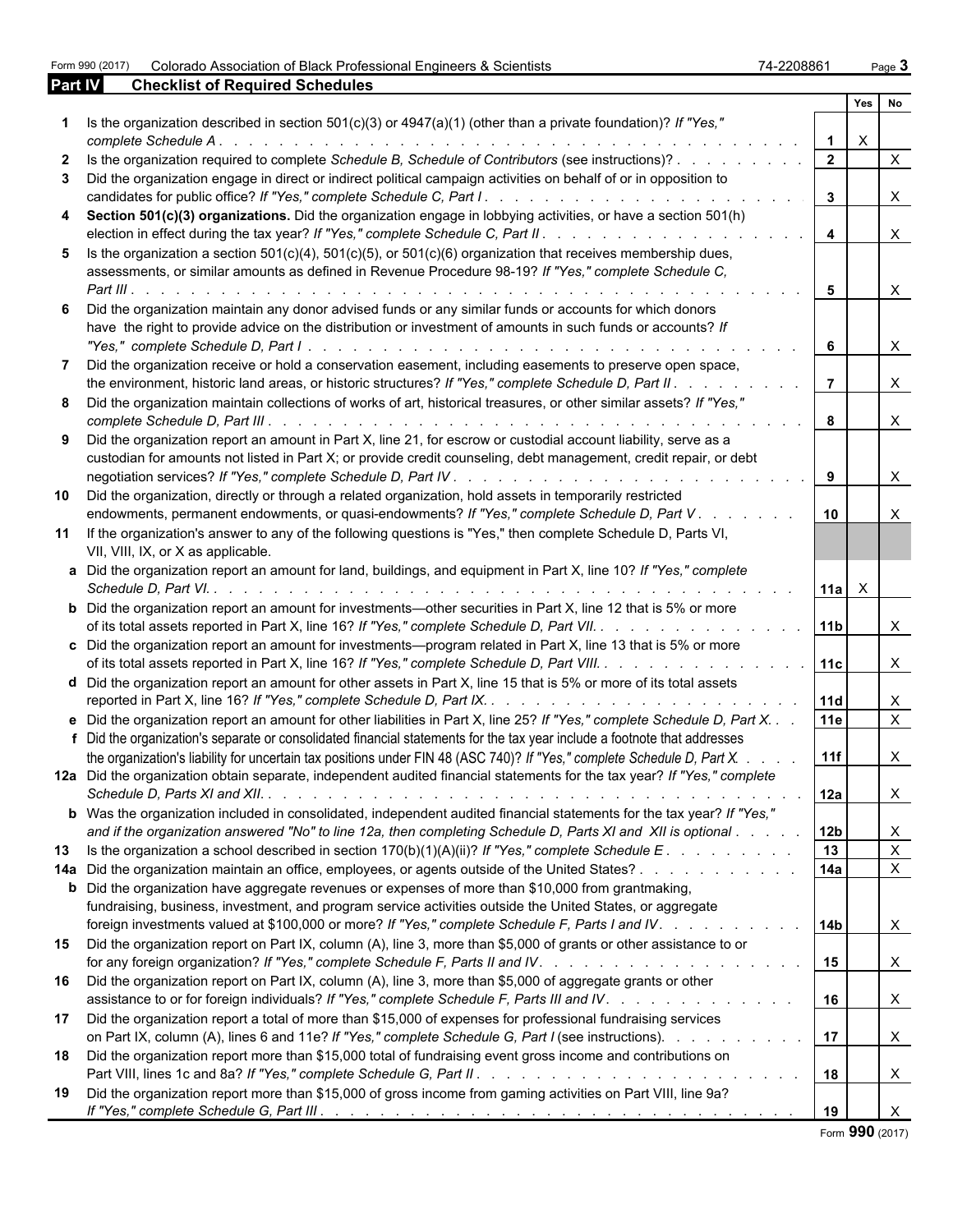|    | Form 990 (2017)<br>Colorado Association of Black Professional Engineers & Scientists                                                                                                                                                                             | 74-2208861      |                     | Page 4                    |  |
|----|------------------------------------------------------------------------------------------------------------------------------------------------------------------------------------------------------------------------------------------------------------------|-----------------|---------------------|---------------------------|--|
|    | <b>Checklist of Required Schedules (continued)</b><br><b>Part IV</b>                                                                                                                                                                                             |                 |                     |                           |  |
|    |                                                                                                                                                                                                                                                                  |                 | Yes                 | <b>No</b>                 |  |
|    | 20a Did the organization operate one or more hospital facilities? If "Yes," complete Schedule H.                                                                                                                                                                 | <b>20a</b>      |                     | $\boldsymbol{\mathsf{X}}$ |  |
|    | <b>b</b> If "Yes" to line 20a, did the organization attach a copy of its audited financial statements to this return?                                                                                                                                            | 20 <sub>b</sub> |                     |                           |  |
|    | 21 Did the organization report more than \$5,000 of grants or other assistance to any domestic organization or<br>domestic government on Part IX, column (A), line 1? If "Yes," complete Schedule I, Parts I and II. .                                           | 21              |                     | $\times$                  |  |
|    | 22 Did the organization report more than \$5,000 of grants or other assistance to or for domestic individuals on<br>Part IX, column (A), line 2? If "Yes," complete Schedule I, Parts I and III.                                                                 | 22              |                     | $\mathsf{X}$              |  |
| 23 | Did the organization answer "Yes" to Part VII, Section A, line 3, 4, or 5 about compensation of the                                                                                                                                                              |                 |                     |                           |  |
|    | organization's current and former officers, directors, trustees, key employees, and highest compensated                                                                                                                                                          |                 |                     |                           |  |
|    |                                                                                                                                                                                                                                                                  | 23              |                     | $\mathsf{X}$              |  |
|    | 24a Did the organization have a tax-exempt bond issue with an outstanding principal amount of more than                                                                                                                                                          |                 |                     |                           |  |
|    | \$100,000 as of the last day of the year, that was issued after December 31, 2002? If "Yes," answer lines                                                                                                                                                        | 24a             |                     | X                         |  |
|    | <b>b</b> Did the organization invest any proceeds of tax-exempt bonds beyond a temporary period exception?                                                                                                                                                       | 24 <sub>b</sub> |                     | $\mathsf{X}$              |  |
|    | c Did the organization maintain an escrow account other than a refunding escrow at any time during the year                                                                                                                                                      |                 |                     |                           |  |
|    |                                                                                                                                                                                                                                                                  | 24c             |                     | $\mathsf{X}$              |  |
|    | d Did the organization act as an "on behalf of" issuer for bonds outstanding at any time during the year?                                                                                                                                                        | 24d             |                     | $\mathsf{X}$              |  |
|    | 25a Section 501(c)(3), 501(c)(4), and 501(c)(29) organizations. Did the organization engage in an excess benefit<br>transaction with a disqualified person during the year? If "Yes," complete Schedule L, Part I.                                               | <b>25a</b>      |                     | $\mathsf{X}$              |  |
|    | <b>b</b> Is the organization aware that it engaged in an excess benefit transaction with a disqualified person in a                                                                                                                                              |                 |                     |                           |  |
|    | prior year, and that the transaction has not been reported on any of the organization's prior Forms 990 or                                                                                                                                                       | 25 <sub>b</sub> |                     | $\mathsf{X}$              |  |
| 26 | Did the organization report any amount on Part X, line 5, 6, or 22 for receivables from or payables to any                                                                                                                                                       |                 |                     |                           |  |
|    | current or former officers, directors, trustees, key employees, highest compensated employees, or                                                                                                                                                                |                 |                     |                           |  |
|    | disqualified persons? If "Yes," complete Schedule L, Part II. .<br>$\frac{1}{2}$ , $\frac{1}{2}$ , $\frac{1}{2}$ , $\frac{1}{2}$ , $\frac{1}{2}$ , $\frac{1}{2}$ , $\frac{1}{2}$ , $\frac{1}{2}$ , $\frac{1}{2}$ , $\frac{1}{2}$ , $\frac{1}{2}$ , $\frac{1}{2}$ | 26              |                     | $\mathsf{X}$              |  |
| 27 | Did the organization provide a grant or other assistance to an officer, director, trustee, key employee,<br>substantial contributor or employee thereof, a grant selection committee member, or to a 35% controlled                                              |                 |                     |                           |  |
|    | entity or family member of any of these persons? If "Yes," complete Schedule L, Part III.                                                                                                                                                                        | 27              |                     | X                         |  |
|    | 28 Was the organization a party to a business transaction with one of the following parties (see Schedule L,<br>Part IV instructions for applicable filing thresholds, conditions, and exceptions):                                                              |                 |                     |                           |  |
|    | a A current or former officer, director, trustee, or key employee? If "Yes," complete Schedule L, Part IV.                                                                                                                                                       | 28a             |                     | $\mathsf{X}$              |  |
|    | <b>b</b> A family member of a current or former officer, director, trustee, or key employee? If "Yes," complete<br>Schedule L, Part IV.                                                                                                                          | 28b             |                     | $\mathsf{X}$              |  |
|    | c An entity of which a current or former officer, director, trustee, or key employee (or a family member thereof)                                                                                                                                                |                 |                     |                           |  |
|    | was an officer, director, trustee, or direct or indirect owner? If "Yes," complete Schedule L, Part IV.                                                                                                                                                          | 28c             |                     | X                         |  |
| 29 | Did the organization receive more than \$25,000 in non-cash contributions? If "Yes," complete Schedule M.                                                                                                                                                        | l 29            |                     | $\mathsf{X}$              |  |
| 30 | Did the organization receive contributions of art, historical treasures, or other similar assets, or qualified                                                                                                                                                   | 30              |                     | $\mathsf{X}$              |  |
|    | 31 Did the organization liquidate, terminate, or dissolve and cease operations? If "Yes," complete Schedule N,                                                                                                                                                   | 31              |                     | $\mathsf{X}$              |  |
|    | 32 Did the organization sell, exchange, dispose of, or transfer more than 25% of its net assets?                                                                                                                                                                 |                 |                     |                           |  |
|    | 33 Did the organization own 100% of an entity disregarded as separate from the organization under Regulations                                                                                                                                                    | 32              |                     | $\mathsf{X}$              |  |
|    |                                                                                                                                                                                                                                                                  | 33              |                     | $\mathsf{X}$              |  |
|    | 34 Was the organization related to any tax-exempt or taxable entity? If "Yes," complete Schedule R, Part II,                                                                                                                                                     | 34              |                     | $\mathsf{X}$              |  |
|    | 35a Did the organization have a controlled entity within the meaning of section 512(b)(13)?                                                                                                                                                                      | 35a             |                     |                           |  |
|    | <b>b</b> If "Yes" to line 35a, did the organization receive any payment from or engage in any transaction with a controlled<br>entity within the meaning of section 512(b)(13)? If "Yes," complete Schedule R, Part V, line 2                                    | 35b             |                     |                           |  |
|    | 36 Section 501(c)(3) organizations. Did the organization make any transfers to an exempt non-charitable related                                                                                                                                                  |                 |                     |                           |  |
|    |                                                                                                                                                                                                                                                                  | 36              |                     | $\mathsf{X}$              |  |
| 37 | Did the organization conduct more than 5% of its activities through an entity that is not a related organization<br>and that is treated as a partnership for federal income tax purposes? If "Yes," complete Schedule R, Part                                    |                 |                     |                           |  |
|    |                                                                                                                                                                                                                                                                  | 37              |                     | $\mathsf{X}$              |  |
| 38 | Did the organization complete Schedule O and provide explanations in Schedule O for Part VI, lines 11b and                                                                                                                                                       |                 |                     |                           |  |
|    |                                                                                                                                                                                                                                                                  | 38              | X<br>$\overline{2}$ |                           |  |

|  |  | Form 990 (2017) |
|--|--|-----------------|
|--|--|-----------------|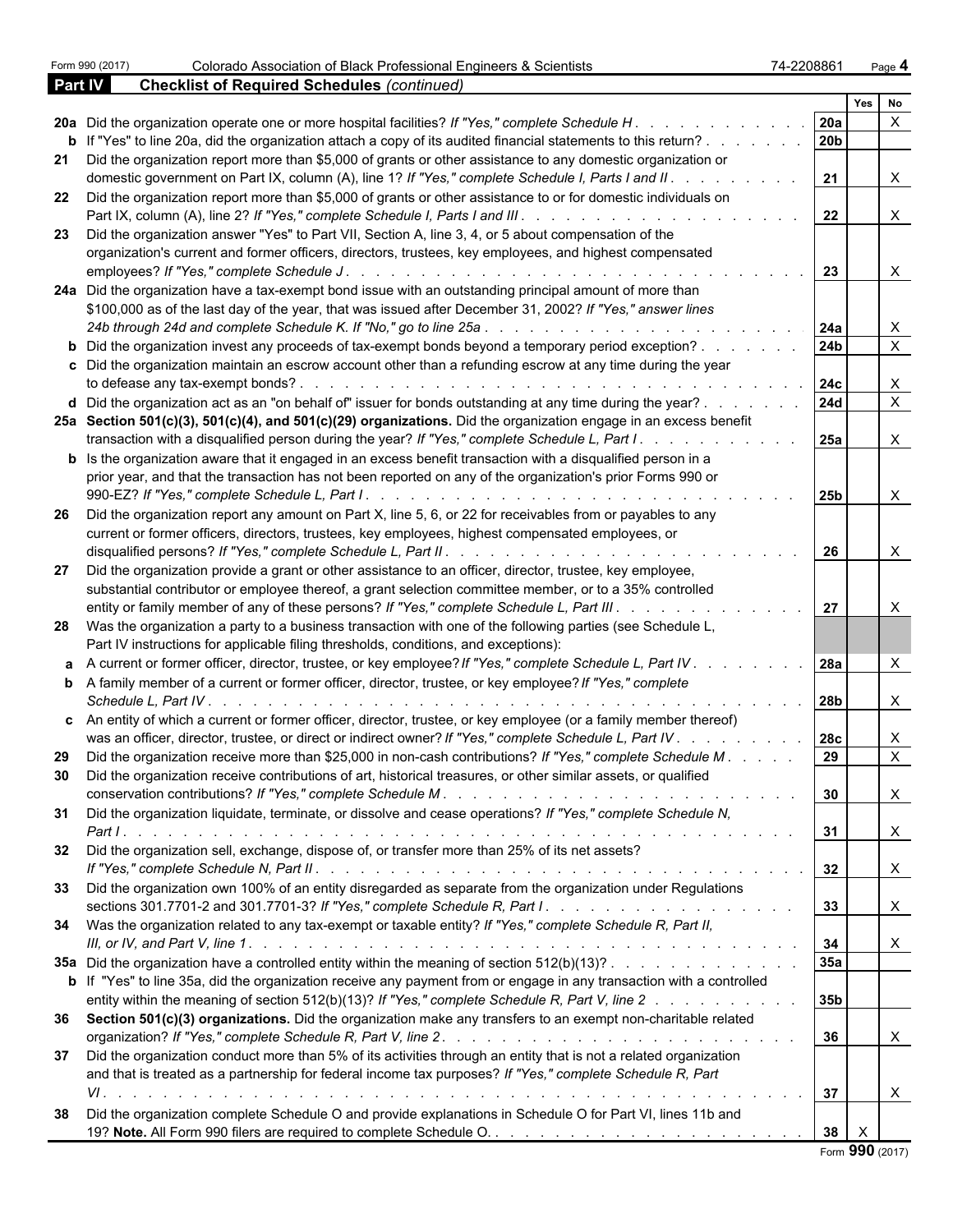|             | Form 990 (2017)<br>Colorado Association of Black Professional Engineers & Scientists                                                | 74-2208861      | Page 5                  |
|-------------|-------------------------------------------------------------------------------------------------------------------------------------|-----------------|-------------------------|
|             | <b>Statements Regarding Other IRS Filings and Tax Compliance</b><br><b>Part V</b>                                                   |                 |                         |
|             | Check if Schedule O contains a response or note to any line in this Part V                                                          |                 |                         |
|             |                                                                                                                                     |                 | <b>Yes</b><br><b>No</b> |
|             | Enter the number reported in Box 3 of Form 1096. Enter -0- if not applicable                                                        |                 |                         |
|             | 1a<br>1 <sub>b</sub>                                                                                                                |                 |                         |
|             | Enter the number of Forms W-2G included in line 1a. Enter -0- if not applicable                                                     |                 |                         |
|             | c Did the organization comply with backup withholding rules for reportable payments to vendors and reportable                       |                 |                         |
|             |                                                                                                                                     | 1c              | $\times$                |
|             | 2a Enter the number of employees reported on Form W-3, Transmittal of Wage and Tax                                                  |                 |                         |
|             | Statements, filed for the calendar year ending with or within the year covered by this return .<br>2a                               |                 |                         |
|             | <b>b</b> If at least one is reported on line 2a, did the organization file all required federal employment tax returns?             | 2 <sub>b</sub>  | $\mathsf{X}$            |
|             | Note. If the sum of lines 1a and 2a is greater than 250, you may be required to e-file. (see instructions)                          |                 |                         |
| За          | Did the organization have unrelated business gross income of \$1,000 or more during the year?.                                      | 3a              |                         |
|             | If "Yes," has it filed a Form 990-T for this year? If "No" to line 3b, provide an explanation in Schedule O.                        | 3 <sub>b</sub>  |                         |
| 4a          | At any time during the calendar year, did the organization have an interest in, or a signature or other authority                   |                 |                         |
|             | over, a financial account in a foreign country (such as a bank account, securities account, or other financial                      |                 |                         |
|             | $account$ $?$ .                                                                                                                     | 4a              |                         |
|             | <b>b</b> If "Yes," enter the name of the foreign country: $\blacktriangleright$                                                     |                 |                         |
|             | See instructions for filing requirements for FinCEN Form 114, Report of Foreign Bank and Financial Accounts                         |                 |                         |
|             | (FBAR).                                                                                                                             |                 |                         |
| 5a          | Was the organization a party to a prohibited tax shelter transaction at any time during the tax year?.                              | 5a              |                         |
|             |                                                                                                                                     | 5 <sub>b</sub>  |                         |
|             | Did any taxable party notify the organization that it was or is a party to a prohibited tax shelter transaction?.                   | 5 <sub>c</sub>  |                         |
|             | If "Yes" to line 5a or 5b, did the organization file Form 8886-T?                                                                   |                 |                         |
|             | 6a Does the organization have annual gross receipts that are normally greater than \$100,000, and did the                           | 6a              |                         |
|             | organization solicit any contributions that were not tax deductible as charitable contributions? .                                  |                 | X                       |
|             | <b>b</b> If "Yes," did the organization include with every solicitation an express statement that such contributions or             |                 |                         |
|             | gifts were not tax deductible?                                                                                                      | 6b              |                         |
|             | Organizations that may receive deductible contributions under section 170(c).                                                       |                 |                         |
|             | a Did the organization receive a payment in excess of \$75 made partly as a contribution and partly for goods                       |                 |                         |
|             | and services provided to the payor?.<br>de la caractería de la caractería de la caractería de la caractería de la caractería        | 7a              |                         |
|             | <b>b</b> If "Yes," did the organization notify the donor of the value of the goods or services provided?                            | 7 <sub>b</sub>  |                         |
|             | c Did the organization sell, exchange, or otherwise dispose of tangible personal property for which it was                          |                 |                         |
|             |                                                                                                                                     | 7c              |                         |
|             | d If "Yes," indicate the number of Forms 8282 filed during the year 7d                                                              |                 |                         |
|             | Did the organization receive any funds, directly or indirectly, to pay premiums on a personal benefit contract?                     | 7e              |                         |
|             | Did the organization, during the year, pay premiums, directly or indirectly, on a personal benefit contract? .                      | 7f              | X                       |
|             | If the organization received a contribution of qualified intellectual property, did the organization file Form 8899 as required?.   | 7g              |                         |
|             | If the organization received a contribution of cars, boats, airplanes, or other vehicles, did the organization file a Form 1098-C?. | 7h              |                         |
| 8           | Sponsoring organizations maintaining donor advised funds. Did a donor advised fund maintained by the                                |                 |                         |
|             | sponsoring organization have excess business holdings at any time during the year?                                                  | 8               |                         |
| 9           | Sponsoring organizations maintaining donor advised funds.                                                                           |                 |                         |
|             | Did the sponsoring organization make any taxable distributions under section 4966?                                                  | 9a              |                         |
|             | Did the sponsoring organization make a distribution to a donor, donor advisor, or related person?                                   | 9 <sub>b</sub>  |                         |
| 10          | Section 501(c)(7) organizations. Enter:                                                                                             |                 |                         |
|             | 10a<br>Initiation fees and capital contributions included on Part VIII, line 12.                                                    |                 |                         |
| а           | 10 <sub>b</sub>                                                                                                                     |                 |                         |
|             | Gross receipts, included on Form 990, Part VIII, line 12, for public use of club facilities                                         |                 |                         |
| 11          | Section 501(c)(12) organizations. Enter:                                                                                            |                 |                         |
|             | 11a                                                                                                                                 |                 |                         |
|             | Gross income from other sources (Do not net amounts due or paid to other sources                                                    |                 |                         |
|             | 11 <sub>b</sub><br>against amounts due or received from them.). The subset of the state of the state of the state of the state of   |                 |                         |
| 12a         | Section 4947(a)(1) non-exempt charitable trusts. Is the organization filing Form 990 in lieu of Form 1041?                          | 12a             |                         |
| $\mathbf b$ | 12 <sub>b</sub><br>If "Yes," enter the amount of tax-exempt interest received or accrued during the year                            |                 |                         |
| 13          | Section 501(c)(29) qualified nonprofit health insurance issuers.                                                                    |                 |                         |
|             | a Is the organization licensed to issue qualified health plans in more than one state?                                              | 13a             |                         |
|             | Note. See the instructions for additional information the organization must report on Schedule O.                                   |                 |                         |
|             | <b>b</b> Enter the amount of reserves the organization is required to maintain by the states in which                               |                 |                         |
|             | 13 <sub>b</sub>                                                                                                                     |                 |                         |
|             | 13 <sub>c</sub>                                                                                                                     |                 |                         |
| 14a         | Did the organization receive any payments for indoor tanning services during the tax year?                                          | 14a             |                         |
|             | <b>b</b> If "Yes," has it filed a Form 720 to report these payments? If "No," provide an explanation in Schedule O.                 | 14 <sub>b</sub> |                         |
|             |                                                                                                                                     |                 |                         |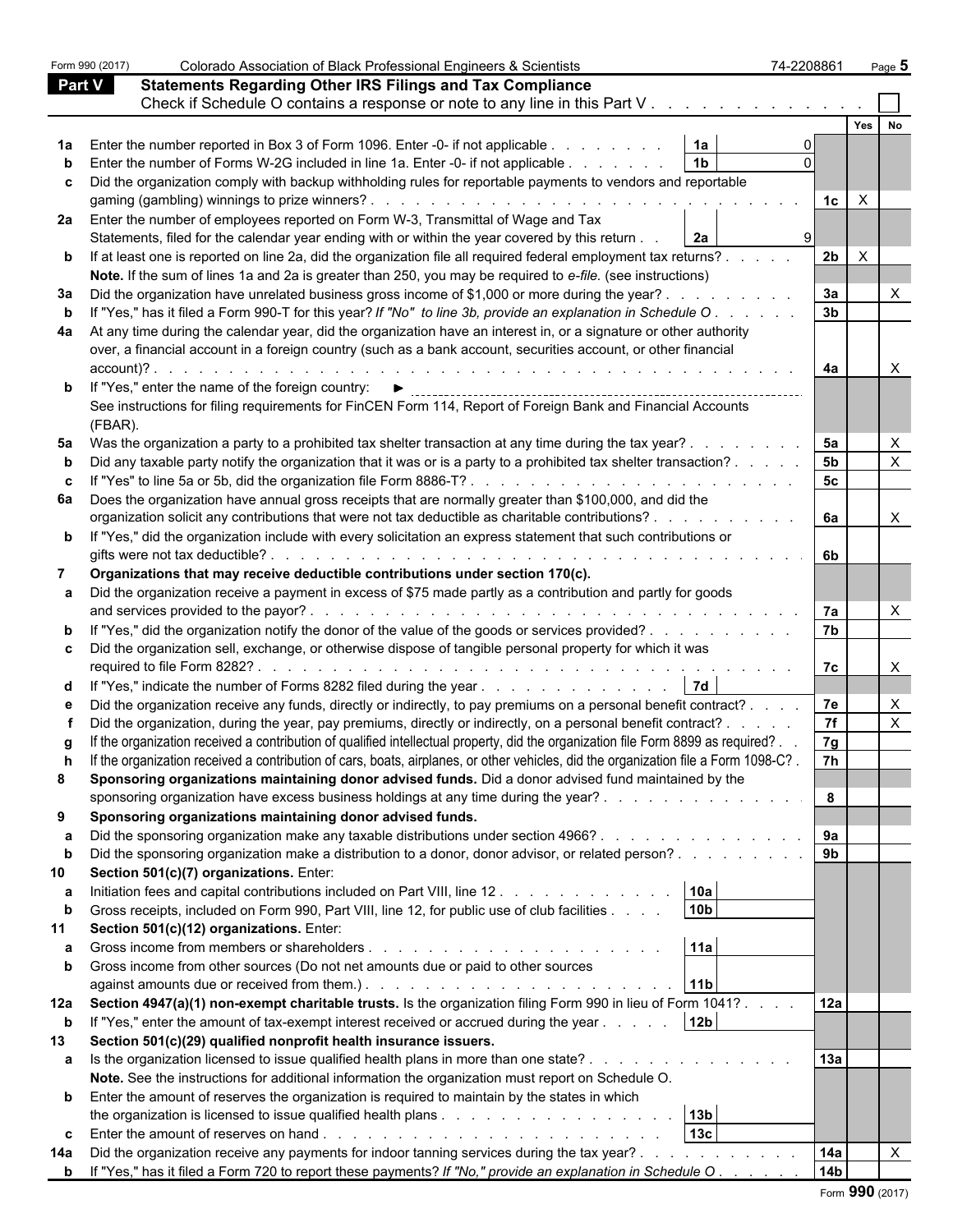|                | Form 990 (2017) | Colorado Association of Black Professional Engineers & Scientists                                                                                                                                                      | 74-2208861              |              | Page 6                    |  |
|----------------|-----------------|------------------------------------------------------------------------------------------------------------------------------------------------------------------------------------------------------------------------|-------------------------|--------------|---------------------------|--|
| <b>Part VI</b> |                 | Governance, Management, and Disclosure For each "Yes" response to lines 2 through 7b below, and for a "No"                                                                                                             |                         |              |                           |  |
|                |                 | response to line 8a, 8b, or 10b below, describe the circumstances, processes, or changes in Schedule O. See instructions.                                                                                              |                         |              |                           |  |
|                |                 | Check if Schedule O contains a response or note to any line in this Part VI. $\boxed{X}$                                                                                                                               |                         |              |                           |  |
|                |                 | <b>Section A. Governing Body and Management</b>                                                                                                                                                                        |                         |              |                           |  |
|                |                 |                                                                                                                                                                                                                        |                         | Yes          | No                        |  |
|                |                 | 1a Enter the number of voting members of the governing body at the end of the tax year.<br>1a                                                                                                                          | 13                      |              |                           |  |
|                |                 | If there are material differences in voting rights among members of the governing body, or                                                                                                                             |                         |              |                           |  |
|                |                 | if the governing body delegated broad authority to an executive committee or similar                                                                                                                                   |                         |              |                           |  |
|                |                 | committee, explain in Schedule O.                                                                                                                                                                                      |                         |              |                           |  |
|                |                 | <b>b</b> Enter the number of voting members included in line 1a, above, who are independent.<br>  1b                                                                                                                   | 13                      |              |                           |  |
|                |                 | Did any officer, director, trustee, or key employee have a family relationship or a business relationship with                                                                                                         |                         |              |                           |  |
|                |                 |                                                                                                                                                                                                                        | $\overline{2}$          | $\mathsf{X}$ |                           |  |
| 3              |                 | Did the organization delegate control over management duties customarily performed by or under the direct                                                                                                              |                         |              |                           |  |
|                |                 | supervision of officers, directors, or trustees, or key employees to a management company or other person?.                                                                                                            | 3 <sup>1</sup>          |              | $\mathsf{X}$              |  |
|                |                 | Did the organization make any significant changes to its governing documents since the prior Form 990 was filed? .                                                                                                     | $\overline{\mathbf{4}}$ |              | $\mathsf X$               |  |
|                |                 | Did the organization become aware during the year of a significant diversion of the organization's assets?.                                                                                                            | 5 <sub>5</sub>          |              | $\boldsymbol{\mathsf{X}}$ |  |
|                |                 |                                                                                                                                                                                                                        | 6                       |              | $\mathsf{X}$              |  |
|                |                 | 7a Did the organization have members, stockholders, or other persons who had the power to elect or appoint                                                                                                             |                         |              |                           |  |
|                |                 |                                                                                                                                                                                                                        | 7a                      |              | $\mathsf{X}$              |  |
|                |                 | <b>b</b> Are any governance decisions of the organization reserved to (or subject to approval by) members,                                                                                                             |                         |              |                           |  |
|                |                 |                                                                                                                                                                                                                        | 7 <sub>b</sub>          |              | $\boldsymbol{\mathsf{X}}$ |  |
| 8              |                 | Did the organization contemporaneously document the meetings held or written actions undertaken during                                                                                                                 |                         |              |                           |  |
|                |                 | the year by the following:                                                                                                                                                                                             |                         |              |                           |  |
|                |                 | <b>a</b> The governing body?.<br><u>. In the second contract of the second contract of the second contract of the second</u>                                                                                           | <b>8a</b>               |              | $\boldsymbol{\mathsf{X}}$ |  |
|                |                 |                                                                                                                                                                                                                        | 8 <sub>b</sub>          |              | $\mathsf{X}$              |  |
|                |                 | 9 Is there any officer, director, trustee, or key employee listed in Part VII, Section A, who cannot be reached                                                                                                        |                         |              |                           |  |
|                |                 | at the organization's mailing address? If "Yes," provide the names and addresses in Schedule O.<br>Section B. Policies (This Section B requests information about policies not required by the Internal Revenue Code.) | 9                       |              | $\mathsf{X}$              |  |
|                |                 |                                                                                                                                                                                                                        |                         | Yes          | No                        |  |
|                |                 |                                                                                                                                                                                                                        | 10a                     |              | $\times$                  |  |
|                |                 | <b>b</b> If "Yes," did the organization have written policies and procedures governing the activities of such chapters,                                                                                                |                         |              |                           |  |
|                |                 | affiliates, and branches to ensure their operations are consistent with the organization's exempt purposes?.                                                                                                           | 10 <sub>b</sub>         |              |                           |  |
|                |                 | 11a Has the organization provided a complete copy of this Form 990 to all members of its governing body before filing the form?.                                                                                       | 11a $\overline{X}$      |              |                           |  |
|                |                 | <b>b</b> Describe in Schedule O the process, if any, used by the organization to review this Form 990.                                                                                                                 |                         |              |                           |  |
|                |                 | 12a Did the organization have a written conflict of interest policy? If "No," go to line 13.                                                                                                                           | 12a                     | $\mathsf{X}$ |                           |  |
|                |                 | <b>b</b> Were officers, directors, or trustees, and key employees required to disclose annually interests that could give rise to conflicts?                                                                           | $12b \mid X$            |              |                           |  |
|                |                 | Did the organization regularly and consistently monitor and enforce compliance with the policy? If "Yes,"                                                                                                              |                         |              |                           |  |
|                |                 |                                                                                                                                                                                                                        | 12c                     | $\mathsf{X}$ |                           |  |
|                |                 |                                                                                                                                                                                                                        | 13                      |              | $\mathsf{X}$              |  |
|                |                 |                                                                                                                                                                                                                        | $14 \mid X$             |              |                           |  |
|                |                 | 15 Did the process for determining compensation of the following persons include a review and approval by                                                                                                              |                         |              |                           |  |
|                |                 | independent persons, comparability data, and contemporaneous substantiation of the deliberation and decision?                                                                                                          |                         |              |                           |  |
|                |                 |                                                                                                                                                                                                                        | $15a \times$            |              |                           |  |
|                |                 |                                                                                                                                                                                                                        | $15b$ $\times$          |              |                           |  |
|                |                 | If "Yes" to line 15a or 15b, describe the process in Schedule O (see instructions).                                                                                                                                    |                         |              |                           |  |
|                |                 | 16a Did the organization invest in, contribute assets to, or participate in a joint venture or similar arrangement                                                                                                     |                         |              |                           |  |
|                |                 |                                                                                                                                                                                                                        | 16a                     |              |                           |  |
|                |                 | <b>b</b> If "Yes," did the organization follow a written policy or procedure requiring the organization to evaluate its                                                                                                |                         |              |                           |  |
|                |                 | participation in joint venture arrangements under applicable federal tax law, and take steps to safeguard                                                                                                              | 16 <sub>b</sub>         |              |                           |  |
|                |                 | <b>Section C. Disclosure</b>                                                                                                                                                                                           |                         |              |                           |  |
| 17             |                 | List the states with which a copy of this Form 990 is required to be filed                                                                                                                                             |                         |              |                           |  |
| 18             |                 | Section 6104 requires an organization to make its Forms 1023 (or 1024 if applicable), 990, and 990-T (Section 501(c)(3)s only)                                                                                         |                         |              |                           |  |
|                |                 | available for public inspection. Indicate how you made these available. Check all that apply.                                                                                                                          |                         |              |                           |  |
|                |                 | X Upon request<br>Own website<br>Another's website<br>Other (explain in Schedule O)                                                                                                                                    |                         |              |                           |  |
| 19             |                 | Describe in Schedule O whether (and if so, how) the organization made its governing documents, conflict of interest policy, and                                                                                        |                         |              |                           |  |
|                |                 | financial statements available to the public during the tax year.                                                                                                                                                      |                         |              |                           |  |
| 20             |                 | State the name, address, and telephone number of the person who possesses the organization's books and records:                                                                                                        |                         |              |                           |  |
|                |                 | <b>Guy Mitchell</b><br>(303) 329-3929<br>929 29th Street, Denver, CO 80205                                                                                                                                             |                         |              |                           |  |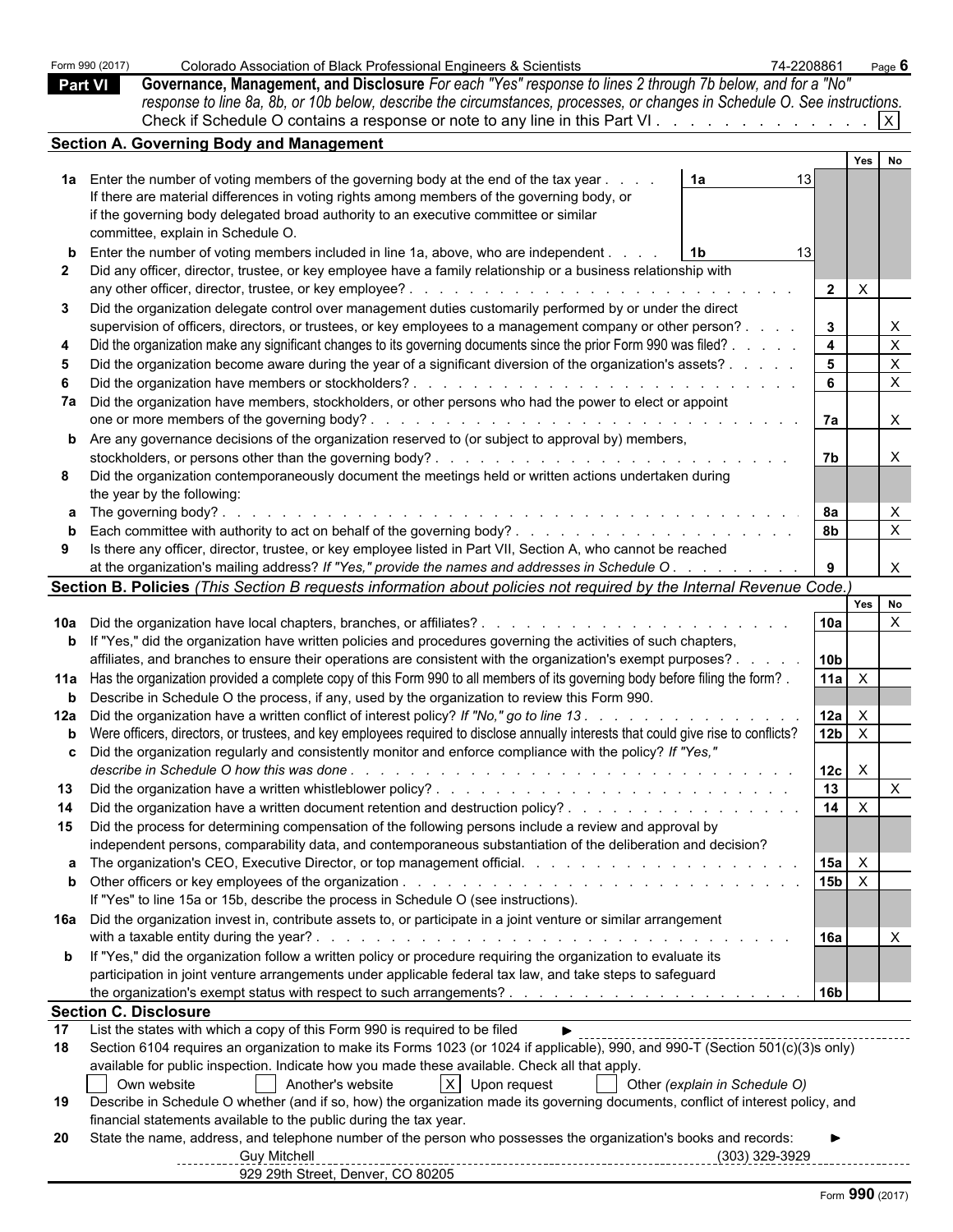| Form 990 (2017)   | Colorado Association of Black Professional Engineers & Scientists                                                                 | 74-2208861 | Page |
|-------------------|-----------------------------------------------------------------------------------------------------------------------------------|------------|------|
| Part VII          | <b>Compensation of Officers, Directors, Trustees, Key Employees, Highest Compensated</b>                                          |            |      |
|                   | <b>Employees, and Independent Contractors</b><br>Check if Schedule O contains a response or note to any line in this Part VII.    |            |      |
| <b>Section A.</b> | Officers, Directors, Trustees, Key Employees, and Highest Compensated Employees                                                   |            |      |
|                   | to Complete this table for all persons required to be listed. Penert compensation for the calendar vear ending with or within the |            |      |

**1a** Complete this table for all persons required to be listed. Report compensation for the calendar year ending with or within the organization's tax year.

List all of the organization's **current** officers, directors, trustees (whether individuals or organizations), regardless of amount of compensation. Enter -0- in columns (D), (E), and (F) if no compensation was paid.

List all of the organization's **current** key employees, if any. See instructions for definition of "key employee."

List the organization's five **current** highest compensated employees (other than an officer, director, trustee, or key employee) who received reportable compensation (Box 5 of Form W-2 and/or Box 7 of Form 1099-MISC) of more than \$100,000 from the organization and any related organizations.

List all of the organization's **former** officers, key employees, and highest compensated employees who received more than \$100,000 of reportable compensation from the organization and any related organizations.

List all of the organization's **former directors or trustees** that received, in the capacity as a former director or trustee of the organization, more than \$10,000 of reportable compensation from the organization and any related organizations.

List persons in the following order: individual trustees or directors; institutional trustees; officers; key employees; highest compensated employees; and former such persons.

X Check this box if neither the organization nor any related organization compensated any current officer, director, or trustee.

|                                                   |                                                                                  |                                   |                       | (C)      |              |                                                                                                 |        |                                                |                                                  |                                                                                   |
|---------------------------------------------------|----------------------------------------------------------------------------------|-----------------------------------|-----------------------|----------|--------------|-------------------------------------------------------------------------------------------------|--------|------------------------------------------------|--------------------------------------------------|-----------------------------------------------------------------------------------|
| (A)<br>Name and Title                             | (B)<br>Average<br>hours per                                                      |                                   |                       | Position |              | (do not check more than one<br>box, unless person is both an<br>officer and a director/trustee) |        | (D)<br>Reportable<br>compensation              | (E)<br>Reportable<br>compensation                | (F)<br>Estimated<br>amount of                                                     |
|                                                   | week (list any<br>hours for<br>related<br>organizations<br>below dotted<br>line) | or director<br>Individual trustee | Institutional trustee | Officer  | Key employee | Highest compensated<br>employee                                                                 | Former | from<br>the<br>organization<br>(W-2/1099-MISC) | from related<br>organizations<br>(W-2/1099-MISC) | other<br>compensation<br>from the<br>organization<br>and related<br>organizations |
| Dewey F Brigham, Jr.<br>(1)                       | 10.00                                                                            |                                   |                       |          |              |                                                                                                 |        |                                                |                                                  |                                                                                   |
| President                                         | 0.00                                                                             | X                                 |                       |          |              |                                                                                                 |        | 0                                              | 0                                                |                                                                                   |
| (2) Guy Mitchell                                  | 20.00                                                                            |                                   |                       |          |              |                                                                                                 |        |                                                |                                                  |                                                                                   |
| Vice President                                    | 0.00                                                                             | X                                 |                       |          |              |                                                                                                 |        | 0                                              | 0                                                |                                                                                   |
| (3) David Hinds<br>_________________________      | 10.00                                                                            |                                   |                       |          |              |                                                                                                 |        |                                                |                                                  |                                                                                   |
| Secretary                                         | 0.00                                                                             | X                                 |                       |          |              |                                                                                                 |        | 0                                              | 0                                                |                                                                                   |
| (4) Anthony Noble                                 | 20.00                                                                            |                                   |                       |          |              |                                                                                                 |        |                                                |                                                  |                                                                                   |
| Treasurer                                         | 0.00                                                                             | X                                 |                       |          |              |                                                                                                 |        | 0                                              | $\mathbf 0$                                      |                                                                                   |
| (5) Charlotte Brigham                             | 10.00                                                                            |                                   |                       |          |              |                                                                                                 |        |                                                |                                                  |                                                                                   |
| <b>Board Member</b>                               | 0.00                                                                             | X                                 |                       |          |              |                                                                                                 |        | 0                                              | 0                                                |                                                                                   |
| (6) Janelle Johnson                               | 10.00                                                                            |                                   |                       |          |              |                                                                                                 |        |                                                |                                                  |                                                                                   |
| <b>Board Member</b>                               | 0.00                                                                             | X                                 |                       |          |              |                                                                                                 |        | 0                                              | 0                                                |                                                                                   |
| (7) Kelli Kelly<br>------------------------------ | 10.00                                                                            |                                   |                       |          |              |                                                                                                 |        |                                                |                                                  |                                                                                   |
| <b>Board Member</b>                               | 0.00                                                                             | X                                 |                       |          |              |                                                                                                 |        | 0                                              | 0                                                |                                                                                   |
| (8) Josylyn Owens                                 | 10.00                                                                            |                                   |                       |          |              |                                                                                                 |        |                                                |                                                  |                                                                                   |
| <b>Board Member</b>                               | 0.00                                                                             | Χ                                 |                       |          |              |                                                                                                 |        | 0                                              | 0                                                |                                                                                   |
| (9) Alisa Young                                   | 10.00                                                                            |                                   |                       |          |              |                                                                                                 |        |                                                |                                                  |                                                                                   |
| <b>Board Member</b>                               | 0.00                                                                             | X                                 |                       |          |              |                                                                                                 |        | 0                                              | 0                                                |                                                                                   |
| (10) Mark Smith                                   | 10.00                                                                            |                                   |                       |          |              |                                                                                                 |        |                                                |                                                  |                                                                                   |
| <b>Board Member</b>                               | 0.00                                                                             | X                                 |                       |          |              |                                                                                                 |        | 0                                              | 0                                                |                                                                                   |
| (11) Reuben Patterson                             | 10.00                                                                            |                                   |                       |          |              |                                                                                                 |        |                                                |                                                  |                                                                                   |
| <b>Board Member</b>                               | 0.00                                                                             | X                                 |                       |          |              |                                                                                                 |        | 0                                              | 0                                                |                                                                                   |
| (12) Ishmael Thomas<br>10.00                      |                                                                                  |                                   |                       |          |              |                                                                                                 |        |                                                |                                                  |                                                                                   |
| <b>Board Member</b>                               | 0.00                                                                             | X                                 |                       |          |              |                                                                                                 |        | 0                                              | 0                                                |                                                                                   |
| (13) Ethel Monroe                                 | 10.00                                                                            |                                   |                       |          |              |                                                                                                 |        |                                                |                                                  |                                                                                   |
| <b>Board Member</b>                               | 0.00                                                                             | X                                 |                       |          |              |                                                                                                 |        | 0                                              | 0                                                |                                                                                   |
| (14)                                              |                                                                                  |                                   |                       |          |              |                                                                                                 |        |                                                |                                                  |                                                                                   |
|                                                   |                                                                                  |                                   |                       |          |              |                                                                                                 |        |                                                |                                                  |                                                                                   |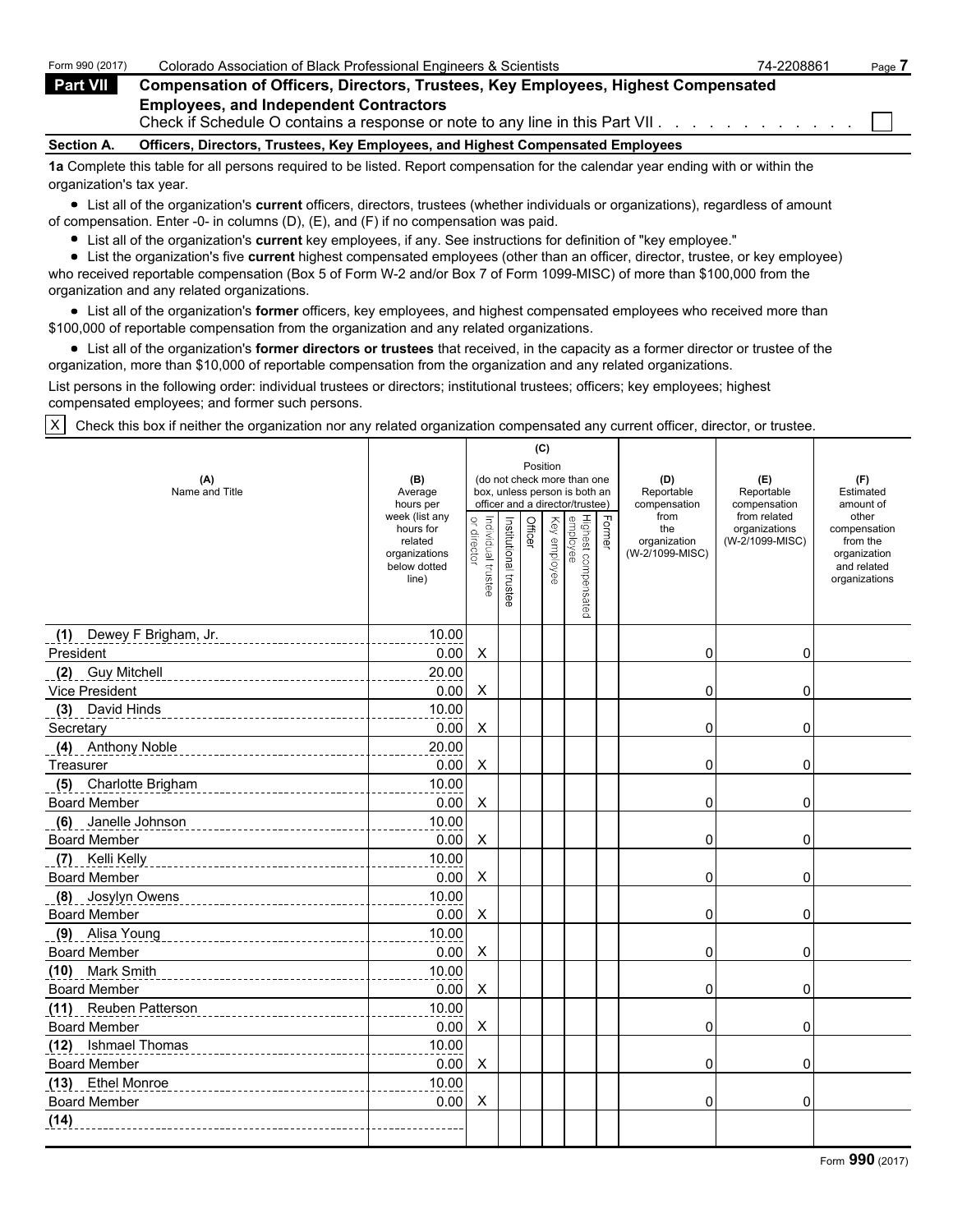| <b>Part VII</b><br>Section A. Officers, Directors, Trustees, Key Employees, and Highest Compensated Employees (continued)<br>(C)<br>Position<br>(do not check more than one<br>(A)<br>(D)<br>(F)<br>(B)<br>(E)<br>Name and title<br>Estimated<br>Average<br>box, unless person is both an<br>Reportable<br>Reportable<br>officer and a director/trustee)<br>hours per<br>compensation<br>compensation<br>amount of<br>from<br>from related<br>week (list any<br>other<br>Former<br>Officer<br>Institutional trustee<br>Key employee<br>Highest compensated<br>employee<br>Individual trustee<br>hours for<br>organizations<br>the<br>compensation<br>director<br>related<br>organization<br>(W-2/1099-MISC)<br>from the<br>(W-2/1099-MISC)<br>organizations<br>organization<br>below dotted<br>and related<br>organizations<br>line)<br>(23)<br>(25)<br>$\Omega$<br>$\Omega$<br>$\mathbf{0}$<br>1b<br>$\Omega$<br>Total from continuation sheets to Part VII, Section A. ▶<br>$\Omega$<br>0<br>$\Omega$<br>$\Omega$<br>$\mathbf{0}$<br>2 Total number of individuals (including but not limited to those listed above) who received more than \$100,000 of<br>reportable compensation from the organization<br>▶<br>0<br>Yes No<br>Did the organization list any former officer, director, or trustee, key employee, or highest compensated<br>3<br>employee on line 1a? If "Yes," complete Schedule J for such individual<br>3<br>X<br>For any individual listed on line 1a, is the sum of reportable compensation and other compensation from<br>4<br>the organization and related organizations greater than \$150,000? If "Yes," complete Schedule J for such<br>4<br>X<br>Did any person listed on line 1a receive or accrue compensation from any unrelated organization or individual<br>5<br>for services rendered to the organization? If "Yes," complete Schedule J for such person.<br>X<br>5<br><b>Section B. Independent Contractors</b><br>Complete this table for your five highest compensated independent contractors that received more than \$100,000 of<br>$\mathbf 1$<br>compensation from the organization. Report compensation for the calendar year ending with or within the organization's tax<br>year.<br>(B)<br>(A)<br>(C)<br>Name and business address<br>Description of services<br>Compensation<br>0<br>0<br>0<br>0<br>0<br>Total number of independent contractors (including but not limited to those listed above) who received<br>$\mathbf{2}$ | Form 990 (2017)<br>Colorado Association of Black Professional Engineers & Scientists |  |  |  |  |  | 74-2208861 | Page 8 |
|-----------------------------------------------------------------------------------------------------------------------------------------------------------------------------------------------------------------------------------------------------------------------------------------------------------------------------------------------------------------------------------------------------------------------------------------------------------------------------------------------------------------------------------------------------------------------------------------------------------------------------------------------------------------------------------------------------------------------------------------------------------------------------------------------------------------------------------------------------------------------------------------------------------------------------------------------------------------------------------------------------------------------------------------------------------------------------------------------------------------------------------------------------------------------------------------------------------------------------------------------------------------------------------------------------------------------------------------------------------------------------------------------------------------------------------------------------------------------------------------------------------------------------------------------------------------------------------------------------------------------------------------------------------------------------------------------------------------------------------------------------------------------------------------------------------------------------------------------------------------------------------------------------------------------------------------------------------------------------------------------------------------------------------------------------------------------------------------------------------------------------------------------------------------------------------------------------------------------------------------------------------------------------------------------------------------------------------------------------------------------------------------------------------------------------------------------------------------------------------|--------------------------------------------------------------------------------------|--|--|--|--|--|------------|--------|
| (15)<br>(16)<br>$\frac{1}{117}$<br>(18)<br>(20)<br>(21)<br>(22)<br>(24)                                                                                                                                                                                                                                                                                                                                                                                                                                                                                                                                                                                                                                                                                                                                                                                                                                                                                                                                                                                                                                                                                                                                                                                                                                                                                                                                                                                                                                                                                                                                                                                                                                                                                                                                                                                                                                                                                                                                                                                                                                                                                                                                                                                                                                                                                                                                                                                                           |                                                                                      |  |  |  |  |  |            |        |
|                                                                                                                                                                                                                                                                                                                                                                                                                                                                                                                                                                                                                                                                                                                                                                                                                                                                                                                                                                                                                                                                                                                                                                                                                                                                                                                                                                                                                                                                                                                                                                                                                                                                                                                                                                                                                                                                                                                                                                                                                                                                                                                                                                                                                                                                                                                                                                                                                                                                                   |                                                                                      |  |  |  |  |  |            |        |
|                                                                                                                                                                                                                                                                                                                                                                                                                                                                                                                                                                                                                                                                                                                                                                                                                                                                                                                                                                                                                                                                                                                                                                                                                                                                                                                                                                                                                                                                                                                                                                                                                                                                                                                                                                                                                                                                                                                                                                                                                                                                                                                                                                                                                                                                                                                                                                                                                                                                                   |                                                                                      |  |  |  |  |  |            |        |
|                                                                                                                                                                                                                                                                                                                                                                                                                                                                                                                                                                                                                                                                                                                                                                                                                                                                                                                                                                                                                                                                                                                                                                                                                                                                                                                                                                                                                                                                                                                                                                                                                                                                                                                                                                                                                                                                                                                                                                                                                                                                                                                                                                                                                                                                                                                                                                                                                                                                                   |                                                                                      |  |  |  |  |  |            |        |
|                                                                                                                                                                                                                                                                                                                                                                                                                                                                                                                                                                                                                                                                                                                                                                                                                                                                                                                                                                                                                                                                                                                                                                                                                                                                                                                                                                                                                                                                                                                                                                                                                                                                                                                                                                                                                                                                                                                                                                                                                                                                                                                                                                                                                                                                                                                                                                                                                                                                                   |                                                                                      |  |  |  |  |  |            |        |
|                                                                                                                                                                                                                                                                                                                                                                                                                                                                                                                                                                                                                                                                                                                                                                                                                                                                                                                                                                                                                                                                                                                                                                                                                                                                                                                                                                                                                                                                                                                                                                                                                                                                                                                                                                                                                                                                                                                                                                                                                                                                                                                                                                                                                                                                                                                                                                                                                                                                                   |                                                                                      |  |  |  |  |  |            |        |
|                                                                                                                                                                                                                                                                                                                                                                                                                                                                                                                                                                                                                                                                                                                                                                                                                                                                                                                                                                                                                                                                                                                                                                                                                                                                                                                                                                                                                                                                                                                                                                                                                                                                                                                                                                                                                                                                                                                                                                                                                                                                                                                                                                                                                                                                                                                                                                                                                                                                                   |                                                                                      |  |  |  |  |  |            |        |
|                                                                                                                                                                                                                                                                                                                                                                                                                                                                                                                                                                                                                                                                                                                                                                                                                                                                                                                                                                                                                                                                                                                                                                                                                                                                                                                                                                                                                                                                                                                                                                                                                                                                                                                                                                                                                                                                                                                                                                                                                                                                                                                                                                                                                                                                                                                                                                                                                                                                                   |                                                                                      |  |  |  |  |  |            |        |
|                                                                                                                                                                                                                                                                                                                                                                                                                                                                                                                                                                                                                                                                                                                                                                                                                                                                                                                                                                                                                                                                                                                                                                                                                                                                                                                                                                                                                                                                                                                                                                                                                                                                                                                                                                                                                                                                                                                                                                                                                                                                                                                                                                                                                                                                                                                                                                                                                                                                                   |                                                                                      |  |  |  |  |  |            |        |
|                                                                                                                                                                                                                                                                                                                                                                                                                                                                                                                                                                                                                                                                                                                                                                                                                                                                                                                                                                                                                                                                                                                                                                                                                                                                                                                                                                                                                                                                                                                                                                                                                                                                                                                                                                                                                                                                                                                                                                                                                                                                                                                                                                                                                                                                                                                                                                                                                                                                                   |                                                                                      |  |  |  |  |  |            |        |
|                                                                                                                                                                                                                                                                                                                                                                                                                                                                                                                                                                                                                                                                                                                                                                                                                                                                                                                                                                                                                                                                                                                                                                                                                                                                                                                                                                                                                                                                                                                                                                                                                                                                                                                                                                                                                                                                                                                                                                                                                                                                                                                                                                                                                                                                                                                                                                                                                                                                                   |                                                                                      |  |  |  |  |  |            |        |
|                                                                                                                                                                                                                                                                                                                                                                                                                                                                                                                                                                                                                                                                                                                                                                                                                                                                                                                                                                                                                                                                                                                                                                                                                                                                                                                                                                                                                                                                                                                                                                                                                                                                                                                                                                                                                                                                                                                                                                                                                                                                                                                                                                                                                                                                                                                                                                                                                                                                                   |                                                                                      |  |  |  |  |  |            |        |
|                                                                                                                                                                                                                                                                                                                                                                                                                                                                                                                                                                                                                                                                                                                                                                                                                                                                                                                                                                                                                                                                                                                                                                                                                                                                                                                                                                                                                                                                                                                                                                                                                                                                                                                                                                                                                                                                                                                                                                                                                                                                                                                                                                                                                                                                                                                                                                                                                                                                                   |                                                                                      |  |  |  |  |  |            |        |
|                                                                                                                                                                                                                                                                                                                                                                                                                                                                                                                                                                                                                                                                                                                                                                                                                                                                                                                                                                                                                                                                                                                                                                                                                                                                                                                                                                                                                                                                                                                                                                                                                                                                                                                                                                                                                                                                                                                                                                                                                                                                                                                                                                                                                                                                                                                                                                                                                                                                                   |                                                                                      |  |  |  |  |  |            |        |
|                                                                                                                                                                                                                                                                                                                                                                                                                                                                                                                                                                                                                                                                                                                                                                                                                                                                                                                                                                                                                                                                                                                                                                                                                                                                                                                                                                                                                                                                                                                                                                                                                                                                                                                                                                                                                                                                                                                                                                                                                                                                                                                                                                                                                                                                                                                                                                                                                                                                                   |                                                                                      |  |  |  |  |  |            |        |
|                                                                                                                                                                                                                                                                                                                                                                                                                                                                                                                                                                                                                                                                                                                                                                                                                                                                                                                                                                                                                                                                                                                                                                                                                                                                                                                                                                                                                                                                                                                                                                                                                                                                                                                                                                                                                                                                                                                                                                                                                                                                                                                                                                                                                                                                                                                                                                                                                                                                                   |                                                                                      |  |  |  |  |  |            |        |
|                                                                                                                                                                                                                                                                                                                                                                                                                                                                                                                                                                                                                                                                                                                                                                                                                                                                                                                                                                                                                                                                                                                                                                                                                                                                                                                                                                                                                                                                                                                                                                                                                                                                                                                                                                                                                                                                                                                                                                                                                                                                                                                                                                                                                                                                                                                                                                                                                                                                                   |                                                                                      |  |  |  |  |  |            |        |
|                                                                                                                                                                                                                                                                                                                                                                                                                                                                                                                                                                                                                                                                                                                                                                                                                                                                                                                                                                                                                                                                                                                                                                                                                                                                                                                                                                                                                                                                                                                                                                                                                                                                                                                                                                                                                                                                                                                                                                                                                                                                                                                                                                                                                                                                                                                                                                                                                                                                                   |                                                                                      |  |  |  |  |  |            |        |
|                                                                                                                                                                                                                                                                                                                                                                                                                                                                                                                                                                                                                                                                                                                                                                                                                                                                                                                                                                                                                                                                                                                                                                                                                                                                                                                                                                                                                                                                                                                                                                                                                                                                                                                                                                                                                                                                                                                                                                                                                                                                                                                                                                                                                                                                                                                                                                                                                                                                                   |                                                                                      |  |  |  |  |  |            |        |
|                                                                                                                                                                                                                                                                                                                                                                                                                                                                                                                                                                                                                                                                                                                                                                                                                                                                                                                                                                                                                                                                                                                                                                                                                                                                                                                                                                                                                                                                                                                                                                                                                                                                                                                                                                                                                                                                                                                                                                                                                                                                                                                                                                                                                                                                                                                                                                                                                                                                                   |                                                                                      |  |  |  |  |  |            |        |
|                                                                                                                                                                                                                                                                                                                                                                                                                                                                                                                                                                                                                                                                                                                                                                                                                                                                                                                                                                                                                                                                                                                                                                                                                                                                                                                                                                                                                                                                                                                                                                                                                                                                                                                                                                                                                                                                                                                                                                                                                                                                                                                                                                                                                                                                                                                                                                                                                                                                                   |                                                                                      |  |  |  |  |  |            |        |
|                                                                                                                                                                                                                                                                                                                                                                                                                                                                                                                                                                                                                                                                                                                                                                                                                                                                                                                                                                                                                                                                                                                                                                                                                                                                                                                                                                                                                                                                                                                                                                                                                                                                                                                                                                                                                                                                                                                                                                                                                                                                                                                                                                                                                                                                                                                                                                                                                                                                                   |                                                                                      |  |  |  |  |  |            |        |
|                                                                                                                                                                                                                                                                                                                                                                                                                                                                                                                                                                                                                                                                                                                                                                                                                                                                                                                                                                                                                                                                                                                                                                                                                                                                                                                                                                                                                                                                                                                                                                                                                                                                                                                                                                                                                                                                                                                                                                                                                                                                                                                                                                                                                                                                                                                                                                                                                                                                                   |                                                                                      |  |  |  |  |  |            |        |

| more than \$100,000 of compensation from the organization |  |  |
|-----------------------------------------------------------|--|--|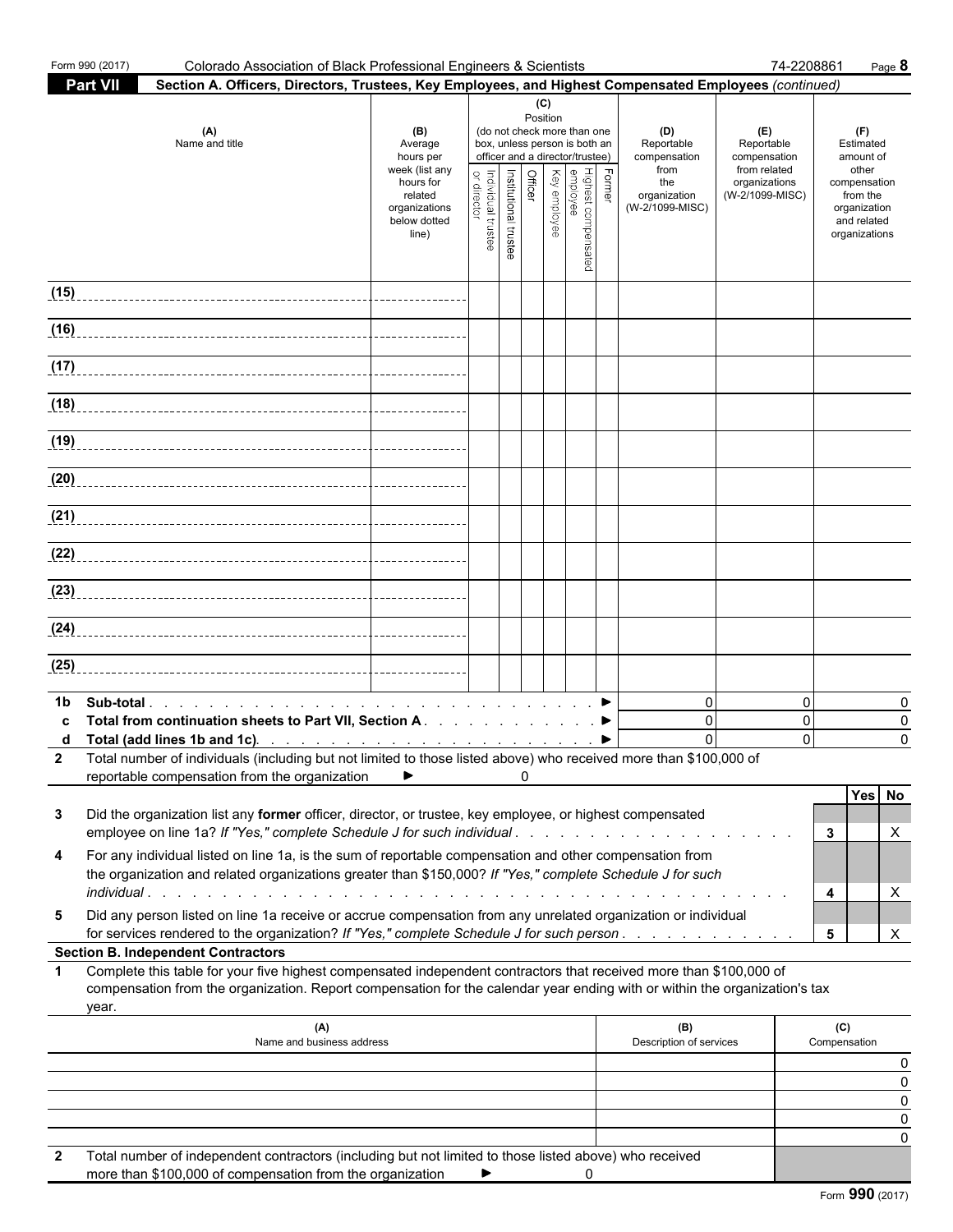|                                                                 | Form 990 (2017)<br>Colorado Association of Black Professional Engineers & Scientists |                                                                                                                                                                                                                                                                                                                                                                                                                                                                                                           |                                                                      |                                                                                             |                      |                                                    | 74-2208861<br>Page 9                               |                                                                  |  |  |  |
|-----------------------------------------------------------------|--------------------------------------------------------------------------------------|-----------------------------------------------------------------------------------------------------------------------------------------------------------------------------------------------------------------------------------------------------------------------------------------------------------------------------------------------------------------------------------------------------------------------------------------------------------------------------------------------------------|----------------------------------------------------------------------|---------------------------------------------------------------------------------------------|----------------------|----------------------------------------------------|----------------------------------------------------|------------------------------------------------------------------|--|--|--|
|                                                                 | Part VIII<br><b>Statement of Revenue</b>                                             |                                                                                                                                                                                                                                                                                                                                                                                                                                                                                                           |                                                                      |                                                                                             |                      |                                                    |                                                    |                                                                  |  |  |  |
|                                                                 |                                                                                      |                                                                                                                                                                                                                                                                                                                                                                                                                                                                                                           |                                                                      |                                                                                             |                      |                                                    |                                                    |                                                                  |  |  |  |
|                                                                 |                                                                                      |                                                                                                                                                                                                                                                                                                                                                                                                                                                                                                           |                                                                      |                                                                                             | (A)<br>Total revenue | (B)<br>Related or<br>exempt<br>function<br>revenue | $\overline{c}$<br>Unrelated<br>business<br>revenue | (D)<br>Revenue<br>excluded from<br>tax under sections<br>512-514 |  |  |  |
| Gifts, Grants<br>Amounts<br>and Other Similar<br>Contributions, | 1a<br>b<br>c                                                                         | Federated campaigns<br>Membership dues<br>Fundraising events<br>Related organizations<br>Government grants (contributions)<br>All other contributions, gifts, grants, and<br>similar amounts not included above<br>Noncash contributions included in lines 1a-1f:<br>Total. Add lines 1a-1f                                                                                                                                                                                                               | 1a <br>1 <sub>b</sub><br> 1c <br> 1d <br> 1e<br> 1f <br>$\mathbb{S}$ | $\Omega$<br>10,797<br>$\Omega$<br>109,563<br>$\mathbf 0$<br>المستشف والمستحدث والمنادر<br>▶ | 120,360              |                                                    |                                                    |                                                                  |  |  |  |
|                                                                 |                                                                                      |                                                                                                                                                                                                                                                                                                                                                                                                                                                                                                           |                                                                      | <b>Business Code</b>                                                                        |                      |                                                    |                                                    |                                                                  |  |  |  |
|                                                                 | 2a                                                                                   | Program Revenue                                                                                                                                                                                                                                                                                                                                                                                                                                                                                           |                                                                      |                                                                                             | 13,548               | 13,548                                             |                                                    |                                                                  |  |  |  |
|                                                                 |                                                                                      |                                                                                                                                                                                                                                                                                                                                                                                                                                                                                                           |                                                                      |                                                                                             | $\Omega$             |                                                    |                                                    |                                                                  |  |  |  |
|                                                                 |                                                                                      |                                                                                                                                                                                                                                                                                                                                                                                                                                                                                                           |                                                                      |                                                                                             |                      |                                                    |                                                    |                                                                  |  |  |  |
|                                                                 |                                                                                      |                                                                                                                                                                                                                                                                                                                                                                                                                                                                                                           |                                                                      |                                                                                             |                      |                                                    |                                                    |                                                                  |  |  |  |
|                                                                 |                                                                                      | All other program service revenue                                                                                                                                                                                                                                                                                                                                                                                                                                                                         |                                                                      |                                                                                             | $\Omega$<br>$\Omega$ |                                                    |                                                    |                                                                  |  |  |  |
| Program Service Revenue                                         |                                                                                      | Total. Add lines 2a-2f.                                                                                                                                                                                                                                                                                                                                                                                                                                                                                   |                                                                      | $\overline{\phantom{a}}$                                                                    | 13,548               |                                                    |                                                    |                                                                  |  |  |  |
|                                                                 | 3                                                                                    | Investment income (including dividends, interest, and                                                                                                                                                                                                                                                                                                                                                                                                                                                     |                                                                      |                                                                                             |                      |                                                    |                                                    |                                                                  |  |  |  |
|                                                                 |                                                                                      | other similar amounts). $\ldots$ $\ldots$ $\ldots$ $\ldots$ $\ldots$ $\ldots$                                                                                                                                                                                                                                                                                                                                                                                                                             |                                                                      |                                                                                             | 0                    |                                                    |                                                    |                                                                  |  |  |  |
|                                                                 | 4                                                                                    | Income from investment of tax-exempt bond proceeds ▶                                                                                                                                                                                                                                                                                                                                                                                                                                                      |                                                                      |                                                                                             | $\Omega$             |                                                    |                                                    |                                                                  |  |  |  |
|                                                                 | 5                                                                                    |                                                                                                                                                                                                                                                                                                                                                                                                                                                                                                           |                                                                      |                                                                                             | $\Omega$             |                                                    |                                                    |                                                                  |  |  |  |
|                                                                 |                                                                                      |                                                                                                                                                                                                                                                                                                                                                                                                                                                                                                           | (i) Real                                                             | (ii) Personal                                                                               |                      |                                                    |                                                    |                                                                  |  |  |  |
|                                                                 | 6a                                                                                   | Gross rents $\ldots$ $\ldots$ $\ldots$ $\vdots$                                                                                                                                                                                                                                                                                                                                                                                                                                                           |                                                                      |                                                                                             |                      |                                                    |                                                    |                                                                  |  |  |  |
|                                                                 |                                                                                      |                                                                                                                                                                                                                                                                                                                                                                                                                                                                                                           | $\overline{\circ}$                                                   | $\Omega$                                                                                    |                      |                                                    |                                                    |                                                                  |  |  |  |
|                                                                 |                                                                                      | Rental income or (loss)  <br>Net rental income or (loss) <u>.</u>                                                                                                                                                                                                                                                                                                                                                                                                                                         |                                                                      | $\blacktriangleright$                                                                       | 0                    |                                                    |                                                    |                                                                  |  |  |  |
|                                                                 | 7a                                                                                   | Gross amount from sales of                                                                                                                                                                                                                                                                                                                                                                                                                                                                                | (i) Securities                                                       | (ii) Other                                                                                  |                      |                                                    |                                                    |                                                                  |  |  |  |
|                                                                 |                                                                                      | assets other than inventory                                                                                                                                                                                                                                                                                                                                                                                                                                                                               | $\overline{0}$                                                       | $\Omega$                                                                                    |                      |                                                    |                                                    |                                                                  |  |  |  |
|                                                                 |                                                                                      | <b>b</b> Less: cost or other basis                                                                                                                                                                                                                                                                                                                                                                                                                                                                        |                                                                      |                                                                                             |                      |                                                    |                                                    |                                                                  |  |  |  |
|                                                                 |                                                                                      | and sales expenses                                                                                                                                                                                                                                                                                                                                                                                                                                                                                        | $\overline{0}$                                                       |                                                                                             |                      |                                                    |                                                    |                                                                  |  |  |  |
|                                                                 |                                                                                      | <b>c</b> Gain or (loss) $\ldots$ $\ldots$                                                                                                                                                                                                                                                                                                                                                                                                                                                                 | $\overline{0}$                                                       | $\Omega$                                                                                    |                      |                                                    |                                                    |                                                                  |  |  |  |
|                                                                 |                                                                                      |                                                                                                                                                                                                                                                                                                                                                                                                                                                                                                           |                                                                      |                                                                                             |                      |                                                    |                                                    |                                                                  |  |  |  |
| Other Revenue                                                   | 8а                                                                                   | Gross income from fundraising<br>of contributions reported on line 1c).<br>See Part IV, line 18. $\ldots$ $\ldots$ $\ldots$ $\ldots$ a                                                                                                                                                                                                                                                                                                                                                                    |                                                                      |                                                                                             |                      |                                                    |                                                    |                                                                  |  |  |  |
|                                                                 |                                                                                      | Less: direct expenses<br>Net income or (loss) from fundraising events                                                                                                                                                                                                                                                                                                                                                                                                                                     | $\mathbf b$                                                          |                                                                                             | $\Omega$             |                                                    |                                                    |                                                                  |  |  |  |
|                                                                 | 9а                                                                                   | Gross income from gaming activities.                                                                                                                                                                                                                                                                                                                                                                                                                                                                      |                                                                      |                                                                                             |                      |                                                    |                                                    |                                                                  |  |  |  |
|                                                                 |                                                                                      | See Part IV, line 19. $\ldots$ $\ldots$ $\ldots$ a                                                                                                                                                                                                                                                                                                                                                                                                                                                        |                                                                      |                                                                                             |                      |                                                    |                                                    |                                                                  |  |  |  |
|                                                                 |                                                                                      | Less: direct expenses                                                                                                                                                                                                                                                                                                                                                                                                                                                                                     | $\mathbf b$                                                          |                                                                                             |                      |                                                    |                                                    |                                                                  |  |  |  |
|                                                                 |                                                                                      | Net income or (loss) from gaming activities ▶                                                                                                                                                                                                                                                                                                                                                                                                                                                             |                                                                      |                                                                                             | $\Omega$             |                                                    |                                                    |                                                                  |  |  |  |
|                                                                 |                                                                                      | 10a Gross sales of inventory, less<br>returns and allowances $\therefore$ $\therefore$ $\therefore$ $\therefore$ $\therefore$ $\therefore$ $\therefore$ $\therefore$ $\therefore$ $\therefore$ $\therefore$ $\therefore$ $\therefore$ $\therefore$ $\therefore$ $\therefore$ $\therefore$ $\therefore$ $\therefore$ $\therefore$ $\therefore$ $\therefore$ $\therefore$ $\therefore$ $\therefore$ $\therefore$ $\therefore$ $\therefore$ $\therefore$ $\therefore$ $\therefore$ $\therefore$ $\therefore$ |                                                                      |                                                                                             |                      |                                                    |                                                    |                                                                  |  |  |  |
|                                                                 |                                                                                      | <b>b</b> Less: cost of goods sold <b>b</b>                                                                                                                                                                                                                                                                                                                                                                                                                                                                |                                                                      |                                                                                             |                      |                                                    |                                                    |                                                                  |  |  |  |
|                                                                 |                                                                                      | c Net income or (loss) from sales of inventory                                                                                                                                                                                                                                                                                                                                                                                                                                                            |                                                                      |                                                                                             | $\Omega$             |                                                    |                                                    |                                                                  |  |  |  |
|                                                                 |                                                                                      | Miscellaneous Revenue                                                                                                                                                                                                                                                                                                                                                                                                                                                                                     |                                                                      | <b>Business Code</b>                                                                        |                      |                                                    |                                                    |                                                                  |  |  |  |
|                                                                 |                                                                                      |                                                                                                                                                                                                                                                                                                                                                                                                                                                                                                           |                                                                      |                                                                                             | 40,884               | 40,884                                             |                                                    |                                                                  |  |  |  |
|                                                                 |                                                                                      |                                                                                                                                                                                                                                                                                                                                                                                                                                                                                                           |                                                                      |                                                                                             | $\Omega$             |                                                    |                                                    |                                                                  |  |  |  |
|                                                                 |                                                                                      | All other revenue                                                                                                                                                                                                                                                                                                                                                                                                                                                                                         |                                                                      |                                                                                             | $\Omega$             |                                                    |                                                    |                                                                  |  |  |  |
|                                                                 |                                                                                      | Total. Add lines 11a–11d ▶                                                                                                                                                                                                                                                                                                                                                                                                                                                                                |                                                                      |                                                                                             | 40,884               |                                                    |                                                    |                                                                  |  |  |  |
|                                                                 | 12                                                                                   | Total revenue. See instructions. ▶                                                                                                                                                                                                                                                                                                                                                                                                                                                                        |                                                                      |                                                                                             | 174,792              | 54,432                                             | $\overline{0}$                                     |                                                                  |  |  |  |
|                                                                 |                                                                                      |                                                                                                                                                                                                                                                                                                                                                                                                                                                                                                           |                                                                      |                                                                                             |                      |                                                    |                                                    |                                                                  |  |  |  |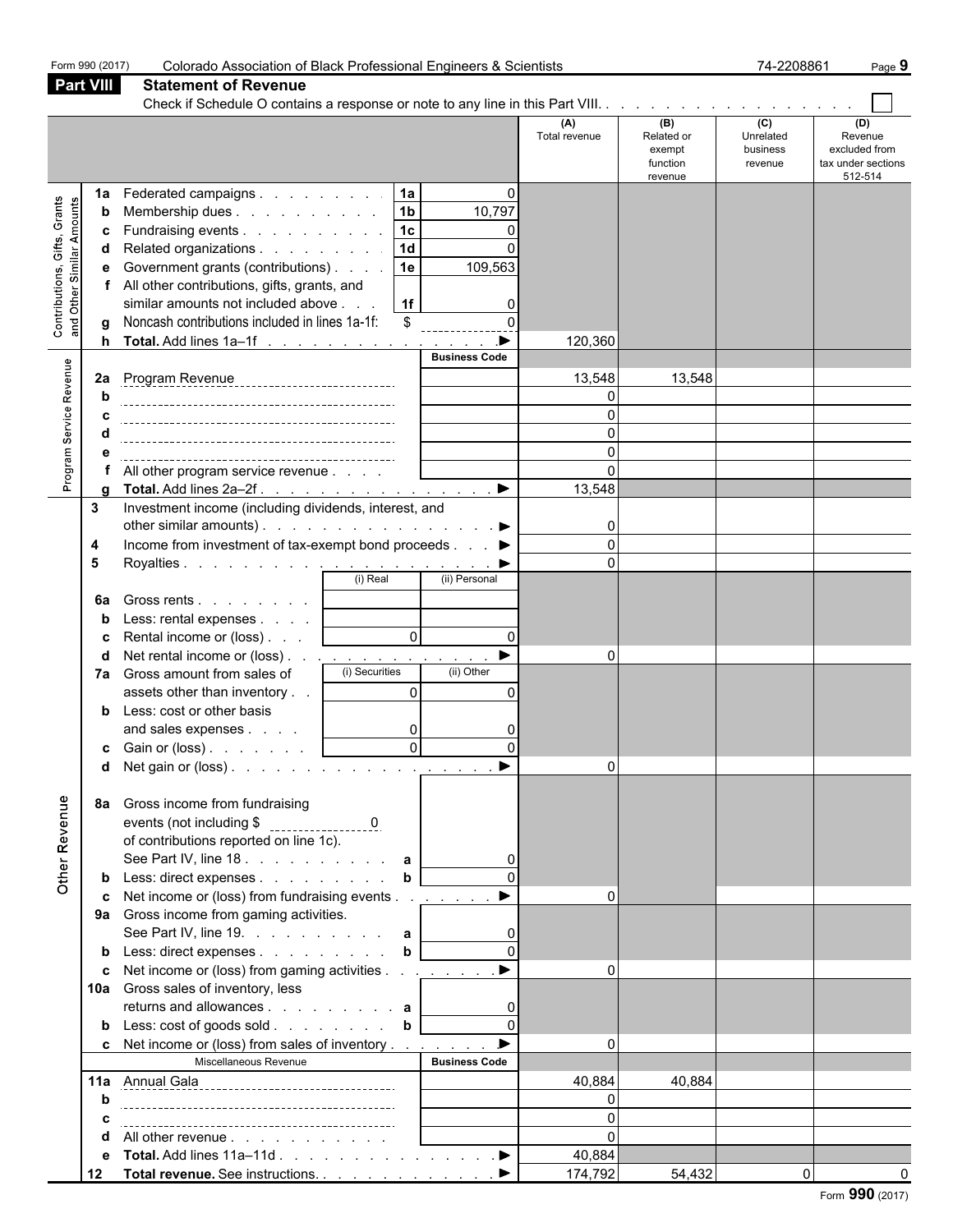**Part IX Statement of Functional Expenses**

|              | Section 501(c)(3) and 501(c)(4) organizations must complete all columns. All other organizations must complete column (A). |                       |                                    |                                           |                                |
|--------------|----------------------------------------------------------------------------------------------------------------------------|-----------------------|------------------------------------|-------------------------------------------|--------------------------------|
|              |                                                                                                                            |                       |                                    |                                           |                                |
|              | Do not include amounts reported on lines 6b, 7b,<br>8b, 9b, and 10b of Part VIII.                                          | (A)<br>Total expenses | (B)<br>Program service<br>expenses | (C)<br>Management and<br>general expenses | (D)<br>Fundraising<br>expenses |
| $\mathbf 1$  | Grants and other assistance to domestic organizations                                                                      |                       |                                    |                                           |                                |
|              | domestic governments. See Part IV, line 21                                                                                 | $\Omega$              |                                    |                                           |                                |
| $\mathbf{2}$ | Grants and other assistance to domestic                                                                                    |                       |                                    |                                           |                                |
|              | individuals. See Part IV, line 22                                                                                          | $\mathbf{0}$          |                                    |                                           |                                |
| 3            | Grants and other assistance to foreign                                                                                     |                       |                                    |                                           |                                |
|              | organizations, foreign governments, and foreign                                                                            |                       |                                    |                                           |                                |
|              | individuals. See Part IV, lines 15 and 16                                                                                  | 0<br>$\Omega$         |                                    |                                           |                                |
| 4            | Benefits paid to or for members                                                                                            |                       |                                    |                                           |                                |
| 5            | Compensation of current officers, directors,<br>trustees, and key employees                                                | $\Omega$              |                                    | 0                                         |                                |
| 6            | Compensation not included above, to disqualified                                                                           |                       |                                    |                                           |                                |
|              | persons (as defined under section 4958(f)(1)) and                                                                          |                       |                                    |                                           |                                |
|              | persons described in section $4958(c)(3)(B)$ .                                                                             | $\Omega$              |                                    |                                           |                                |
| 7            | Other salaries and wages                                                                                                   | 49,540                | 49,540                             |                                           |                                |
| 8            | Pension plan accruals and contributions (include                                                                           |                       |                                    |                                           |                                |
|              | section $401(k)$ and $403(b)$ employer contributions).                                                                     | $\overline{0}$        |                                    |                                           |                                |
| 9            | Other employee benefits                                                                                                    | $\Omega$              |                                    |                                           |                                |
| 10           | Payroll taxes                                                                                                              |                       |                                    |                                           |                                |
| 11           | Fees for services (non-employees):                                                                                         |                       |                                    |                                           |                                |
| a            | Management.                                                                                                                | $\Omega$              |                                    |                                           |                                |
| b            |                                                                                                                            | $\Omega$              |                                    |                                           |                                |
|              |                                                                                                                            | $\Omega$<br>$\Omega$  |                                    |                                           |                                |
| d            |                                                                                                                            | $\Omega$              |                                    |                                           |                                |
|              | Professional fundraising services. See Part IV, line 17.<br>Investment management fees                                     | $\Omega$              |                                    |                                           |                                |
| g            | Other. (If line 11g amount exceeds 10% of line 25, column                                                                  |                       |                                    |                                           |                                |
|              | (A) amount, list line 11g expenses on Schedule O.)                                                                         | 0                     |                                    | O                                         |                                |
| 12           | Advertising and promotion                                                                                                  | 800                   |                                    | 800                                       |                                |
| 13           | Office expenses                                                                                                            | 1,518                 | 845                                |                                           | 673                            |
| 14           | Information technology                                                                                                     | $\Omega$              |                                    |                                           |                                |
| 15           |                                                                                                                            | $\Omega$              |                                    |                                           |                                |
| 16           | Occupancy                                                                                                                  | 7,423                 | 7,423                              |                                           |                                |
| 17           |                                                                                                                            | $\Omega$              |                                    |                                           |                                |
| 18           | Payments of travel or entertainment expenses                                                                               |                       |                                    |                                           |                                |
|              | for any federal, state, or local public officials                                                                          | $\cup$                |                                    |                                           |                                |
| 19           | Conferences, conventions, and meetings                                                                                     | $\Omega$              |                                    |                                           |                                |
| 20<br>21     | Payments to affiliates                                                                                                     | $\Omega$<br>$\Omega$  |                                    |                                           |                                |
| 22           | Depreciation, depletion, and amortization                                                                                  | 2,527                 | $\Omega$                           | 2,527                                     |                                |
| 23           |                                                                                                                            | 6,064                 | 6,064                              |                                           |                                |
| 24           | Other expenses. Itemize expenses not covered                                                                               |                       |                                    |                                           |                                |
|              | above (List miscellaneous expenses in line 24e. If                                                                         |                       |                                    |                                           |                                |
|              | line 24e amount exceeds 10% of line 25, column                                                                             |                       |                                    |                                           |                                |
|              | (A) amount, list line 24e expenses on Schedule O.)                                                                         |                       |                                    |                                           |                                |
|              |                                                                                                                            | 37,260                | 15,866                             |                                           | 21,394                         |
| b            |                                                                                                                            | 17,175                | 14,775                             | 2,400                                     |                                |
|              |                                                                                                                            | 7,200                 | 7,200                              |                                           |                                |
|              | Telephone Expenses<br><u>Latenaria - American and Telephone</u>                                                            | 540                   | 540                                |                                           |                                |
| е            | Miscellaneous<br>All other expenses                                                                                        | 50                    | 50                                 |                                           |                                |
| 25           | Total functional expenses. Add lines 1 through 24e                                                                         | 130,097               | 102,303                            | 5,727                                     | 22,067                         |
| 26           | Joint costs. Complete this line only if the<br>organization reported in column (B) joint costs                             |                       |                                    |                                           |                                |
|              | from a combined educational campaign and                                                                                   |                       |                                    |                                           |                                |
|              | fundraising solicitation. Check here $\blacktriangleright$   if                                                            |                       |                                    |                                           |                                |
|              | following SOP 98-2 (ASC 958-720)                                                                                           |                       |                                    |                                           |                                |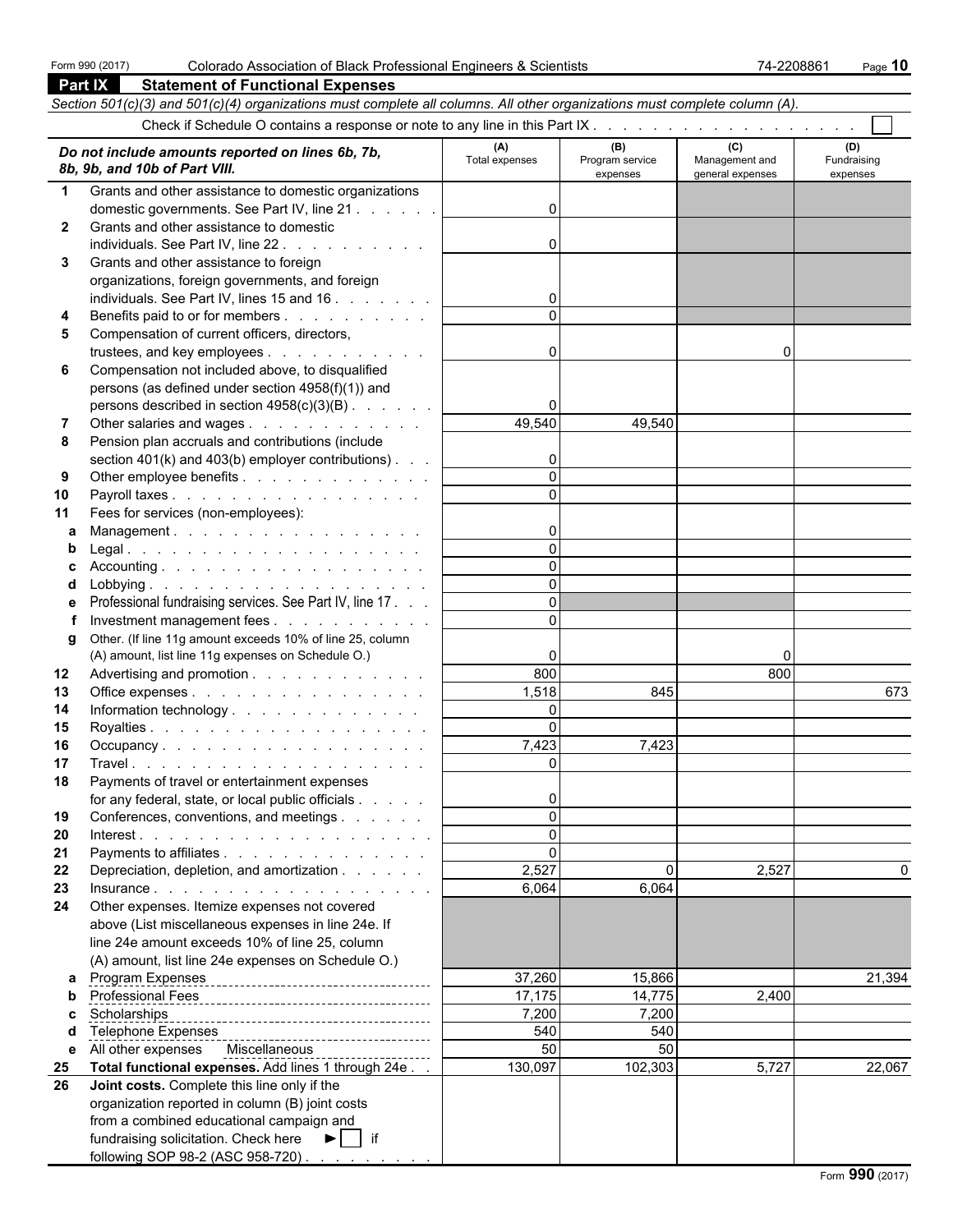| Form 990 (2017) |  |  |  |
|-----------------|--|--|--|
|-----------------|--|--|--|

|                              | <b>Part X</b> | <b>Balance Sheet</b>                                                                                                                                |                            |                         |                    |
|------------------------------|---------------|-----------------------------------------------------------------------------------------------------------------------------------------------------|----------------------------|-------------------------|--------------------|
|                              |               |                                                                                                                                                     |                            |                         |                    |
|                              |               |                                                                                                                                                     | (A)<br>Beginning of year   |                         | (B)<br>End of year |
|                              |               |                                                                                                                                                     | $42,022$ 1                 |                         | 34,019             |
|                              | $\mathbf{2}$  | Savings and temporary cash investments                                                                                                              |                            | $\overline{\mathbf{2}}$ |                    |
|                              | 3             | Pledges and grants receivable, net                                                                                                                  |                            | $\mathbf{3}$            |                    |
|                              | 4             |                                                                                                                                                     | 550                        | $\overline{\mathbf{4}}$ | 31,620             |
|                              | 5             | Loans and other receivables from current and former officers, directors,                                                                            |                            |                         |                    |
|                              |               | trustees, key employees, and highest compensated employees.                                                                                         |                            |                         |                    |
|                              |               |                                                                                                                                                     | οI                         | 5                       |                    |
|                              | 6             | Loans and other receivables from other disqualified persons (as defined under section                                                               |                            |                         |                    |
|                              |               | 4958(f)(1)), persons described in section 4958(c)(3)(B), and contributing employers and                                                             |                            |                         |                    |
|                              |               | sponsoring organizations of section 501(c)(9) voluntary employees' beneficiary                                                                      |                            |                         |                    |
|                              |               | organizations (see instructions). Complete Part II of Schedule L.                                                                                   | $\overline{0}$             | 6                       |                    |
| Assets                       |               |                                                                                                                                                     |                            | $\overline{7}$          |                    |
|                              | -8            |                                                                                                                                                     | $\Omega$                   | 8                       |                    |
|                              | 9             | Prepaid expenses and deferred charges                                                                                                               | $\overline{0}$             | 9                       |                    |
|                              | 10a           | Land, buildings, and equipment: cost or                                                                                                             |                            |                         |                    |
|                              |               | other basis. Complete Part VI of Schedule D<br>85,626<br>10a                                                                                        |                            |                         |                    |
|                              | b             | 71,777<br>10 <sub>b</sub><br>Less: accumulated depreciation                                                                                         |                            | 988 10c                 | 13,849             |
|                              | 11            | Investments—publicly traded securities                                                                                                              |                            | $0$ 11                  |                    |
|                              | 12            | Investments—other securities. See Part IV, line 11.                                                                                                 |                            | $0$ 12                  |                    |
|                              | 13            | Investments—program-related. See Part IV, line 11                                                                                                   |                            | $0$ 13                  |                    |
|                              | 14            |                                                                                                                                                     |                            | $0$ 14                  | $\Omega$           |
|                              | 15            |                                                                                                                                                     | $\overline{0}$             | 15                      | $\Omega$           |
|                              | 16            |                                                                                                                                                     | 43,560 16                  |                         | 79,488             |
|                              | 17            | Total assets. Add lines 1 through 15 (must equal line 34)                                                                                           | 3,900 17                   |                         | 2,038              |
|                              | 18            |                                                                                                                                                     |                            | $0$ 18                  |                    |
|                              | 19            |                                                                                                                                                     |                            | 19                      |                    |
|                              | 20            |                                                                                                                                                     |                            | 20                      |                    |
|                              | 21            | Escrow or custodial account liability. Complete Part IV of Schedule D                                                                               | $\Omega$                   | 21                      |                    |
|                              | 22            | Loans and other payables to current and former officers, directors,                                                                                 |                            |                         |                    |
|                              |               |                                                                                                                                                     |                            |                         |                    |
|                              |               | trustees, key employees, highest compensated employees, and                                                                                         |                            |                         |                    |
| Liabilities                  |               | disqualified persons. Complete Part II of Schedule L.                                                                                               | $\overline{0}$<br>7,690 23 | 22                      |                    |
|                              | 23            | Secured mortgages and notes payable to unrelated third parties                                                                                      |                            | 24                      | 785<br>$\Omega$    |
|                              | 24            | Unsecured notes and loans payable to unrelated third parties                                                                                        |                            |                         |                    |
|                              | 25            | Other liabilities (including federal income tax, payables to related third<br>parties, and other liabilities not included on lines 17-24). Complete |                            |                         |                    |
|                              |               |                                                                                                                                                     |                            |                         |                    |
|                              |               |                                                                                                                                                     | 11,590 26                  | 25                      | 0<br>2,823         |
|                              | 26            | Total liabilities. Add lines 17 through 25.                                                                                                         |                            |                         |                    |
|                              |               | Organizations that follow SFAS 117 (ASC 958), check here $\blacktriangleright$ $ X $ and                                                            |                            |                         |                    |
| <b>Balances</b>              |               | complete lines 27 through 29, and lines 33 and 34.                                                                                                  |                            |                         |                    |
|                              | 27            |                                                                                                                                                     | 31,970                     | 27                      | 76,665             |
|                              | 28            |                                                                                                                                                     |                            | 28                      |                    |
|                              | 29            |                                                                                                                                                     |                            | 29                      |                    |
| Fund                         |               | Organizations that do not follow SFAS 117 (ASC958), check here<br>$\blacktriangleright$   and                                                       |                            |                         |                    |
| $\overleftarrow{\mathtt{o}}$ |               | complete lines 30 through 34.                                                                                                                       |                            |                         |                    |
|                              | 30            | Capital stock or trust principal, or current funds                                                                                                  | $\overline{0}$             | 30                      |                    |
| <b>Net Assets</b>            | 31            | Paid-in or capital surplus, or land, building, or equipment fund                                                                                    |                            | 31                      |                    |
|                              | 32            | Retained earnings, endowment, accumulated income, or other funds                                                                                    | $\Omega$                   | 32                      |                    |
|                              | 33            |                                                                                                                                                     | $31,970$ 33                |                         | 76,665             |
|                              | 34            | Total liabilities and net assets/fund balances                                                                                                      | 43,560 34                  |                         | 79,488             |

Form **990** (2017)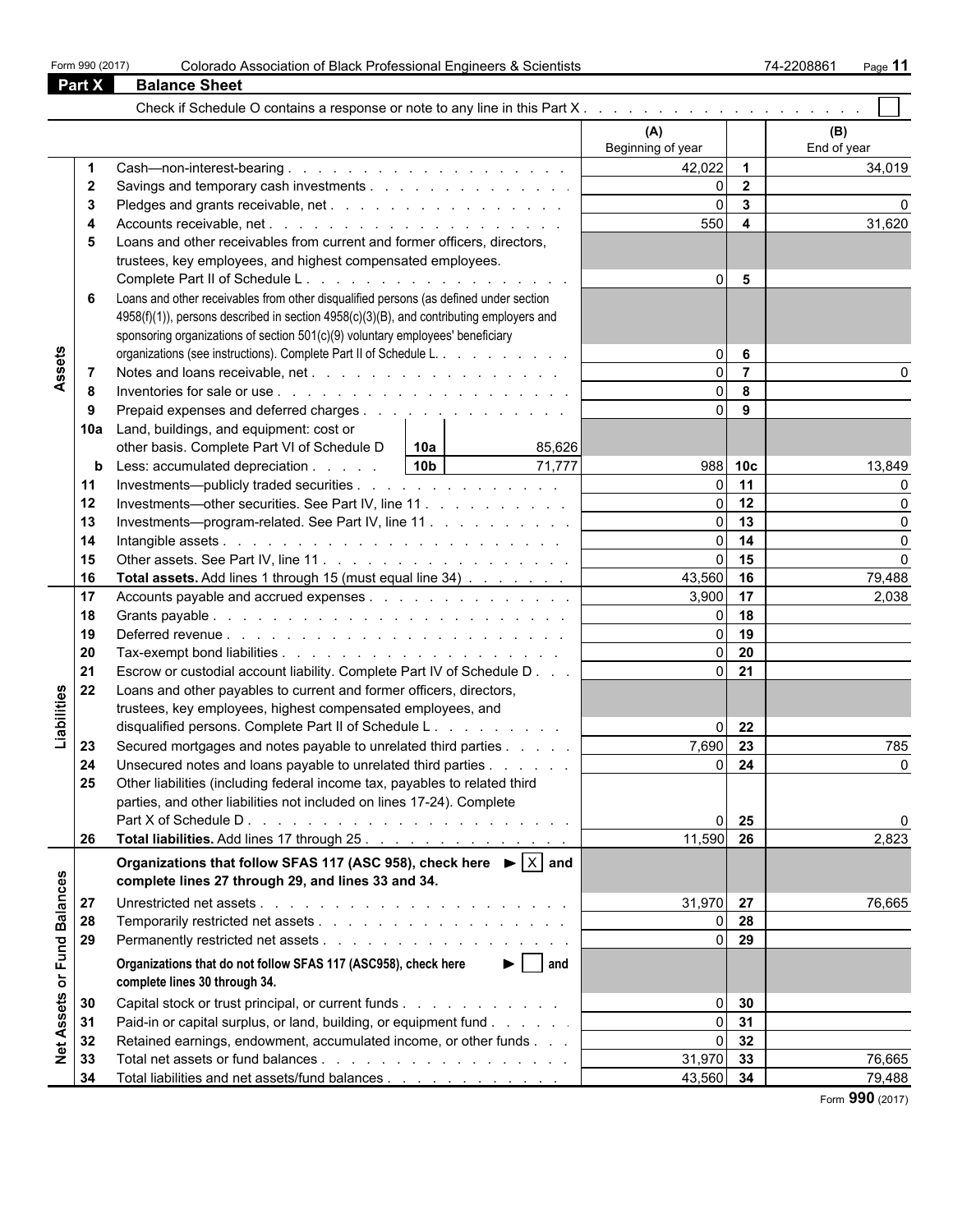|    | Form 990 (2017)<br>Colorado Association of Black Professional Engineers & Scientists                           |                 | 74-2208861     | Page 12  |           |
|----|----------------------------------------------------------------------------------------------------------------|-----------------|----------------|----------|-----------|
|    | Part XI<br><b>Reconciliation of Net Assets</b>                                                                 |                 |                |          |           |
|    | Check if Schedule O contains a response or note to any line in this Part XI                                    |                 |                |          |           |
|    |                                                                                                                | $\vert$ 1       |                | 174,792  |           |
|    |                                                                                                                | $\overline{2}$  |                | 130,097  |           |
|    |                                                                                                                | $\mathbf{3}$    |                |          | 44,695    |
|    | Net assets or fund balances at beginning of year (must equal Part X, line 33, column (A))                      | $\overline{4}$  |                | 31,970   |           |
|    |                                                                                                                | $5\phantom{.0}$ |                |          |           |
|    |                                                                                                                | 6               |                |          |           |
|    |                                                                                                                | $\overline{7}$  |                |          |           |
| 8  |                                                                                                                | 8               |                |          |           |
|    | Other changes in net assets or fund balances (explain in Schedule O)                                           | 9               |                |          |           |
| 10 | Net assets or fund balances at end of year. Combine lines 3 through 9 (must equal Part X, line 33,             |                 |                |          |           |
|    |                                                                                                                | 10              |                |          | 76,665    |
|    | Part XII Financial Statements and Reporting                                                                    |                 |                |          |           |
|    | Check if Schedule O contains a response or note to any line in this Part XII.                                  |                 |                |          |           |
|    |                                                                                                                |                 |                | Yes      | <b>No</b> |
|    | X Accrual<br>Accounting method used to prepare the Form 990:<br>Other<br>Cash                                  |                 |                |          |           |
|    | If the organization changed its method of accounting from a prior year or checked "Other," explain in          |                 |                |          |           |
|    | Schedule O.                                                                                                    |                 |                |          |           |
| 2a | Were the organization's financial statements compiled or reviewed by an independent accountant? .              |                 | 2a             |          | $\times$  |
|    | If "Yes," check a box below to indicate whether the financial statements for the year were compiled or         |                 |                |          |           |
|    | reviewed on a separate basis, consolidated basis, or both:                                                     |                 |                |          |           |
|    | $ X $ Separate basis<br>Consolidated basis<br>Both consolidated and separate basis                             |                 |                |          |           |
|    |                                                                                                                |                 |                |          |           |
|    | Were the organization's financial statements audited by an independent accountant?                             |                 | 2 <sub>b</sub> | X        |           |
|    | If "Yes," check a box below to indicate whether the financial statements for the year were audited on a        |                 |                |          |           |
|    | separate basis, consolidated basis, or both:                                                                   |                 |                |          |           |
|    | $ X $ Separate basis<br>Consolidated basis<br>Both consolidated and separate basis                             |                 |                |          |           |
| C  | If "Yes" to line 2a or 2b, does the organization have a committee that assumes responsibility for oversight of |                 |                |          |           |
|    | the audit, review, or compilation of its financial statements and selection of an independent accountant?.     |                 | 2c             | $\times$ |           |
|    | If the organization changed either its oversight process or selection process during the tax year, explain in  |                 |                |          |           |
|    | Schedule O.                                                                                                    |                 |                |          |           |
| За | As a result of a federal award, was the organization required to undergo an audit or audits as set forth in    |                 |                |          |           |
|    |                                                                                                                |                 | За             |          | $\times$  |
|    | If "Yes," did the organization undergo the required audit or audits? If the organization did not undergo the   |                 |                |          |           |
|    | required audit or audits, explain why in Schedule O and describe any steps taken to undergo such audits        |                 | 3 <sub>b</sub> | X        |           |

Form **990** (2017)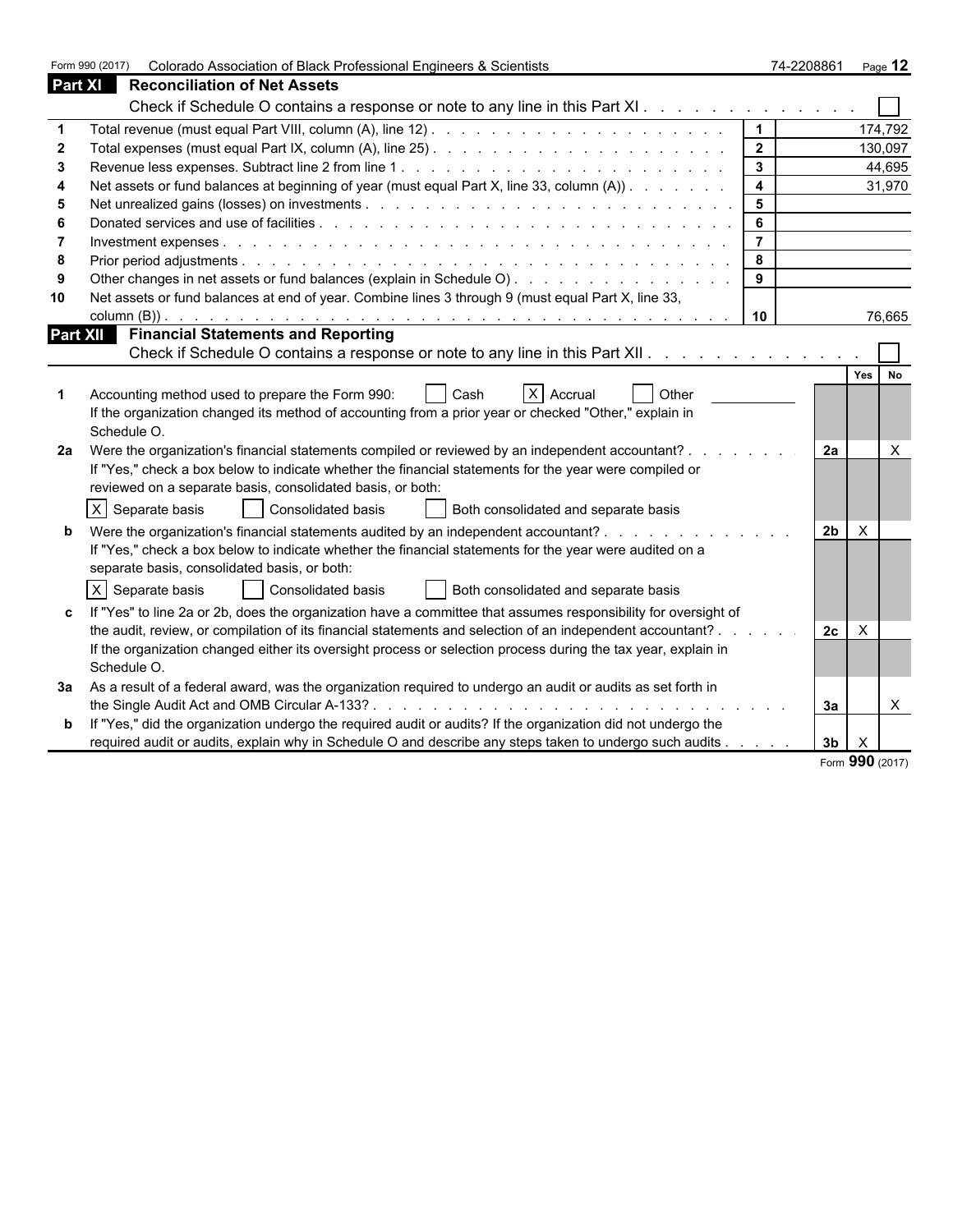| <b>SCHEDULE A</b> |  |                      |
|-------------------|--|----------------------|
|                   |  | (Form 990 or 990-EZ) |

# **Public Charity Status and Public Support**  $\frac{\text{OMB No. 1545-0047}}{20}$

**Complete if the organization is a section 501(c)(3) organization or a section 4947(a)(1) nonexempt charitable trust.**

▶ Attach to Form 990 or Form 990-EZ. **Dem to Public** 

|              |              | Department of the Treasury         |                                               |                                                                                      | ALLECTI TO LOLLII ABO OL LOLLII ABO-ET                                                                                                                                                                                                                                     |     |                                       |                                                     | open to Fublic                      |  |
|--------------|--------------|------------------------------------|-----------------------------------------------|--------------------------------------------------------------------------------------|----------------------------------------------------------------------------------------------------------------------------------------------------------------------------------------------------------------------------------------------------------------------------|-----|---------------------------------------|-----------------------------------------------------|-------------------------------------|--|
|              |              | Internal Revenue Service           |                                               |                                                                                      | ► Go to www.irs.gov/Form990 for instructions and the latest information.                                                                                                                                                                                                   |     |                                       |                                                     | Inspection                          |  |
|              |              | Name of the organization           |                                               | Colorado Association of Black Professional Engineers & Scientists                    |                                                                                                                                                                                                                                                                            |     |                                       | <b>Employer identification number</b><br>74-2208861 |                                     |  |
| Part I       |              |                                    |                                               |                                                                                      | Reason for Public Charity Status (All organizations must complete this part.) See instructions.                                                                                                                                                                            |     |                                       |                                                     |                                     |  |
|              |              |                                    |                                               |                                                                                      | The organization is not a private foundation because it is: (For lines 1 through 12, check only one box.)                                                                                                                                                                  |     |                                       |                                                     |                                     |  |
| 1            |              |                                    |                                               |                                                                                      | A church, convention of churches, or association of churches described in section 170(b)(1)(A)(i).                                                                                                                                                                         |     |                                       |                                                     |                                     |  |
| $\mathbf{2}$ |              |                                    |                                               |                                                                                      | A school described in section 170(b)(1)(A)(ii). (Attach Schedule E (Form 990 or 990-EZ).)                                                                                                                                                                                  |     |                                       |                                                     |                                     |  |
| 3            |              |                                    |                                               |                                                                                      |                                                                                                                                                                                                                                                                            |     |                                       |                                                     |                                     |  |
|              |              |                                    |                                               |                                                                                      | A hospital or a cooperative hospital service organization described in section 170(b)(1)(A)(iii).                                                                                                                                                                          |     |                                       |                                                     |                                     |  |
|              |              |                                    | hospital's name, city, and state:             |                                                                                      | A medical research organization operated in conjunction with a hospital described in section 170(b)(1)(A)(iii). Enter the                                                                                                                                                  |     |                                       |                                                     |                                     |  |
| 5            |              |                                    | section 170(b)(1)(A)(iv). (Complete Part II.) |                                                                                      | An organization operated for the benefit of a college or university owned or operated by a governmental unit described in                                                                                                                                                  |     |                                       |                                                     |                                     |  |
| 6            |              |                                    |                                               |                                                                                      | A federal, state, or local government or governmental unit described in section 170(b)(1)(A)(v).                                                                                                                                                                           |     |                                       |                                                     |                                     |  |
| 7            |              |                                    |                                               | described in section 170(b)(1)(A)(vi). (Complete Part II.)                           | An organization that normally receives a substantial part of its support from a governmental unit or from the general public                                                                                                                                               |     |                                       |                                                     |                                     |  |
| 8            |              |                                    |                                               |                                                                                      | A community trust described in section 170(b)(1)(A)(vi). (Complete Part II.)                                                                                                                                                                                               |     |                                       |                                                     |                                     |  |
| 9            |              |                                    |                                               |                                                                                      | An agricultural research organization described in section 170(b)(1)(A)(ix) operated in conjunction with a land-grant college                                                                                                                                              |     |                                       |                                                     |                                     |  |
|              |              | university:                        |                                               |                                                                                      | or university or a non-land-grant college of agriculture (see instructions). Enter the name, city, and state of the college or                                                                                                                                             |     |                                       |                                                     |                                     |  |
| 10           | $\mathsf{X}$ |                                    |                                               |                                                                                      | differently.<br>An organization that normally receives: (1) more than 33 1/3% of its support from contributions, membership fees, and gross<br>receipts from activities related to its exempt functions—subject to certain exceptions, and (2) no more than 33 1/3% of its |     |                                       |                                                     |                                     |  |
|              |              |                                    |                                               |                                                                                      | support from gross investment income and unrelated business taxable income (less section 511 tax) from businesses<br>acquired by the organization after June 30, 1975. See section 509(a)(2). (Complete Part III.)                                                         |     |                                       |                                                     |                                     |  |
| 11           |              |                                    |                                               |                                                                                      | An organization organized and operated exclusively to test for public safety. See section 509(a)(4).                                                                                                                                                                       |     |                                       |                                                     |                                     |  |
| $12 \,$      |              |                                    |                                               |                                                                                      | An organization organized and operated exclusively for the benefit of, to perform the functions of, or to carry out the purposes                                                                                                                                           |     |                                       |                                                     |                                     |  |
|              |              |                                    |                                               |                                                                                      | of one or more publicly supported organizations described in section 509(a)(1) or section 509(a)(2). See section 509(a)(3).<br>Check the box in lines 12a through 12d that describes the type of supporting organization and complete lines 12e, 12f, and 12g.             |     |                                       |                                                     |                                     |  |
| a            |              |                                    |                                               |                                                                                      | Type I. A supporting organization operated, supervised, or controlled by its supported organization(s), typically by giving                                                                                                                                                |     |                                       |                                                     |                                     |  |
|              |              |                                    |                                               | organization. You must complete Part IV, Sections A and B.                           | the supported organization(s) the power to regularly appoint or elect a majority of the directors or trustees of the supporting                                                                                                                                            |     |                                       |                                                     |                                     |  |
| b            |              |                                    |                                               |                                                                                      | Type II. A supporting organization supervised or controlled in connection with its supported organization(s), by having                                                                                                                                                    |     |                                       |                                                     |                                     |  |
|              |              |                                    |                                               |                                                                                      | control or management of the supporting organization vested in the same persons that control or manage the supported                                                                                                                                                       |     |                                       |                                                     |                                     |  |
|              |              |                                    |                                               | organization(s). You must complete Part IV, Sections A and C.                        |                                                                                                                                                                                                                                                                            |     |                                       |                                                     |                                     |  |
| c            |              |                                    |                                               |                                                                                      | Type III functionally integrated. A supporting organization operated in connection with, and functionally integrated with,                                                                                                                                                 |     |                                       |                                                     |                                     |  |
| d            |              |                                    |                                               |                                                                                      | its supported organization(s) (see instructions). You must complete Part IV, Sections A, D, and E.<br>Type III non-functionally integrated. A supporting organization operated in connection with its supported organization(s)                                            |     |                                       |                                                     |                                     |  |
|              |              |                                    |                                               |                                                                                      | that is not functionally integrated. The organization generally must satisfy a distribution requirement and an attentiveness                                                                                                                                               |     |                                       |                                                     |                                     |  |
| е            |              |                                    |                                               |                                                                                      | requirement (see instructions). You must complete Part IV, Sections A and D, and Part V.<br>Check this box if the organization received a written determination from the IRS that it is a Type I, Type II, Type III                                                        |     |                                       |                                                     |                                     |  |
|              |              |                                    |                                               |                                                                                      | functionally integrated, or Type III non-functionally integrated supporting organization.                                                                                                                                                                                  |     |                                       |                                                     |                                     |  |
|              |              |                                    |                                               |                                                                                      |                                                                                                                                                                                                                                                                            |     |                                       |                                                     | $\overline{0}$                      |  |
| a            |              | (i) Name of supported organization |                                               | Provide the following information about the supported organization(s).<br>$(ii)$ EIN | (iii) Type of organization                                                                                                                                                                                                                                                 |     |                                       | (iv) Is the organization (v) Amount of monetary     | (vi) Amount of                      |  |
|              |              |                                    |                                               |                                                                                      | (described on lines 1-10<br>above (see instructions))                                                                                                                                                                                                                      |     | listed in your governing<br>document? | support (see<br>instructions)                       | other support (see<br>instructions) |  |
|              |              |                                    |                                               |                                                                                      |                                                                                                                                                                                                                                                                            | Yes | No                                    |                                                     |                                     |  |
| (A)          |              |                                    |                                               |                                                                                      |                                                                                                                                                                                                                                                                            |     |                                       |                                                     |                                     |  |
|              |              |                                    |                                               |                                                                                      |                                                                                                                                                                                                                                                                            |     |                                       |                                                     |                                     |  |
| (B)          |              |                                    |                                               |                                                                                      |                                                                                                                                                                                                                                                                            |     |                                       |                                                     |                                     |  |
| (C)          |              |                                    |                                               |                                                                                      |                                                                                                                                                                                                                                                                            |     |                                       |                                                     |                                     |  |
| (D)          |              |                                    |                                               |                                                                                      |                                                                                                                                                                                                                                                                            |     |                                       |                                                     |                                     |  |
| (E)          |              |                                    |                                               |                                                                                      |                                                                                                                                                                                                                                                                            |     |                                       |                                                     |                                     |  |
|              |              |                                    |                                               |                                                                                      |                                                                                                                                                                                                                                                                            |     |                                       |                                                     |                                     |  |

**Total** 0 0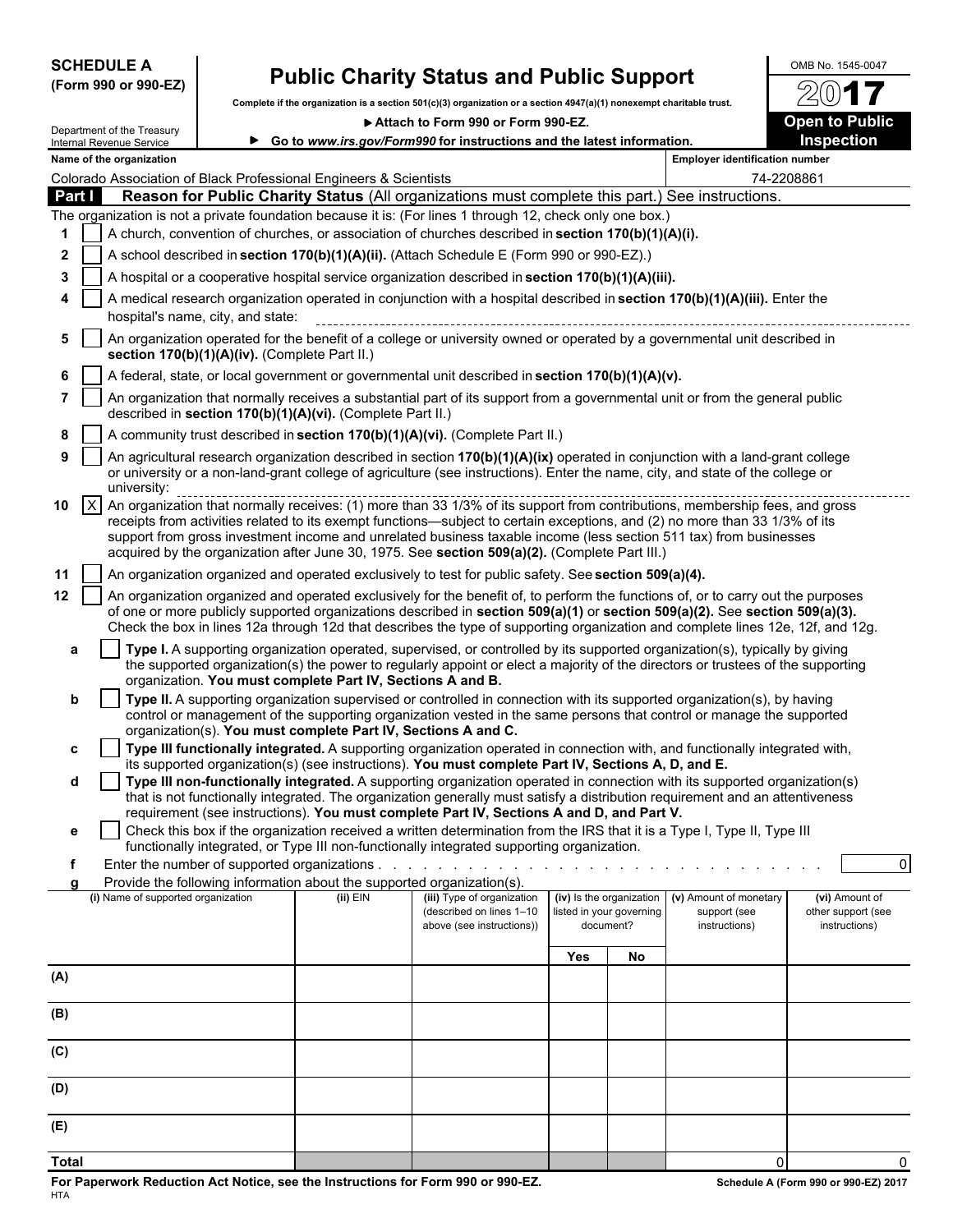|    | Schedule A (Form 990 or 990-EZ) 2017                                                                                                                                                                                                                                                                                                                                               |          | Colorado Association of Black Professional Engineers & Scientists |            |            | 74-2208861 | Page 2                         |
|----|------------------------------------------------------------------------------------------------------------------------------------------------------------------------------------------------------------------------------------------------------------------------------------------------------------------------------------------------------------------------------------|----------|-------------------------------------------------------------------|------------|------------|------------|--------------------------------|
|    | Part II<br>Support Schedule for Organizations Described in Sections 170(b)(1)(A)(iv) and 170(b)(1)(A)(vi)                                                                                                                                                                                                                                                                          |          |                                                                   |            |            |            |                                |
|    | (Complete only if you checked the box on line 5, 7, or 8 of Part I or if the organization failed to qualify under                                                                                                                                                                                                                                                                  |          |                                                                   |            |            |            |                                |
|    | Part III. If the organization fails to qualify under the tests listed below, please complete Part III.)                                                                                                                                                                                                                                                                            |          |                                                                   |            |            |            |                                |
|    | <b>Section A. Public Support</b>                                                                                                                                                                                                                                                                                                                                                   |          |                                                                   |            |            |            |                                |
|    | Calendar year (or fiscal year beginning in)                                                                                                                                                                                                                                                                                                                                        | (a) 2013 | (b) 2014                                                          | $(c)$ 2015 | $(d)$ 2016 | (e) 2017   | (f) Total                      |
| 1  | Gifts, grants, contributions, and<br>membership fees received. (Do not                                                                                                                                                                                                                                                                                                             |          |                                                                   |            |            |            |                                |
|    | include any "unusual grants.")                                                                                                                                                                                                                                                                                                                                                     |          |                                                                   |            |            |            | 0                              |
| 2  | Tax revenues levied for the organization's<br>benefit and either paid to or expended on<br>its behalf entitled and the set of the set of the set of the set of the set of the set of the set of the set of the set of the set of the set of the set of the set of the set of the set of the set of the set of the set of                                                           |          |                                                                   |            |            |            | 0                              |
| 3  | The value of services or facilities<br>furnished by a governmental unit to the<br>organization without charge                                                                                                                                                                                                                                                                      |          |                                                                   |            |            |            | 0                              |
|    | Total. Add lines 1 through 3                                                                                                                                                                                                                                                                                                                                                       | $\Omega$ | $\Omega$                                                          | $\Omega$   | $\Omega$   | $\Omega$   | $\Omega$                       |
| 5  | The portion of total contributions by<br>each person (other than a<br>governmental unit or publicly<br>supported organization) included on<br>line 1 that exceeds 2% of the amount<br>shown on line 11, column $(f)$ .                                                                                                                                                             |          |                                                                   |            |            |            |                                |
| 6  | Public support. Subtract line 5 from line 4                                                                                                                                                                                                                                                                                                                                        |          |                                                                   |            |            |            | 0                              |
|    | <b>Section B. Total Support</b>                                                                                                                                                                                                                                                                                                                                                    |          |                                                                   |            |            |            |                                |
|    | Calendar year (or fiscal year beginning in)                                                                                                                                                                                                                                                                                                                                        | (a) 2013 | (b) 2014                                                          | $(c)$ 2015 | $(d)$ 2016 | (e) 2017   | (f) Total                      |
| 7  | Amounts from line 4                                                                                                                                                                                                                                                                                                                                                                | $\Omega$ | $\Omega$                                                          | $\Omega$   | 0          | $\Omega$   | 0                              |
| 8  | Gross income from interest, dividends,<br>payments received on securities loans,<br>rents, royalties, and income from                                                                                                                                                                                                                                                              |          |                                                                   |            |            |            | 0                              |
|    | Net income from unrelated business<br>activities, whether or not the business is                                                                                                                                                                                                                                                                                                   |          |                                                                   |            |            |            | 0                              |
| 10 | Other income. Do not include gain or<br>loss from the sale of capital assets<br>(Explain in Part VI.)                                                                                                                                                                                                                                                                              |          |                                                                   |            |            |            | 0                              |
|    | 11 Total support. Add lines 7 through 10                                                                                                                                                                                                                                                                                                                                           |          |                                                                   |            |            |            | $\Omega$                       |
| 12 |                                                                                                                                                                                                                                                                                                                                                                                    |          |                                                                   |            |            | 12         |                                |
| 13 | First five years. If the Form 990 is for the organization's first, second, third, fourth, or fifth tax year as a section 501(c)(3)                                                                                                                                                                                                                                                 |          |                                                                   |            |            |            |                                |
|    |                                                                                                                                                                                                                                                                                                                                                                                    |          |                                                                   |            |            |            | ▶                              |
|    | <b>Section C. Computation of Public Support Percentage</b>                                                                                                                                                                                                                                                                                                                         |          |                                                                   |            |            |            |                                |
| 14 | Public support percentage for 2017 (line 6, column (f) divided by line 11, column (f)).                                                                                                                                                                                                                                                                                            |          |                                                                   |            |            | 14         | $0.00\%$                       |
| 15 |                                                                                                                                                                                                                                                                                                                                                                                    |          |                                                                   |            |            | 15         | $0.00\%$                       |
|    | 16a 33 1/3% support test-2017. If the organization did not check the box on line 13, and line 14 is 33 1/3% or more, check this box                                                                                                                                                                                                                                                |          |                                                                   |            |            |            | ▶ ।                            |
|    | b 33 1/3% support test-2016. If the organization did not check a box on line 13 or 16a, and line 15 is 33 1/3% or more, check this                                                                                                                                                                                                                                                 |          |                                                                   |            |            |            |                                |
|    | 17a 10%-facts-and-circumstances test-2017. If the organization did not check a box on line 13, 16a, or 16b, and line 14<br>is 10% or more, and if the organization meets the "facts-and-circumstances" test, check this box and stop here. Explain in<br>Part VI how the organization meets the "facts-and-circumstances" test. The organization qualifies as a publicly supported |          |                                                                   |            |            |            |                                |
|    | <b>b</b> 10%-facts-and-circumstances test-2016. If the organization did not check a box on line 13, 16a, 16b, or 17a, and line<br>15 is 10% or more, and if the organization meets the "facts-and-circumstances" test, check this box and stop here.<br>Explain in Part VI how the organization meets the "facts-and-circumstances" test. The organization qualifies as a publicly |          |                                                                   |            |            |            | $\blacktriangleright$ $\vdash$ |
| 18 | Private foundation. If the organization did not check a box on line 13, 16a, 16b, 17a, or 17b, check this box and see                                                                                                                                                                                                                                                              |          |                                                                   |            |            |            |                                |
|    |                                                                                                                                                                                                                                                                                                                                                                                    |          |                                                                   |            |            |            |                                |

| Schedule A (Form 990 or 990-EZ) 2017 |  |  |
|--------------------------------------|--|--|
|                                      |  |  |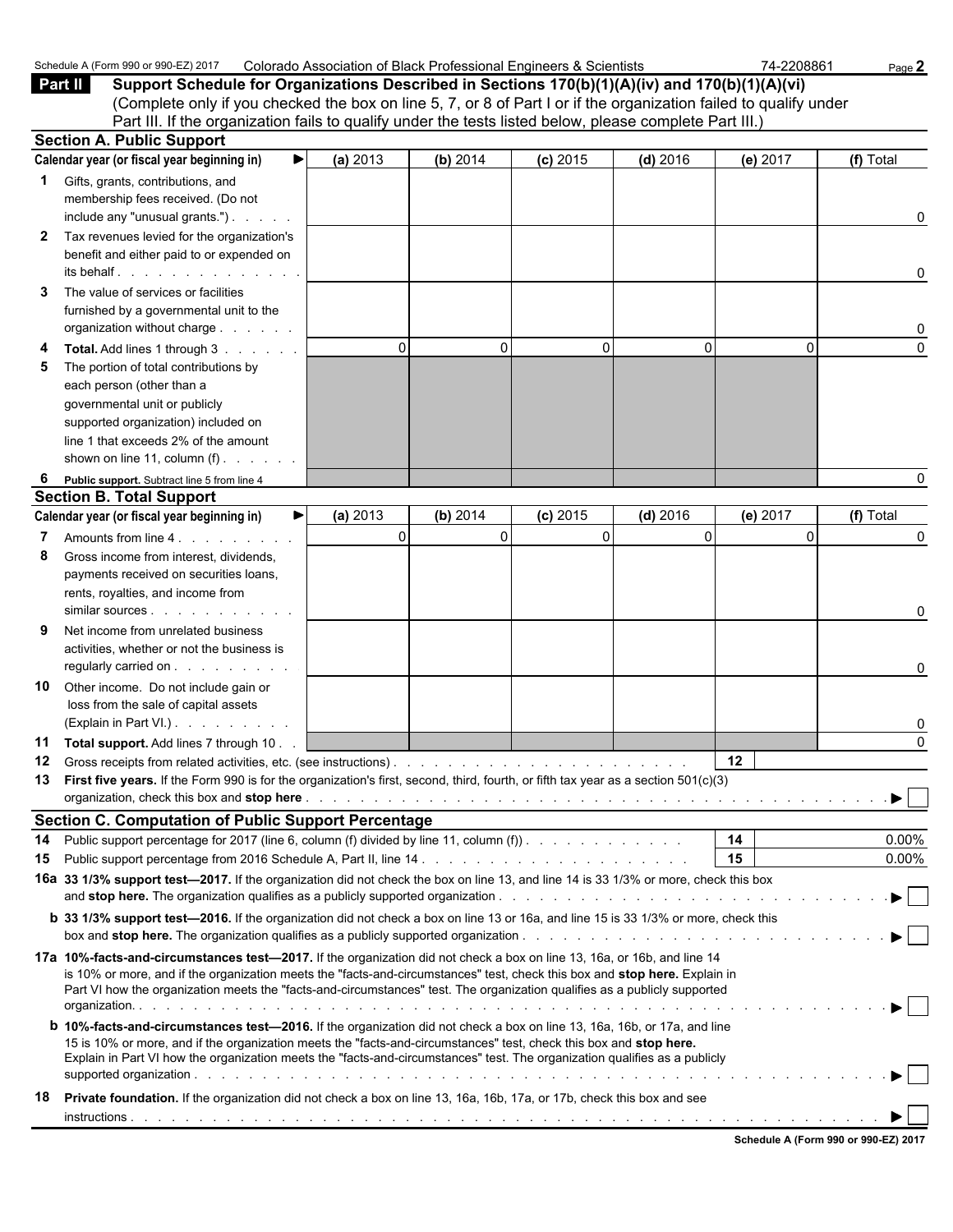| Schedule A (Form 990 or 990-EZ) 2017 | Colorado Association of Black Professional E | Engineers & Scientists | 2208861 | $P$ aqe $\bullet$ |
|--------------------------------------|----------------------------------------------|------------------------|---------|-------------------|
|--------------------------------------|----------------------------------------------|------------------------|---------|-------------------|

**Part III Support Schedule for Organizations Described in Section 509(a)(2)** (Complete only if you checked the box on line 10 of Part I or if the organization failed to qualify under Part II. If the organization fails to qualify under the tests listed below, please complete Part II.)

|    | <b>Section A. Public Support</b>                                                                                                                                                                                              |          |          |            |            |          |                                |
|----|-------------------------------------------------------------------------------------------------------------------------------------------------------------------------------------------------------------------------------|----------|----------|------------|------------|----------|--------------------------------|
|    | Calendar year (or fiscal year beginning in)                                                                                                                                                                                   | (a) 2013 | (b) 2014 | $(c)$ 2015 | $(d)$ 2016 | (e) 2017 | (f) Total                      |
|    | <b>1</b> Gifts, grants, contributions, and membership fees                                                                                                                                                                    |          |          |            |            |          |                                |
|    | received. (Do not include any "unusual grants.")                                                                                                                                                                              | 83,995   | 77,397   | 94,404     | 57,042     | 120,360  | 433,198                        |
| 2  | Gross receipts from admissions, merchandise<br>sold or services performed, or facilities                                                                                                                                      |          |          |            |            |          |                                |
|    | furnished in any activity that is related to the                                                                                                                                                                              |          |          |            |            |          |                                |
|    | organization's tax-exempt purpose                                                                                                                                                                                             | 25,699   | 40,650   | 39,520     | 45,317     | 40,884   | 192,070                        |
| 3  | Gross receipts from activities that are not an                                                                                                                                                                                |          |          |            |            |          |                                |
|    | unrelated trade or business under section 513.                                                                                                                                                                                |          |          |            |            |          | 0                              |
| 4  | Tax revenues levied for the organization's                                                                                                                                                                                    |          |          |            |            |          |                                |
|    | benefit and either paid to or expended on                                                                                                                                                                                     |          |          |            |            |          |                                |
|    | its behalf.                                                                                                                                                                                                                   |          |          |            |            |          | 0                              |
| 5  | The value of services or facilities                                                                                                                                                                                           |          |          |            |            |          |                                |
|    | furnished by a governmental unit to the                                                                                                                                                                                       |          |          |            |            |          |                                |
|    | organization without charge                                                                                                                                                                                                   |          |          |            |            |          | 0                              |
| 6  | <b>Total.</b> Add lines 1 through 5.                                                                                                                                                                                          | 109,694  | 118,047  | 133,924    | 102,359    | 161,244  | 625,268                        |
|    | 7a Amounts included on lines 1, 2, and 3                                                                                                                                                                                      |          |          |            |            |          |                                |
|    | received from disqualified persons                                                                                                                                                                                            |          |          |            |            |          | 0                              |
|    | <b>b</b> Amounts included on lines 2 and 3                                                                                                                                                                                    |          |          |            |            |          |                                |
|    | received from other than disqualified                                                                                                                                                                                         |          |          |            |            |          |                                |
|    | persons that exceed the greater of \$5,000                                                                                                                                                                                    |          |          |            |            |          |                                |
|    | or 1% of the amount on line 13 for the year                                                                                                                                                                                   |          |          |            |            |          | 0                              |
|    | c Add lines 7a and 7b. $\ldots$                                                                                                                                                                                               | $\Omega$ | $\Omega$ | $\Omega$   | $\Omega$   | 0        | 0                              |
| 8  | <b>Public support</b> (Subtract line 7c from                                                                                                                                                                                  |          |          |            |            |          |                                |
|    | $line 6$ .).                                                                                                                                                                                                                  |          |          |            |            |          | 625,268                        |
|    | <b>Section B. Total Support</b>                                                                                                                                                                                               |          |          |            |            |          |                                |
|    | Calendar year (or fiscal year beginning in)<br>▶                                                                                                                                                                              | (a) 2013 | (b) 2014 | $(c)$ 2015 | $(d)$ 2016 | (e) 2017 | (f) Total                      |
|    | 9 Amounts from line 6.                                                                                                                                                                                                        | 109,694  | 118,047  | 133,924    | 102,359    | 161,244  | 625,268                        |
|    | <b>10a</b> Gross income from interest, dividends,                                                                                                                                                                             |          |          |            |            |          |                                |
|    | payments received on securities loans, rents,                                                                                                                                                                                 |          |          |            |            |          |                                |
|    | royalties, and income from similar sources.                                                                                                                                                                                   |          |          |            |            |          | 0                              |
|    | <b>b</b> Unrelated business taxable income (less                                                                                                                                                                              |          |          |            |            |          |                                |
|    | section 511 taxes) from businesses                                                                                                                                                                                            |          |          |            |            |          |                                |
|    | acquired after June 30, 1975                                                                                                                                                                                                  |          |          |            |            |          | 0                              |
|    | c Add lines $10a$ and $10b$ . $\ldots$ $\ldots$                                                                                                                                                                               | $\Omega$ | $\Omega$ | $\Omega$   | $\Omega$   | 0        | 0                              |
|    | 11 Net income from unrelated business                                                                                                                                                                                         |          |          |            |            |          |                                |
|    | activities not included in line 10b, whether                                                                                                                                                                                  |          |          |            |            |          |                                |
|    | or not the business is regularly carried on.                                                                                                                                                                                  |          |          |            |            |          |                                |
|    | 12 Other income. Do not include gain or                                                                                                                                                                                       |          |          |            |            |          |                                |
|    | loss from the sale of capital assets                                                                                                                                                                                          |          |          |            |            |          |                                |
|    | (Explain in Part VI.).                                                                                                                                                                                                        |          |          |            |            |          | 0                              |
|    | 13 Total support. (Add lines 9, 10c, 11,                                                                                                                                                                                      |          |          |            |            |          |                                |
|    |                                                                                                                                                                                                                               | 109,694  | 118,047  | 133,924    | 102,359    | 161,244  | 625,268                        |
|    | 14 First five years. If the Form 990 is for the organization's first, second, third, fourth, or fifth tax year as a section 501(c)(3)                                                                                         |          |          |            |            |          |                                |
|    | organization, check this box and stop here enterpresent and the content of the content of the content of the content of the content of the content of the content of the content of the content of the content of the content |          |          |            |            |          | $\blacktriangleright$ 1        |
|    | <b>Section C. Computation of Public Support Percentage</b>                                                                                                                                                                    |          |          |            |            |          |                                |
|    | 15 Public support percentage for 2017 (line 8, column (f) divided by line 13, column (f)).                                                                                                                                    |          |          |            |            | 15       | 100.00%                        |
|    |                                                                                                                                                                                                                               |          |          |            |            | 16       | 100.00%                        |
|    | Section D. Computation of Investment Income Percentage                                                                                                                                                                        |          |          |            |            |          |                                |
| 17 | Investment income percentage for 2017 (line 10c, column (f) divided by line 13, column (f) $\ldots$                                                                                                                           |          |          |            |            | 17       | $0.00\%$                       |
| 18 |                                                                                                                                                                                                                               |          |          |            |            | 18       | $0.00\%$                       |
|    | 19a 33 1/3% support tests-2017. If the organization did not check the box on line 14, and line 15 is more than 33 1/3%, and line 17 is                                                                                        |          |          |            |            |          | $\blacktriangleright$ $\mid$ X |
|    | b 33 1/3% support tests—2016. If the organization did not check a box on line 14 or line 19a, and line 16 is more than 33 1/3%, and                                                                                           |          |          |            |            |          |                                |
|    | line 18 is not more than 33 1/3%, check this box and stop here. The organization qualifies as a publicly supported organization                                                                                               |          |          |            |            |          |                                |
|    |                                                                                                                                                                                                                               |          |          |            |            |          |                                |
|    |                                                                                                                                                                                                                               |          |          |            |            |          |                                |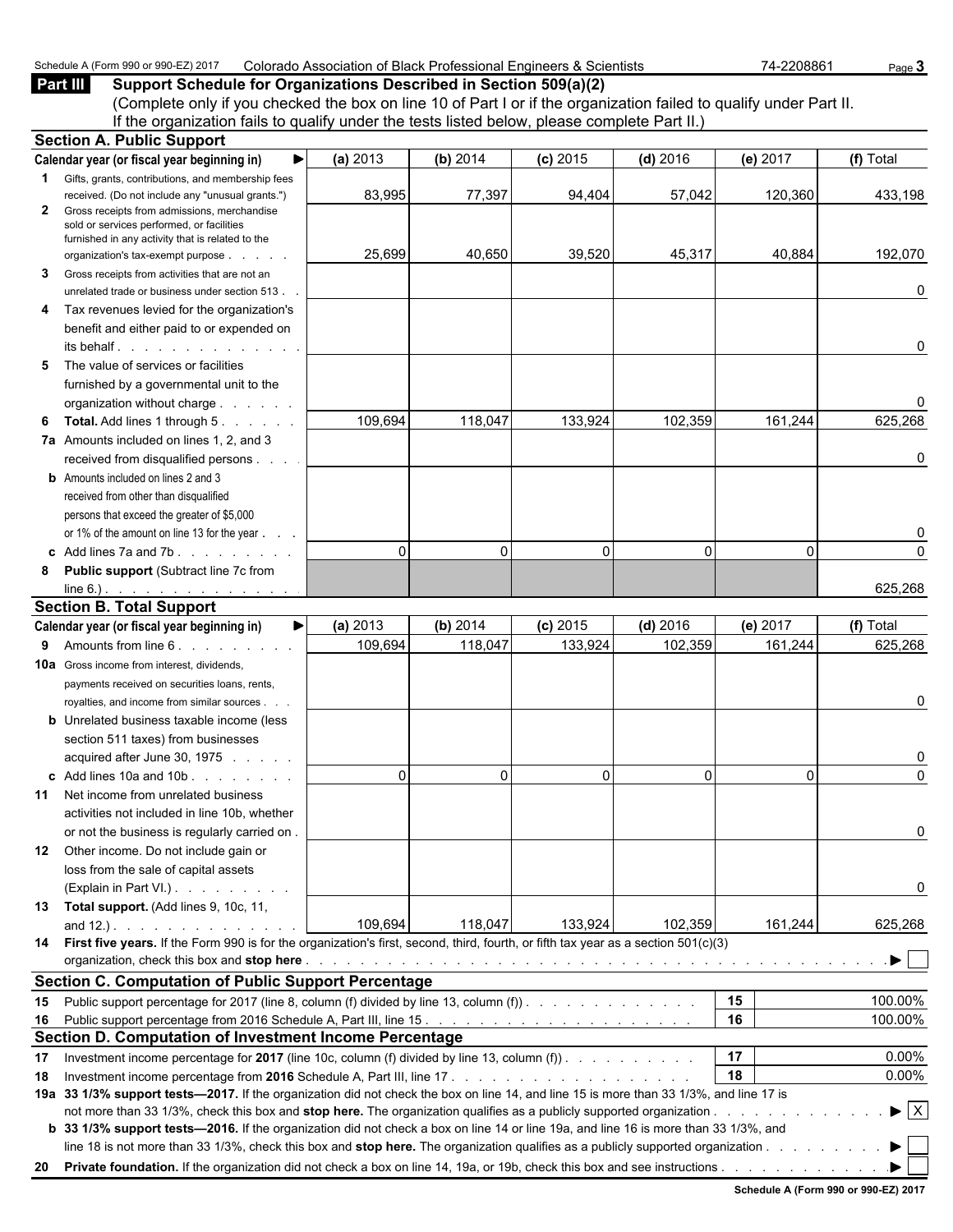#### **Part IV Supporting Organizations**

(Complete only if you checked a box in line 12 on Part I. If you checked 12a of Part I, complete Sections A and B. If you checked 12b of Part I, complete Sections A and C. If you checked 12c of Part I, complete Sections A, D, and E. If you checked 12d of Part I, complete Sections A and D, and complete Part V.)

#### **Section A. All Supporting Organizations**

- **1** Are all of the organization's supported organizations listed by name in the organization's governing documents? *If* "*No,*" *describe in Part VI how the supported organizations are designated. If designated by class or purpose, describe the designation. If historic and continuing relationship, explain.* **1**
- **2** Did the organization have any supported organization that does not have an IRS determination of status under section 509(a)(1) or (2)? *If* "*Yes,*" *explain in Part VI how the organization determined that the supported organization was described in section 509(a)(1) or (2).*
- **3a** Did the organization have a supported organization described in section 501(c)(4), (5), or (6)? *If* "*Yes,*" *answer (b) and (c) below.* **3a**
- **b** Did the organization confirm that each supported organization qualified under section 501(c)(4), (5), or (6) and satisfied the public support tests under section 509(a)(2)? *If* "*Yes,*" *describe in Part VI when and how the organization made the determination.* **3b**
- **c** Did the organization ensure that all support to such organizations was used exclusively for section 170(c)(2) (B) purposes? *If* "*Yes,*" *explain in Part VI what controls the organization put in place to ensure such use.* **3c**
- **4a** Was any supported organization not organized in the United States ("foreign supported organization")? *If "Yes," and if you checked 12a or 12b in Part I, answer (b) and (c) below.* **4a**
- **b** Did the organization have ultimate control and discretion in deciding whether to make grants to the foreign supported organization? *If* "*Yes,*" *describe in Part VI how the organization had such control and discretion despite being controlled or supervised by or in connection with its supported organizations.* **4b**
- **c** Did the organization support any foreign supported organization that does not have an IRS determination under sections 501(c)(3) and 509(a)(1) or (2)? *If* "*Yes,*" *explain in Part VI what controls the organization used to ensure that all support to the foreign supported organization was used exclusively for section 170(c)(2)(B) purposes.* **4c**
- **5a** Did the organization add, substitute, or remove any supported organizations during the tax year? *If* "*Yes,*" *answer (b) and (c) below (if applicable). Also, provide detail in Part VI, including (i) the names and EIN numbers of the supported organizations added, substituted, or removed; (ii) the reasons for each such action; (iii) the authority under the organization's organizing document authorizing such action; and (iv) how the action was accomplished (such as by amendment to the organizing document).* **5a**
- **b Type I or Type II only.** Was any added or substituted supported organization part of a class already designated in the organization's organizing document? **5b**
- **c Substitutions only.** Was the substitution the result of an event beyond the organization's control? **5c**
- **6** Did the organization provide support (whether in the form of grants or the provision of services or facilities) to anyone other than (i) its supported organizations, (ii) individuals that are part of the charitable class benefited by one or more of its supported organizations, or (iii) other supporting organizations that also support or benefit one or more of the filing organization's supported organizations? *If "Yes," provide detail in Part VI.* **6**
- **7** Did the organization provide a grant, loan, compensation, or other similar payment to a substantial contributor (defined in section 4958(c)(3)(C)), a family member of a substantial contributor, or a 35% controlled entity with regard to a substantial contributor? *If "Yes," complete Part I of Schedule L (Form 990 or 990-EZ).* **7**
- **8** Did the organization make a loan to a disqualified person (as defined in section 4958) not described in line 7? *If "Yes," complete Part I of Schedule L (Form 990 or 990-EZ).* **8**
- **9a** Was the organization controlled directly or indirectly at any time during the tax year by one or more disqualified persons as defined in section 4946 (other than foundation managers and organizations described in section 509(a)(1) or (2))? *If* "*Yes*," *provide detail in Part VI.*
- **b** Did one or more disqualified persons (as defined in line 9a) hold a controlling interest in any entity in which the supporting organization had an interest? *If* "*Yes,*" *provide detail in Part VI.* **9b**
- **c** Did a disqualified person (as defined in line 9a) have an ownership interest in, or derive any personal benefit from, assets in which the supporting organization also had an interest? *If* "*Yes,*" *provide detail in Part VI.* **9c**
- **10a** Was the organization subject to the excess business holdings rules of section 4943 because of section 4943(f) (regarding certain Type II supporting organizations, and all Type III non-functionally integrated supporting organizations)? If "Yes," answer 10b below.
	- **b** Did the organization have any excess business holdings in the tax year? *(Use Schedule C, Form 4720, to determine whether the organization had excess business holdings.)* **10b**

|                | <u>Yes</u> | <u>No</u> |
|----------------|------------|-----------|
|                |            |           |
| 1              |            |           |
|                |            |           |
| $\overline{2}$ |            |           |
|                |            |           |
| <u>3a</u>      |            |           |
|                |            |           |
| <u>3b</u>      |            |           |
| <u>3c</u>      |            |           |
|                |            |           |
| 4a             |            |           |
|                |            |           |
| 4 <sub>b</sub> |            |           |
|                |            |           |
| 4 <sub>c</sub> |            |           |
|                |            |           |
| <u>5a</u>      |            |           |
| <u>5b</u>      |            |           |
| <u>5c</u>      |            |           |
|                |            |           |
| 6              |            |           |
|                |            |           |
| 7              |            |           |
| 8              |            |           |
|                |            |           |
| ł<br>1         |            |           |
|                |            |           |
|                |            |           |
| и              |            |           |
|                |            |           |
| 0<br>ŀ<br>ì    |            |           |
|                |            |           |
| ı<br>n         |            |           |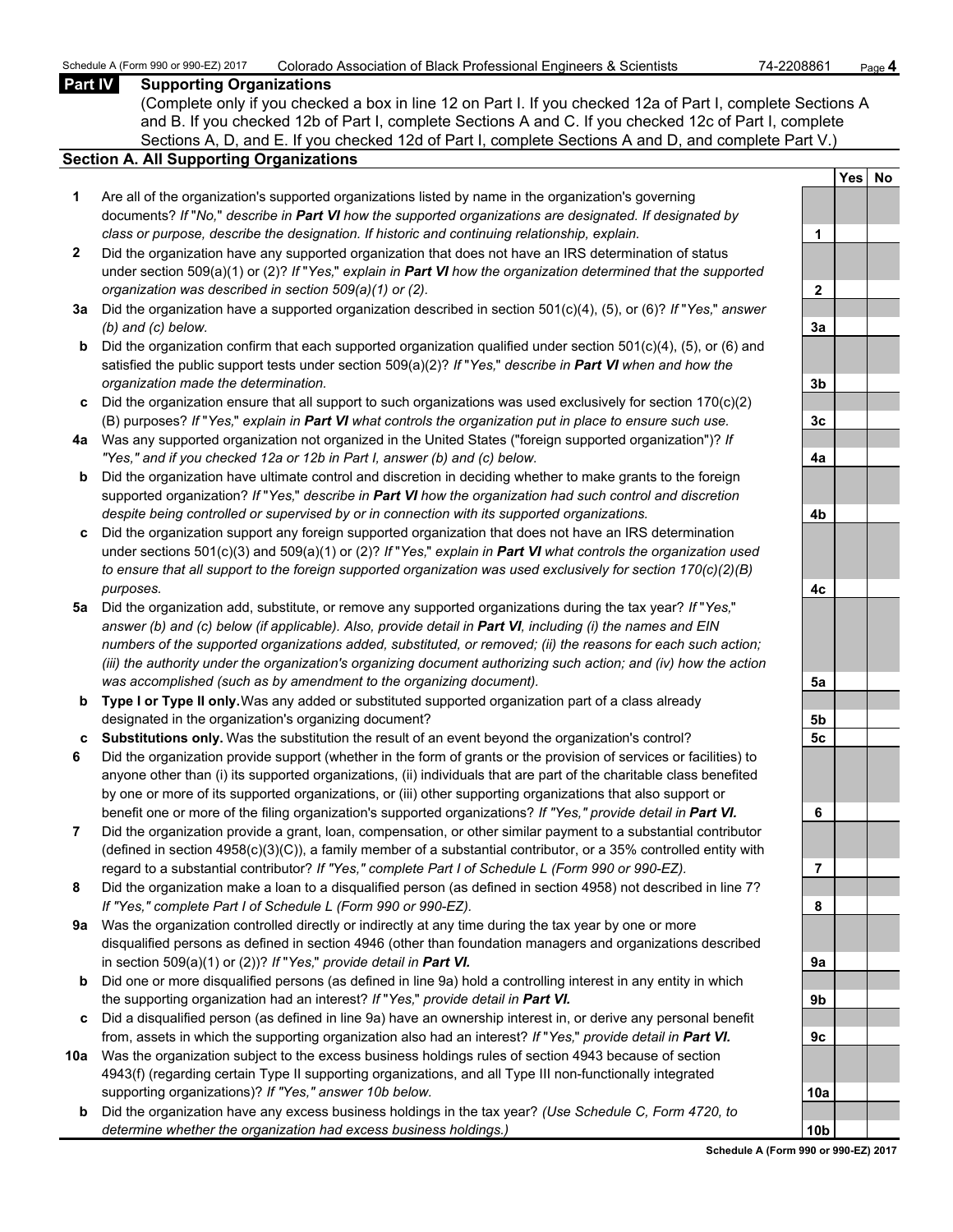|              | Schedule A (Form 990 or 990-EZ) 2017<br>Colorado Association of Black Professional Engineers & Scientists                                                                  | 74-2208861      |                  | Page 5    |
|--------------|----------------------------------------------------------------------------------------------------------------------------------------------------------------------------|-----------------|------------------|-----------|
| Part IV      | <b>Supporting Organizations (continued)</b>                                                                                                                                |                 |                  |           |
|              |                                                                                                                                                                            |                 | Yes <sup> </sup> | No        |
| 11           | Has the organization accepted a gift or contribution from any of the following persons?                                                                                    |                 |                  |           |
| a            | A person who directly or indirectly controls, either alone or together with persons described in (b) and (c)                                                               |                 |                  |           |
|              | below, the governing body of a supported organization?                                                                                                                     | 11a             |                  |           |
| b            | A family member of a person described in (a) above?                                                                                                                        | 11 <sub>b</sub> |                  |           |
| c            | A 35% controlled entity of a person described in (a) or (b) above? If "Yes" to a, b, or c, provide detail in Part VI.<br><b>Section B. Type I Supporting Organizations</b> | 11c             |                  |           |
|              |                                                                                                                                                                            |                 | Yes <sup> </sup> | <b>No</b> |
| 1            | Did the directors, trustees, or membership of one or more supported organizations have the power to                                                                        |                 |                  |           |
|              | regularly appoint or elect at least a majority of the organization's directors or trustees at all times during the                                                         |                 |                  |           |
|              | tax year? If "No," describe in Part VI how the supported organization(s) effectively operated, supervised, or                                                              |                 |                  |           |
|              | controlled the organization's activities. If the organization had more than one supported organization,                                                                    |                 |                  |           |
|              | describe how the powers to appoint and/or remove directors or trustees were allocated among the supported                                                                  |                 |                  |           |
|              | organizations and what conditions or restrictions, if any, applied to such powers during the tax year.                                                                     | 1               |                  |           |
| $\mathbf{2}$ | Did the organization operate for the benefit of any supported organization other than the supported                                                                        |                 |                  |           |
|              | organization(s) that operated, supervised, or controlled the supporting organization? If "Yes," explain in Part                                                            |                 |                  |           |
|              | VI how providing such benefit carried out the purposes of the supported organization(s) that operated,                                                                     |                 |                  |           |
|              | supervised, or controlled the supporting organization.                                                                                                                     | $\mathbf{2}$    |                  |           |
|              | <b>Section C. Type II Supporting Organizations</b>                                                                                                                         |                 |                  |           |
|              |                                                                                                                                                                            |                 | <b>Yes</b>       | No        |
| 1            | Were a majority of the organization's directors or trustees during the tax year also a majority of the directors                                                           |                 |                  |           |
|              | or trustees of each of the organization's supported organization(s)? If "No," describe in Part VI how control                                                              |                 |                  |           |
|              | or management of the supporting organization was vested in the same persons that controlled or managed                                                                     |                 |                  |           |
|              | the supported organization(s).                                                                                                                                             | 1               |                  |           |
|              | <b>Section D. All Type III Supporting Organizations</b>                                                                                                                    |                 | Yes              | No        |
| 1            | Did the organization provide to each of its supported organizations, by the last day of the fifth month of the                                                             |                 |                  |           |
|              | organization's tax year, (i) a written notice describing the type and amount of support provided during the prior tax                                                      |                 |                  |           |
|              | year, (ii) a copy of the Form 990 that was most recently filed as of the date of notification, and (iii) copies of the                                                     |                 |                  |           |
|              | organization's governing documents in effect on the date of notification, to the extent not previously provided?                                                           | 1               |                  |           |
| $\mathbf{2}$ | Were any of the organization's officers, directors, or trustees either (i) appointed or elected by the supported                                                           |                 |                  |           |
|              | organization(s) or (ii) serving on the governing body of a supported organization? If "No," explain in Part VI how                                                         |                 |                  |           |
|              | the organization maintained a close and continuous working relationship with the supported organization(s).                                                                | 2               |                  |           |
| 3            | By reason of the relationship described in (2), did the organization's supported organizations have a                                                                      |                 |                  |           |
|              | significant voice in the organization's investment policies and in directing the use of the organization's                                                                 |                 |                  |           |
|              | income or assets at all times during the tax year? If "Yes," describe in Part VI the role the organization's                                                               |                 |                  |           |
|              | supported organizations played in this regard.                                                                                                                             | 3               |                  |           |
|              | Section E. Type III Functionally Integrated Supporting Organizations                                                                                                       |                 |                  |           |
| 1            | Check the box next to the method that the organization used to satisfy the Integral Part Test during the year (see instructions).                                          |                 |                  |           |
| а            | The organization satisfied the Activities Test. Complete line 2 below.                                                                                                     |                 |                  |           |
| b            | The organization is the parent of each of its supported organizations. Complete line 3 below.                                                                              |                 |                  |           |
| с            | The organization supported a governmental entity. Describe in Part VI how you supported a government entity (see instructions).                                            |                 |                  |           |
| 2            | Activities Test. Answer (a) and (b) below.                                                                                                                                 |                 |                  | Yes No    |
| а            | Did substantially all of the organization's activities during the tax year directly further the exempt purposes of                                                         |                 |                  |           |
|              | the supported organization(s) to which the organization was responsive? If "Yes," then in Part VI identify                                                                 |                 |                  |           |
|              | those supported organizations and explain how these activities directly furthered their exempt purposes,                                                                   |                 |                  |           |
|              | how the organization was responsive to those supported organizations, and how the organization determined                                                                  |                 |                  |           |
|              | that these activities constituted substantially all of its activities.                                                                                                     | 2a              |                  |           |

- **b** Did the activities described in (a) constitute activities that, but for the organization's involvement, one or more of the organization's supported organization(s) would have been engaged in? *If* "*Yes,*" *explain in Part VI the reasons for the organization's position that its supported organization(s) would have engaged in these activities but for the organization's involvement.* **2b**
- **3** Parent of Supported Organizations. *Answer (a) and (b) below.*
- **a** Did the organization have the power to regularly appoint or elect a majority of the officers, directors, or trustees of each of the supported organizations? *Provide details in Part VI.* **3a**
- **b** Did the organization exercise a substantial degree of direction over the policies, programs, and activities of each of its supported organizations? *If* "*Yes,*" *describe in Part VI the role played by the organization in this regard.* **3b**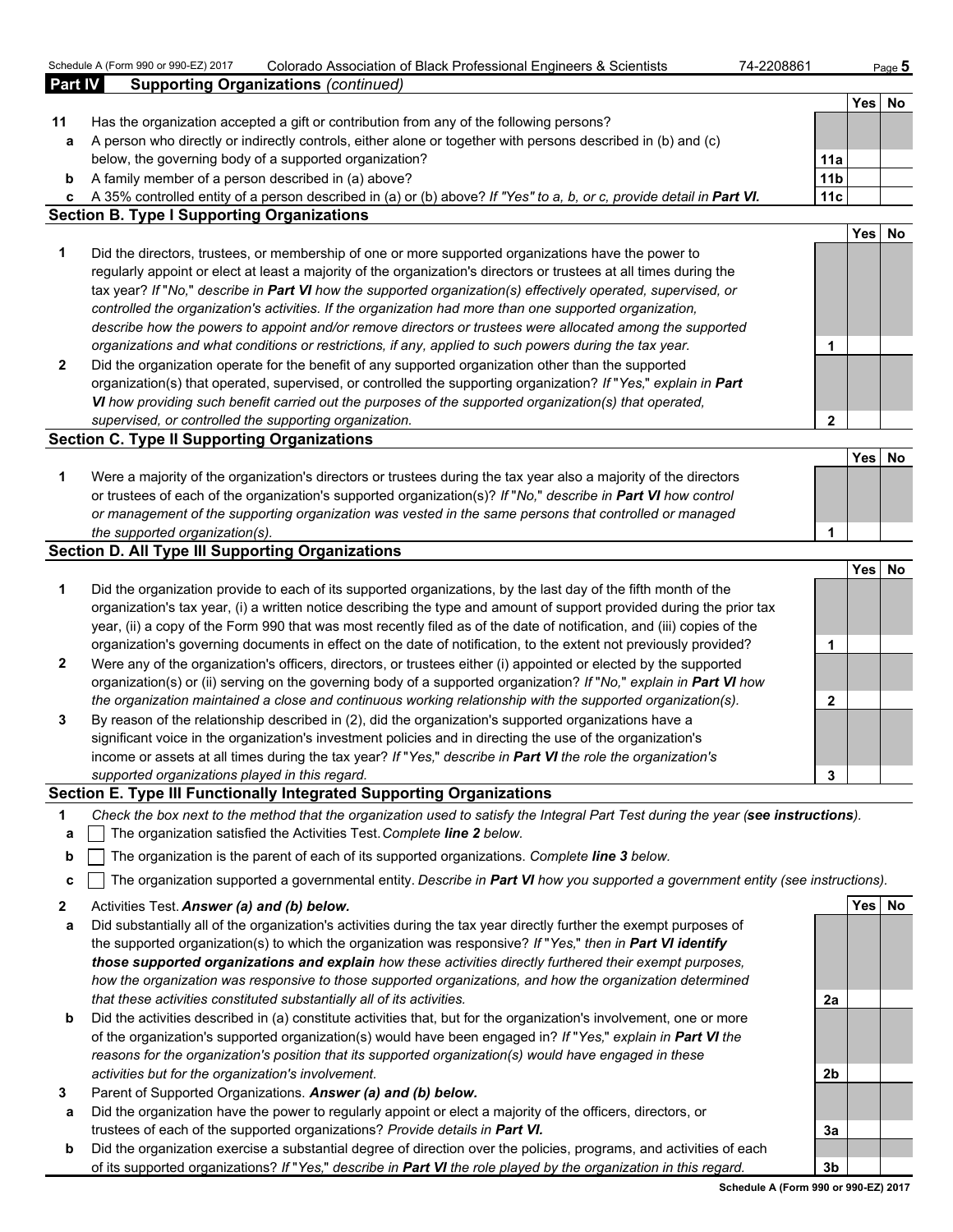| Schedule A (Form 990 or 990-EZ) 2017<br>Colorado Association of Black Professional Engineers & Scientists                                           |                         |                | 74-2208861<br>Page $6$         |
|-----------------------------------------------------------------------------------------------------------------------------------------------------|-------------------------|----------------|--------------------------------|
| Part V<br>Type III Non-Functionally Integrated 509(a)(3) Supporting Organizations                                                                   |                         |                |                                |
| Check here if the organization satisfied the Integral Part Test as a qualifying trust on Nov. 20, 1970 (explain in Part VI). See<br>1               |                         |                |                                |
| instructions. All other Type III non-functionally integrated supporting organizations must complete Sections A through E.                           |                         |                |                                |
| <b>Section A - Adjusted Net Income</b>                                                                                                              |                         | (A) Prior Year | (B) Current Year<br>(optional) |
| 1 Net short-term capital gain                                                                                                                       | 1                       |                |                                |
| 2 Recoveries of prior-year distributions                                                                                                            | $\overline{\mathbf{2}}$ |                |                                |
| 3 Other gross income (see instructions)                                                                                                             | 3                       |                |                                |
| 4 Add lines 1 through 3.                                                                                                                            | $\overline{\mathbf{4}}$ | 0              | 0                              |
| 5 Depreciation and depletion                                                                                                                        | 5                       |                |                                |
| 6 Portion of operating expenses paid or incurred for production or                                                                                  |                         |                |                                |
| collection of gross income or for management, conservation, or                                                                                      |                         |                |                                |
| maintenance of property held for production of income (see instructions)                                                                            | 6                       |                |                                |
| 7 Other expenses (see instructions)                                                                                                                 | $\overline{7}$          |                |                                |
| 8 Adjusted Net Income (subtract lines 5, 6, and 7 from line 4).                                                                                     | 8                       | 0              | <sup>0</sup>                   |
| <b>Section B - Minimum Asset Amount</b>                                                                                                             |                         | (A) Prior Year | (B) Current Year<br>(optional) |
| 1 Aggregate fair market value of all non-exempt-use assets (see                                                                                     |                         |                |                                |
| instructions for short tax year or assets held for part of year):                                                                                   |                         |                |                                |
| a Average monthly value of securities                                                                                                               | 1a                      |                |                                |
| <b>b</b> Average monthly cash balances                                                                                                              | 1 <sub>b</sub>          |                |                                |
| c Fair market value of other non-exempt-use assets                                                                                                  | 1 <sub>c</sub>          |                |                                |
| d Total (add lines 1a, 1b, and 1c)                                                                                                                  | 1 <sub>d</sub>          | 0              | 0                              |
| e Discount claimed for blockage or other                                                                                                            |                         |                |                                |
| factors (explain in detail in Part VI):                                                                                                             |                         |                |                                |
| 2 Acquisition indebtedness applicable to non-exempt-use assets                                                                                      | $\overline{\mathbf{2}}$ |                |                                |
| 3 Subtract line 2 from line 1d.                                                                                                                     | $\overline{\mathbf{3}}$ | 0              | 0                              |
| 4 Cash deemed held for exempt use. Enter 1-1/2% of line 3 (for greater amount,                                                                      |                         |                |                                |
| see instructions).                                                                                                                                  | 4                       | 0              | 0                              |
| 5 Net value of non-exempt-use assets (subtract line 4 from line 3)                                                                                  | 5                       | 0              | 0                              |
| 6 Multiply line 5 by .035.                                                                                                                          | 6                       | 0              | 0                              |
| 7 Recoveries of prior-year distributions                                                                                                            | $\overline{7}$          | 0              | 0                              |
| 8 Minimum Asset Amount (add line 7 to line 6)                                                                                                       | 8                       | 0              | 0                              |
| <b>Section C - Distributable Amount</b>                                                                                                             |                         |                | <b>Current Year</b>            |
| 1 Adjusted net income for prior year (from Section A, line 8, Column A)                                                                             | 1                       |                | 0                              |
| 2 Enter 85% of line 1                                                                                                                               | $\overline{\mathbf{2}}$ |                | 0                              |
| 3 Minimum asset amount for prior year (from Section B, line 8, Column A)                                                                            | 3                       |                | 0                              |
| 4 Enter greater of line 2 or line 3.                                                                                                                | 4                       |                | 0                              |
| 5 Income tax imposed in prior year                                                                                                                  | 5                       |                |                                |
| 6 Distributable Amount. Subtract line 5 from line 4, unless subject to                                                                              |                         |                |                                |
| emergency temporary reduction (see instructions).                                                                                                   | 6                       |                | $\overline{0}$                 |
| Check here if the current year is the organization's first as a non-functionally integrated Type III supporting organization (see<br>$\overline{7}$ |                         |                |                                |

instructions).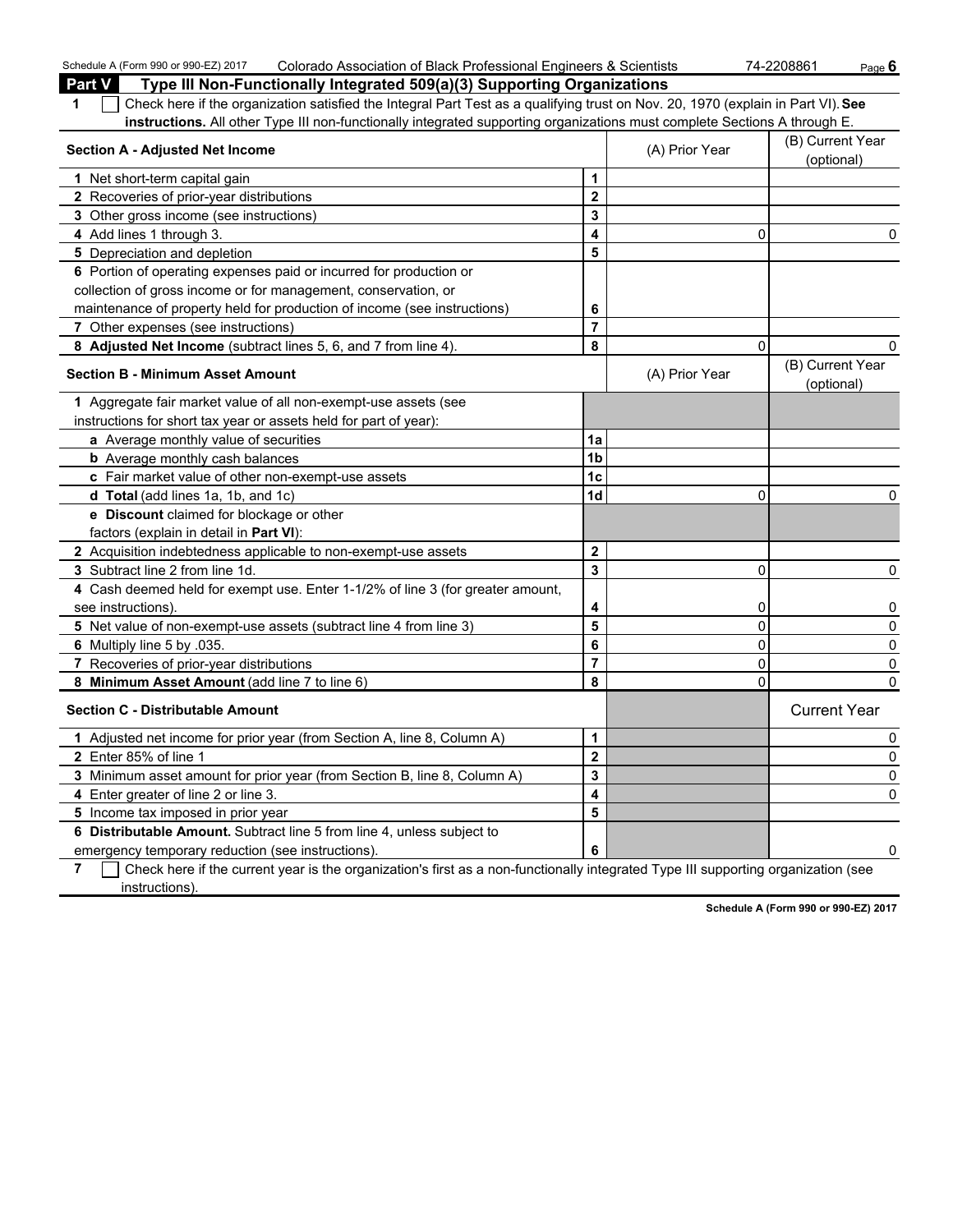|               | Schedule A (Form 990 or 990-EZ) 2017<br>Colorado Association of Black Professional Engineers & Scientists |                             |                                               | 74-2208861<br>Page 7                                    |  |
|---------------|-----------------------------------------------------------------------------------------------------------|-----------------------------|-----------------------------------------------|---------------------------------------------------------|--|
| <b>Part V</b> | Type III Non-Functionally Integrated 509(a)(3) Supporting Organizations (continued)                       |                             |                                               |                                                         |  |
|               | <b>Section D - Distributions</b>                                                                          |                             |                                               | <b>Current Year</b>                                     |  |
|               | Amounts paid to supported organizations to accomplish exempt purposes                                     |                             |                                               |                                                         |  |
|               | 2 Amounts paid to perform activity that directly furthers exempt purposes of supported                    |                             |                                               |                                                         |  |
|               | organizations, in excess of income from activity                                                          |                             |                                               |                                                         |  |
|               | 3 Administrative expenses paid to accomplish exempt purposes of supported organizations                   |                             |                                               |                                                         |  |
|               | 4 Amounts paid to acquire exempt-use assets                                                               |                             |                                               |                                                         |  |
| 5             | Qualified set-aside amounts (prior IRS approval required)                                                 |                             |                                               |                                                         |  |
| 6             | Other distributions (describe in Part VI). See instructions.                                              |                             |                                               |                                                         |  |
| 7             | Total annual distributions. Add lines 1 through 6.                                                        |                             |                                               |                                                         |  |
| 8             | Distributions to attentive supported organizations to which the organization is responsive                |                             |                                               |                                                         |  |
|               | (provide details in Part VI). See instructions.                                                           |                             |                                               |                                                         |  |
| 9             | Distributable amount for 2017 from Section C, line 6                                                      |                             |                                               |                                                         |  |
| 10            | Line 8 amount divided by line 9 amount                                                                    |                             |                                               | 0.000                                                   |  |
|               | <b>Section E - Distribution Allocations (see instructions)</b>                                            | <b>Excess Distributions</b> | (ii)<br><b>Underdistributions</b><br>Pre-2017 | (iii)<br><b>Distributable</b><br><b>Amount for 2017</b> |  |
|               | Distributable amount for 2017 from Section C, line 6                                                      |                             |                                               |                                                         |  |
|               | Underdistributions, if any, for years prior to 2017                                                       |                             |                                               |                                                         |  |
| $\mathbf{2}$  | (reasonable cause required-explain in Part VI). See                                                       |                             |                                               |                                                         |  |
|               | instructions.                                                                                             |                             |                                               |                                                         |  |
| 3.            | Excess distributions carryover, if any, to 2017                                                           |                             |                                               |                                                         |  |
| a             |                                                                                                           |                             |                                               |                                                         |  |
| b             | From 2013 $\ldots$ $\ldots$ $\ldots$<br>$\Omega$                                                          |                             |                                               |                                                         |  |
| c             | From 2014. $\ldots$<br>ΩI                                                                                 |                             |                                               |                                                         |  |
| d             | From 2015. $\ldots$<br>$\Omega$                                                                           |                             |                                               |                                                         |  |
|               | e From 2016.<br>$\Omega$                                                                                  |                             |                                               |                                                         |  |
|               | f Total of lines 3a through e                                                                             | $\Omega$                    |                                               |                                                         |  |
| a             | Applied to underdistributions of prior years                                                              |                             | $\Omega$                                      |                                                         |  |
| h.            | Applied to 2017 distributable amount                                                                      |                             |                                               |                                                         |  |
|               | Carryover from 2012 not applied (see instructions)                                                        |                             |                                               |                                                         |  |
|               | Remainder. Subtract lines 3g, 3h, and 3i from 3f.                                                         | $\Omega$                    |                                               |                                                         |  |
| 4             | Distributions for 2017 from                                                                               |                             |                                               |                                                         |  |
|               | Section D, line 7:<br>ΩI                                                                                  |                             |                                               |                                                         |  |
|               | a Applied to underdistributions of prior years                                                            |                             | $\Omega$                                      |                                                         |  |
|               | <b>b</b> Applied to 2017 distributable amount                                                             |                             |                                               | 0                                                       |  |
|               | Remainder. Subtract lines 4a and 4b from 4.                                                               |                             |                                               |                                                         |  |
| 5             | Remaining underdistributions for years prior to 2017, if                                                  |                             |                                               |                                                         |  |
|               | any. Subtract lines 3g and 4a from line 2. For result                                                     |                             |                                               |                                                         |  |
|               | greater than zero, explain in Part VI. See instructions.                                                  |                             |                                               |                                                         |  |
| 6             | Remaining underdistributions for 2017. Subtract lines 3h                                                  |                             |                                               |                                                         |  |
|               | and 4b from line 1. For result greater than zero, explain in                                              |                             |                                               |                                                         |  |
|               | <b>Part VI.</b> See instructions.                                                                         |                             |                                               |                                                         |  |
| 7             | Excess distributions carryover to 2018. Add lines 3j                                                      |                             |                                               |                                                         |  |
|               | and 4c.                                                                                                   | 0                           |                                               |                                                         |  |
| 8             | Breakdown of line 7:                                                                                      |                             |                                               |                                                         |  |
| а             | $\Omega$<br>Excess from $2013$ .                                                                          |                             |                                               |                                                         |  |
| b             | Excess from 2014.<br>$\Omega$                                                                             |                             |                                               |                                                         |  |
| c             | $\Omega$<br>Excess from 2015.                                                                             |                             |                                               |                                                         |  |
| d             | Excess from 2016.<br>$\Omega$                                                                             |                             |                                               |                                                         |  |
|               | ΩI<br>e Excess from 2017.                                                                                 |                             |                                               |                                                         |  |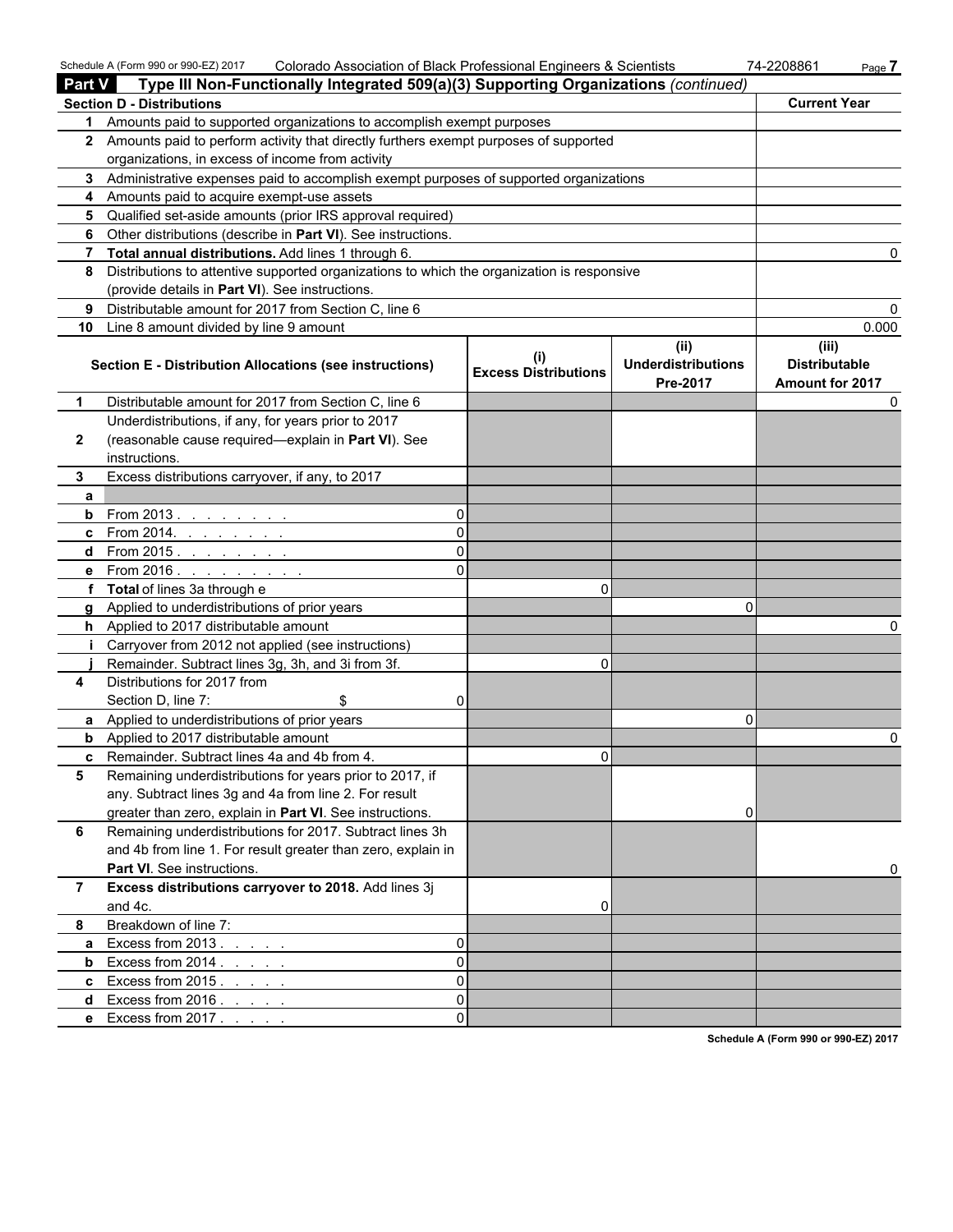|                | Schedule A (Form 990 or 990-EZ) 2017<br>Colorado Association of Black Professional Engineers & Scientists                                                                                                                                                                                                                                                                                                                                                                                                                                                                                   | 74-2208861 | Page 8 |
|----------------|---------------------------------------------------------------------------------------------------------------------------------------------------------------------------------------------------------------------------------------------------------------------------------------------------------------------------------------------------------------------------------------------------------------------------------------------------------------------------------------------------------------------------------------------------------------------------------------------|------------|--------|
| <b>Part VI</b> | Supplemental Information. Provide the explanations required by Part II, line 10; Part II, line 17a or 17b; Part<br>III, line 12; Part IV, Section A, lines 1, 2, 3b, 3c, 4b, 4c, 5a, 6, 9a, 9b, 9c, 11a, 11b, and 11c; Part IV, Section<br>B, lines 1 and 2; Part IV, Section C, line 1; Part IV, Section D, lines 2 and 3; Part IV, Section E, lines 1c, 2a, 2b,<br>3a, and 3b; Part V, line 1; Part V, Section B, line 1e; Part V, Section D, lines 5, 6, and 8; and Part V, Section E,<br>lines 2, 5, and 6. Also complete this part for any additional information. (See instructions.) |            |        |
|                |                                                                                                                                                                                                                                                                                                                                                                                                                                                                                                                                                                                             |            |        |
|                |                                                                                                                                                                                                                                                                                                                                                                                                                                                                                                                                                                                             |            |        |
|                |                                                                                                                                                                                                                                                                                                                                                                                                                                                                                                                                                                                             |            |        |
|                |                                                                                                                                                                                                                                                                                                                                                                                                                                                                                                                                                                                             |            |        |
|                |                                                                                                                                                                                                                                                                                                                                                                                                                                                                                                                                                                                             |            |        |
|                |                                                                                                                                                                                                                                                                                                                                                                                                                                                                                                                                                                                             |            |        |
|                |                                                                                                                                                                                                                                                                                                                                                                                                                                                                                                                                                                                             |            |        |
|                |                                                                                                                                                                                                                                                                                                                                                                                                                                                                                                                                                                                             |            |        |
|                |                                                                                                                                                                                                                                                                                                                                                                                                                                                                                                                                                                                             |            |        |
|                |                                                                                                                                                                                                                                                                                                                                                                                                                                                                                                                                                                                             |            |        |
|                |                                                                                                                                                                                                                                                                                                                                                                                                                                                                                                                                                                                             |            |        |
|                |                                                                                                                                                                                                                                                                                                                                                                                                                                                                                                                                                                                             |            |        |
|                |                                                                                                                                                                                                                                                                                                                                                                                                                                                                                                                                                                                             |            |        |
|                |                                                                                                                                                                                                                                                                                                                                                                                                                                                                                                                                                                                             |            |        |
|                |                                                                                                                                                                                                                                                                                                                                                                                                                                                                                                                                                                                             |            |        |
|                |                                                                                                                                                                                                                                                                                                                                                                                                                                                                                                                                                                                             |            |        |
|                |                                                                                                                                                                                                                                                                                                                                                                                                                                                                                                                                                                                             |            |        |
|                |                                                                                                                                                                                                                                                                                                                                                                                                                                                                                                                                                                                             |            |        |
|                |                                                                                                                                                                                                                                                                                                                                                                                                                                                                                                                                                                                             |            |        |
|                |                                                                                                                                                                                                                                                                                                                                                                                                                                                                                                                                                                                             |            |        |
|                |                                                                                                                                                                                                                                                                                                                                                                                                                                                                                                                                                                                             |            |        |
|                |                                                                                                                                                                                                                                                                                                                                                                                                                                                                                                                                                                                             |            |        |
|                |                                                                                                                                                                                                                                                                                                                                                                                                                                                                                                                                                                                             |            |        |
|                |                                                                                                                                                                                                                                                                                                                                                                                                                                                                                                                                                                                             |            |        |
|                |                                                                                                                                                                                                                                                                                                                                                                                                                                                                                                                                                                                             |            |        |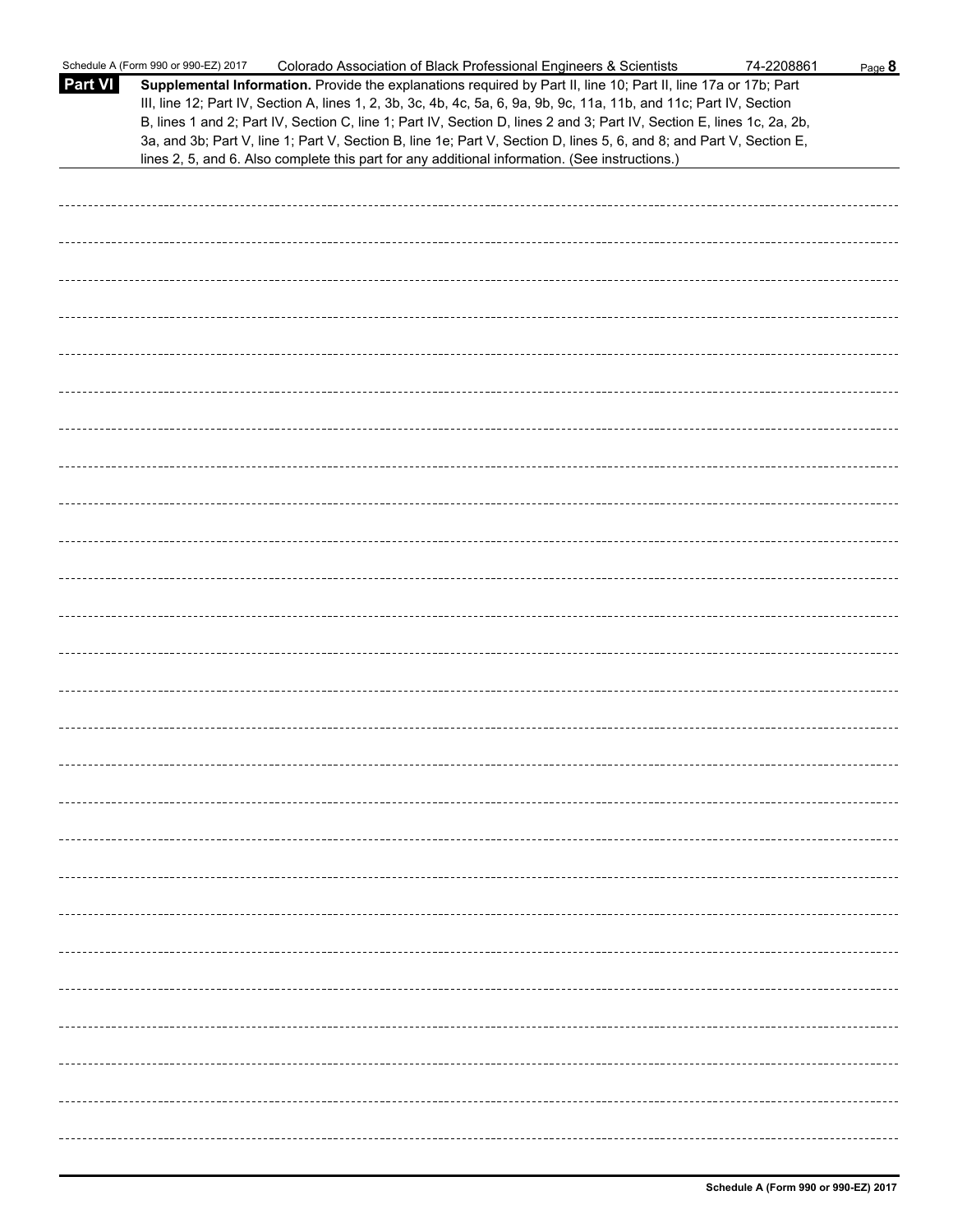|              | <b>SCHEDULE D</b>                                      |                                                                                                                                                        |                                                                          |                                                |                                       |  | OMB No. 1545-0047                                  |
|--------------|--------------------------------------------------------|--------------------------------------------------------------------------------------------------------------------------------------------------------|--------------------------------------------------------------------------|------------------------------------------------|---------------------------------------|--|----------------------------------------------------|
| (Form 990)   |                                                        |                                                                                                                                                        | <b>Supplemental Financial Statements</b>                                 |                                                |                                       |  |                                                    |
|              |                                                        |                                                                                                                                                        | Complete if the organization answered "Yes" on Form 990,                 |                                                |                                       |  |                                                    |
|              |                                                        |                                                                                                                                                        | Part IV, line 6, 7, 8, 9, 10, 11a, 11b, 11c, 11d, 11e, 11f, 12a, or 12b. |                                                |                                       |  | <b>Open to Public</b>                              |
|              | Department of the Treasury<br>Internal Revenue Service |                                                                                                                                                        | Attach to Form 990.                                                      |                                                |                                       |  | Inspection                                         |
|              | Name of the organization                               | ▶                                                                                                                                                      | Go to www.irs.gov/Form990 for instructions and the latest information.   |                                                | <b>Employer identification number</b> |  |                                                    |
|              |                                                        |                                                                                                                                                        |                                                                          |                                                |                                       |  |                                                    |
| Part I       |                                                        | Colorado Association of Black Professional Engineers & Scientists<br>Organizations Maintaining Donor Advised Funds or Other Similar Funds or Accounts. |                                                                          |                                                |                                       |  | 74-2208861                                         |
|              |                                                        | Complete if the organization answered "Yes" on Form 990, Part IV, line 6.                                                                              |                                                                          |                                                |                                       |  |                                                    |
|              |                                                        |                                                                                                                                                        | (a) Donor advised funds                                                  |                                                |                                       |  | (b) Funds and other accounts                       |
|              |                                                        | Total number at end of year                                                                                                                            |                                                                          |                                                |                                       |  |                                                    |
| $\mathbf{2}$ |                                                        | Aggregate value of contributions to (during year).                                                                                                     |                                                                          |                                                |                                       |  |                                                    |
| 3            |                                                        | Aggregate value of grants from (during year)                                                                                                           |                                                                          |                                                |                                       |  |                                                    |
| 4            |                                                        | Aggregate value at end of year                                                                                                                         |                                                                          |                                                |                                       |  |                                                    |
| 5            |                                                        | Did the organization inform all donors and donor advisors in writing that the assets held in donor advised                                             |                                                                          |                                                |                                       |  |                                                    |
|              |                                                        | funds are the organization's property, subject to the organization's exclusive legal control?                                                          |                                                                          |                                                |                                       |  | Yes<br>No                                          |
| 6            |                                                        | Did the organization inform all grantees, donors, and donor advisors in writing that grant funds can be                                                |                                                                          |                                                |                                       |  |                                                    |
|              |                                                        | used only for charitable purposes and not for the benefit of the donor or donor advisor, or for any other                                              |                                                                          |                                                |                                       |  |                                                    |
|              |                                                        |                                                                                                                                                        |                                                                          |                                                |                                       |  | No<br>Yes                                          |
|              |                                                        | <b>Part II</b> Conservation Easements.                                                                                                                 |                                                                          |                                                |                                       |  |                                                    |
|              |                                                        | Complete if the organization answered "Yes" on Form 990, Part IV, line 7.                                                                              |                                                                          |                                                |                                       |  |                                                    |
| $\mathbf 1$  |                                                        | Purpose(s) of conservation easements held by the organization (check all that apply).                                                                  |                                                                          |                                                |                                       |  |                                                    |
|              |                                                        | Preservation of land for public use (e.g., recreation or education)                                                                                    |                                                                          |                                                |                                       |  | Preservation of a historically important land area |
|              |                                                        | Protection of natural habitat                                                                                                                          |                                                                          | Preservation of a certified historic structure |                                       |  |                                                    |
|              |                                                        | Preservation of open space                                                                                                                             |                                                                          |                                                |                                       |  |                                                    |
| $\mathbf{2}$ |                                                        | Complete lines 2a through 2d if the organization held a qualified conservation contribution in the form of a conservation                              |                                                                          |                                                |                                       |  |                                                    |
|              |                                                        | easement on the last day of the tax year.                                                                                                              |                                                                          |                                                |                                       |  | Held at the End of the Tax Year                    |
|              |                                                        |                                                                                                                                                        |                                                                          |                                                | 2a                                    |  |                                                    |
| b            |                                                        |                                                                                                                                                        |                                                                          |                                                | 2 <sub>b</sub>                        |  |                                                    |
|              |                                                        | Number of conservation easements on a certified historic structure included in (a)                                                                     |                                                                          |                                                | 2 <sub>c</sub>                        |  |                                                    |
| d            |                                                        | Number of conservation easements included in (c) acquired after 7/25/06, and not on a                                                                  |                                                                          |                                                |                                       |  |                                                    |
|              |                                                        |                                                                                                                                                        |                                                                          |                                                | <b>2d</b>                             |  |                                                    |
| 3            |                                                        | Number of conservation easements modified, transferred, released, extinguished, or terminated by the organization during                               |                                                                          |                                                |                                       |  |                                                    |
|              | the tax year $\blacktriangleright$                     |                                                                                                                                                        |                                                                          |                                                |                                       |  |                                                    |
| 4            |                                                        | Number of states where property subject to conservation easement is located                                                                            |                                                                          |                                                |                                       |  |                                                    |
| 5            |                                                        | Does the organization have a written policy regarding the periodic monitoring, inspection, handling of                                                 |                                                                          |                                                |                                       |  |                                                    |
|              |                                                        |                                                                                                                                                        |                                                                          |                                                |                                       |  | <b>Yes</b><br>No                                   |
| 6            |                                                        | Staff and volunteer hours devoted to monitoring, inspecting, handling of violations, and enforcing conservation easements during the year              |                                                                          |                                                |                                       |  |                                                    |
|              |                                                        |                                                                                                                                                        |                                                                          |                                                |                                       |  |                                                    |
| 7            |                                                        | Amount of expenses incurred in monitoring, inspecting, handling of violations, and enforcing conservation easements during the year                    |                                                                          |                                                |                                       |  |                                                    |
| 8            | $\blacktriangleright$ \$                               | Does each conservation easement reported on line 2(d) above satisfy the requirements of section 170(h)(4)(B)(i)                                        |                                                                          |                                                |                                       |  |                                                    |
|              |                                                        |                                                                                                                                                        |                                                                          |                                                |                                       |  | Yes  <br><b>No</b>                                 |
| 9            |                                                        | In Part XIII, describe how the organization reports conservation easements in its revenue and expense statement, and                                   |                                                                          |                                                |                                       |  |                                                    |
|              |                                                        | balance sheet, and include, if applicable, the text of the footnote to the organization's financial statements that describes                          |                                                                          |                                                |                                       |  |                                                    |
|              |                                                        | the organization's accounting for conservation easements.                                                                                              |                                                                          |                                                |                                       |  |                                                    |
|              |                                                        | Part III Organizations Maintaining Collections of Art, Historical Treasures, or Other Similar Assets.                                                  |                                                                          |                                                |                                       |  |                                                    |
|              |                                                        | Complete if the organization answered "Yes" on Form 990, Part IV, line 8.                                                                              |                                                                          |                                                |                                       |  |                                                    |
| 1a           |                                                        | If the organization elected, as permitted under SFAS 116 (ASC 958), not to report in its revenue statement and balance sheet                           |                                                                          |                                                |                                       |  |                                                    |
|              |                                                        | works of art, historical treasures, or other similar assets held for public exhibition, education, or research in furtherance                          |                                                                          |                                                |                                       |  |                                                    |
|              |                                                        | of public service, provide, in Part XIII, the text of the footnote to its financial statements that describes these items.                             |                                                                          |                                                |                                       |  |                                                    |
| b            |                                                        | If the organization elected, as permitted under SFAS 116 (ASC 958), to report in its revenue statement and balance sheet                               |                                                                          |                                                |                                       |  |                                                    |
|              |                                                        | works of art, historical treasures, or other similar assets held for public exhibition, education, or research in furtherance                          |                                                                          |                                                |                                       |  |                                                    |
|              |                                                        | of public service, provide the following amounts relating to these items:                                                                              |                                                                          |                                                |                                       |  |                                                    |
|              |                                                        | (i) Revenue included on Form 990, Part VIII, line $1 \ldots \ldots \ldots \ldots \ldots \ldots \ldots \ldots \ldots \ldots$                            |                                                                          |                                                |                                       |  |                                                    |
|              |                                                        |                                                                                                                                                        |                                                                          |                                                |                                       |  |                                                    |
| $\mathbf{2}$ |                                                        | If the organization received or held works of art, historical treasures, or other similar assets for financial gain, provide the                       |                                                                          |                                                |                                       |  |                                                    |
|              |                                                        | following amounts required to be reported under SFAS 116 (ASC 958) relating to these items:                                                            |                                                                          |                                                |                                       |  |                                                    |
| а            |                                                        |                                                                                                                                                        |                                                                          |                                                |                                       |  | ------------------------                           |
| b            |                                                        |                                                                                                                                                        |                                                                          |                                                |                                       |  |                                                    |
|              |                                                        | For Paperwork Reduction Act Notice, see the Instructions for Form 990.                                                                                 |                                                                          |                                                |                                       |  | Schedule D (Form 990) 2017                         |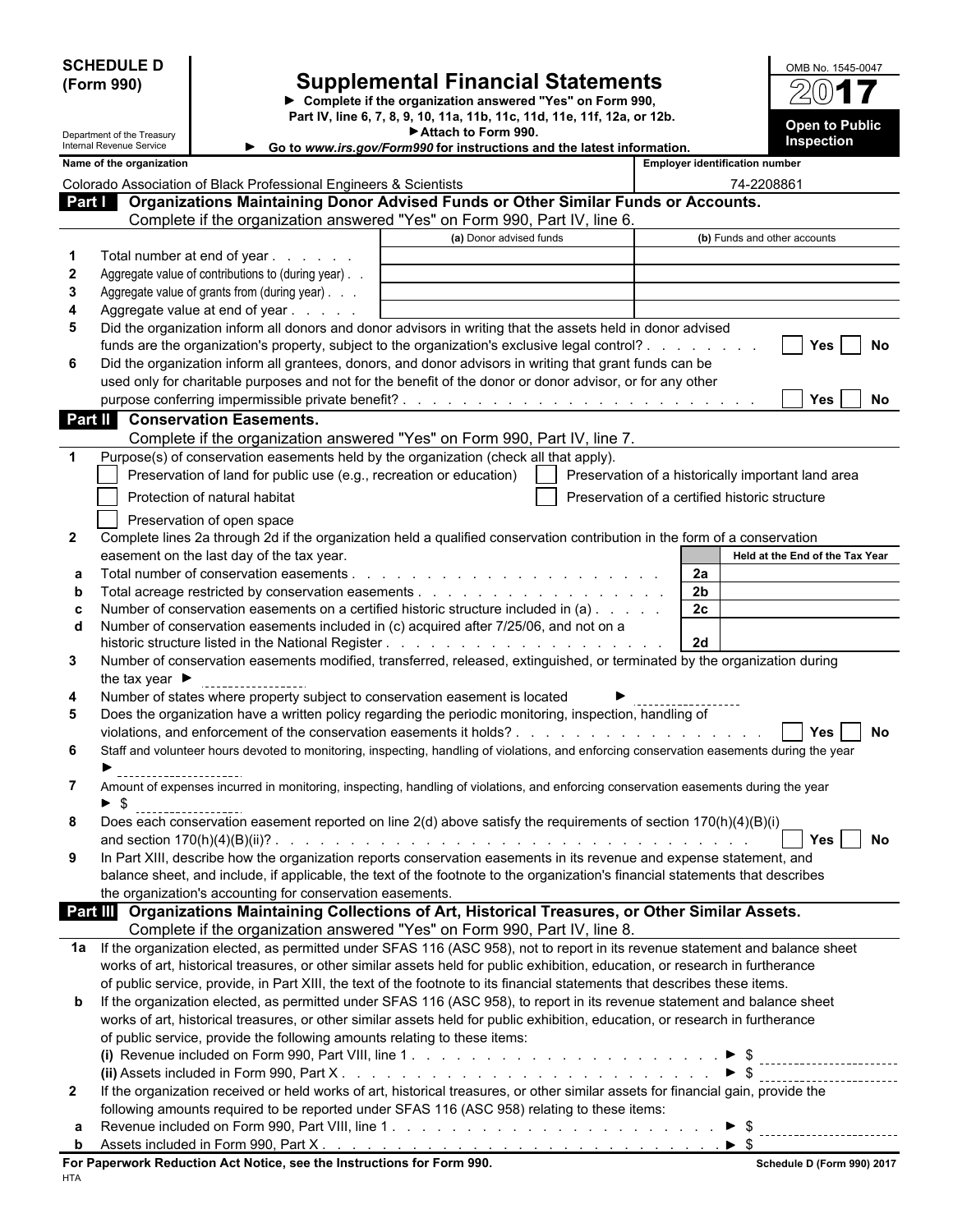|             | Schedule D (Form 990) 2017 Colorado Association of Black Professional Engineers & Scientists                                                                                                                                                |                                    |                           | 74-2208861           | Page 2              |  |  |  |
|-------------|---------------------------------------------------------------------------------------------------------------------------------------------------------------------------------------------------------------------------------------------|------------------------------------|---------------------------|----------------------|---------------------|--|--|--|
|             | Part III Organizations Maintaining Collections of Art, Historical Treasures, or Other Similar Assets (continued)                                                                                                                            |                                    |                           |                      |                     |  |  |  |
| 3           | Using the organization's acquisition, accession, and other records, check any of the following that are a significant use of its                                                                                                            |                                    |                           |                      |                     |  |  |  |
|             | collection items (check all that apply):                                                                                                                                                                                                    |                                    |                           |                      |                     |  |  |  |
| а           | Public exhibition                                                                                                                                                                                                                           |                                    | Loan or exchange programs |                      |                     |  |  |  |
|             |                                                                                                                                                                                                                                             |                                    |                           |                      |                     |  |  |  |
|             | Scholarly research                                                                                                                                                                                                                          |                                    | Other                     |                      |                     |  |  |  |
|             | Preservation for future generations                                                                                                                                                                                                         |                                    |                           |                      |                     |  |  |  |
| 4           | Provide a description of the organization's collections and explain how they further the organization's exempt purpose in Part<br>XIII.                                                                                                     |                                    |                           |                      |                     |  |  |  |
| 5           | During the year, did the organization solicit or receive donations of art, historical treasures, or other similar<br>assets to be sold to raise funds rather than to be maintained as part of the organization's collection?<br>Yes  <br>No |                                    |                           |                      |                     |  |  |  |
|             | Part IV Escrow and Custodial Arrangements.                                                                                                                                                                                                  |                                    |                           |                      |                     |  |  |  |
|             | Complete if the organization answered "Yes" on Form 990, Part IV, line 9, or reported an amount on Form                                                                                                                                     |                                    |                           |                      |                     |  |  |  |
|             | 990, Part X, line 21.                                                                                                                                                                                                                       |                                    |                           |                      |                     |  |  |  |
| 1a          | Is the organization an agent, trustee, custodian or other intermediary for contributions or other assets not                                                                                                                                |                                    |                           |                      |                     |  |  |  |
|             |                                                                                                                                                                                                                                             |                                    |                           |                      | <b>Yes</b><br>No    |  |  |  |
|             | If "Yes," explain the arrangement in Part XIII and complete the following table:                                                                                                                                                            |                                    |                           |                      |                     |  |  |  |
|             |                                                                                                                                                                                                                                             |                                    |                           |                      | Amount              |  |  |  |
| c           |                                                                                                                                                                                                                                             |                                    |                           | 1c                   | <sup>0</sup>        |  |  |  |
|             |                                                                                                                                                                                                                                             |                                    |                           | 1 <sub>d</sub>       |                     |  |  |  |
|             |                                                                                                                                                                                                                                             |                                    |                           | 1e                   |                     |  |  |  |
|             |                                                                                                                                                                                                                                             |                                    |                           | 1f                   |                     |  |  |  |
|             | Did the organization include an amount on Form 990, Part X, line 21, for escrow or custodial account liability?                                                                                                                             |                                    |                           |                      | Yes $X$             |  |  |  |
| 2a          |                                                                                                                                                                                                                                             |                                    |                           |                      | No                  |  |  |  |
| b           | If "Yes," explain the arrangement in Part XIII. Check here if the explanation has been provided on Part XIII.                                                                                                                               |                                    |                           |                      |                     |  |  |  |
| Part $V$    | <b>Endowment Funds.</b>                                                                                                                                                                                                                     |                                    |                           |                      |                     |  |  |  |
|             | Complete if the organization answered "Yes" on Form 990, Part IV, line 10.                                                                                                                                                                  |                                    |                           |                      |                     |  |  |  |
|             |                                                                                                                                                                                                                                             | (a) Current year<br>(b) Prior year | (c) Two years back        | (d) Three years back | (e) Four years back |  |  |  |
| 1а          | Beginning of year balance                                                                                                                                                                                                                   | $\overline{0}$                     | $\mathbf{0}$              |                      |                     |  |  |  |
|             | Contributions                                                                                                                                                                                                                               |                                    |                           |                      |                     |  |  |  |
| c           | Net investment earnings, gains,                                                                                                                                                                                                             |                                    |                           |                      |                     |  |  |  |
|             | and losses                                                                                                                                                                                                                                  |                                    |                           |                      |                     |  |  |  |
|             | Grants or scholarships                                                                                                                                                                                                                      |                                    |                           |                      |                     |  |  |  |
| е           | Other expenditures for facilities                                                                                                                                                                                                           |                                    |                           |                      |                     |  |  |  |
|             | and programs                                                                                                                                                                                                                                |                                    |                           |                      |                     |  |  |  |
|             | Administrative expenses                                                                                                                                                                                                                     |                                    |                           |                      |                     |  |  |  |
|             | End of year balance                                                                                                                                                                                                                         | $\Omega$                           | $\Omega$                  | $\Omega$             | $\Omega$            |  |  |  |
| 2           | Provide the estimated percentage of the current year end balance (line 1g, column (a)) held as:                                                                                                                                             |                                    |                           |                      |                     |  |  |  |
| а           | Board designated or quasi-endowment                                                                                                                                                                                                         | ▶<br><u>. % .</u>                  |                           |                      |                     |  |  |  |
| b           | Permanent endowment                                                                                                                                                                                                                         | %                                  |                           |                      |                     |  |  |  |
| c           | Temporarily restricted endowment ▶                                                                                                                                                                                                          | $\%$                               |                           |                      |                     |  |  |  |
|             | The percentages on lines 2a, 2b, and 2c should equal 100%.                                                                                                                                                                                  |                                    |                           |                      |                     |  |  |  |
| За          | Are there endowment funds not in the possession of the organization that are held and administered for the                                                                                                                                  |                                    |                           |                      |                     |  |  |  |
|             | organization by:                                                                                                                                                                                                                            |                                    |                           |                      | No<br>Yes           |  |  |  |
|             | (i)                                                                                                                                                                                                                                         |                                    |                           |                      | 3a(i)               |  |  |  |
|             | (ii)                                                                                                                                                                                                                                        |                                    |                           |                      | 3a(ii)              |  |  |  |
| b           | If "Yes" on line 3a(ii), are the related organizations listed as required on Schedule R?                                                                                                                                                    |                                    |                           |                      | 3 <sub>b</sub>      |  |  |  |
| 4           | Describe in Part XIII the intended uses of the organization's endowment funds.                                                                                                                                                              |                                    |                           |                      |                     |  |  |  |
| Part VI     | Land, Buildings, and Equipment.                                                                                                                                                                                                             |                                    |                           |                      |                     |  |  |  |
|             | Complete if the organization answered "Yes" on Form 990, Part IV, line 11a. See Form 990, Part X, line 10.                                                                                                                                  |                                    |                           |                      |                     |  |  |  |
|             | Description of property                                                                                                                                                                                                                     | (a) Cost or other basis            | (b) Cost or other         | (c) Accumulated      | (d) Book value      |  |  |  |
|             |                                                                                                                                                                                                                                             | (investment)                       | basis (other)             | depreciation         |                     |  |  |  |
| 1a          | Land                                                                                                                                                                                                                                        | $\Omega$                           | $\overline{0}$            |                      | 0                   |  |  |  |
| $\mathbf b$ | Buildings                                                                                                                                                                                                                                   | $\Omega$                           | 0                         | 0                    | $\Omega$            |  |  |  |
| c           | Leasehold improvements                                                                                                                                                                                                                      | $\Omega$                           | $\Omega$                  | $\overline{0}$       | $\Omega$            |  |  |  |
| d           | Equipment.                                                                                                                                                                                                                                  | $\Omega$                           | 85,626                    | 71,777               | 13,849              |  |  |  |
| е           | Other $\ldots$ $\ldots$ $\ldots$ $\ldots$ $\ldots$ $\ldots$                                                                                                                                                                                 |                                    | $\Omega$                  | 0                    |                     |  |  |  |
|             | Total. Add lines 1a through 1e. (Column (d) must equal Form 990, Part X, column (B), line 10c.).                                                                                                                                            |                                    |                           | ▶                    | 13,849              |  |  |  |
|             |                                                                                                                                                                                                                                             |                                    |                           |                      |                     |  |  |  |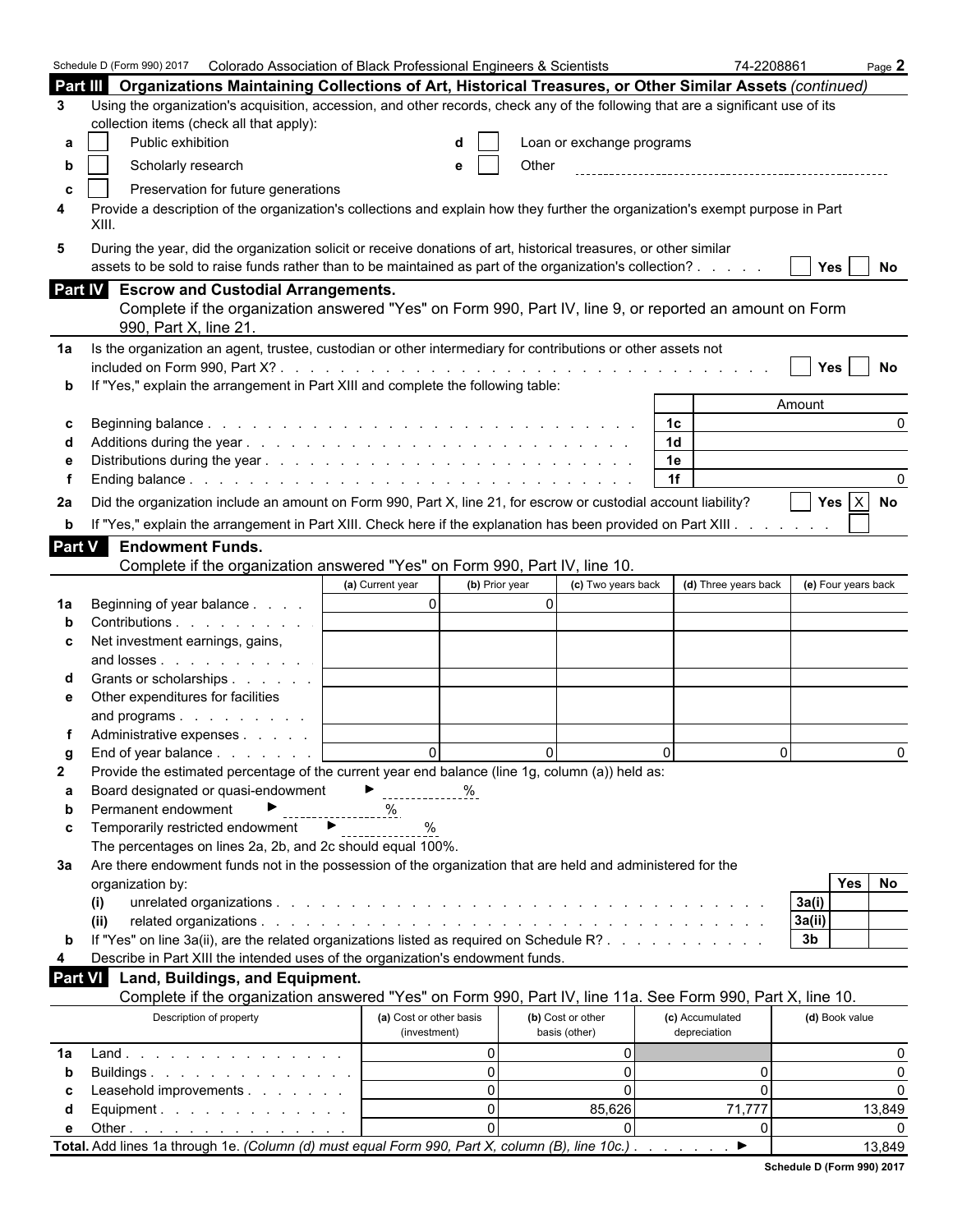| Schedule D (Form 990) 2017                                                                                                                                            | Colorado Association of Black Professional Engineers & Scientists | 74-2208861                                                   | Page 3         |
|-----------------------------------------------------------------------------------------------------------------------------------------------------------------------|-------------------------------------------------------------------|--------------------------------------------------------------|----------------|
| <b>Part VII</b><br><b>Investments-Other Securities.</b><br>Complete if the organization answered "Yes" on Form 990, Part IV, line 11b. See Form 990, Part X, line 12. |                                                                   |                                                              |                |
| (a) Description of security or category<br>(including name of security)                                                                                               | (b) Book value                                                    | (c) Method of valuation:<br>Cost or end-of-year market value |                |
| (1) Financial derivatives                                                                                                                                             | $\mathbf 0$                                                       |                                                              |                |
| (2) Closely-held equity interests                                                                                                                                     | 0                                                                 |                                                              |                |
| $(3)$ Other                                                                                                                                                           |                                                                   |                                                              |                |
| (A)                                                                                                                                                                   |                                                                   |                                                              |                |
| (B)                                                                                                                                                                   |                                                                   |                                                              |                |
| (C)                                                                                                                                                                   |                                                                   |                                                              |                |
| (D)                                                                                                                                                                   |                                                                   |                                                              |                |
| (E)                                                                                                                                                                   |                                                                   |                                                              |                |
| (F)                                                                                                                                                                   |                                                                   |                                                              |                |
| (G)<br>(H)                                                                                                                                                            |                                                                   |                                                              |                |
| Total. (Column (b) must equal Form 990, Part X, col. (B) line 12.) $\blacktriangleright$                                                                              | 0                                                                 |                                                              |                |
| <b>Part VIII</b><br>Investments-Program Related.                                                                                                                      |                                                                   |                                                              |                |
| Complete if the organization answered "Yes" on Form 990, Part IV, line 11c. See Form 990, Part X, line 13.                                                            |                                                                   |                                                              |                |
| (a) Description of investment                                                                                                                                         | (b) Book value                                                    | (c) Method of valuation:<br>Cost or end-of-year market value |                |
| (1)                                                                                                                                                                   |                                                                   |                                                              |                |
| (2)                                                                                                                                                                   |                                                                   |                                                              |                |
| (3)                                                                                                                                                                   |                                                                   |                                                              |                |
| (4)                                                                                                                                                                   |                                                                   |                                                              |                |
| (5)                                                                                                                                                                   |                                                                   |                                                              |                |
| (6)                                                                                                                                                                   |                                                                   |                                                              |                |
| (7)                                                                                                                                                                   |                                                                   |                                                              |                |
| (8)                                                                                                                                                                   |                                                                   |                                                              |                |
| (9)                                                                                                                                                                   |                                                                   |                                                              |                |
| Total. (Column (b) must equal Form 990, Part X, col. (B) line 13.)<br>Part IX                                                                                         | 0                                                                 |                                                              |                |
| <b>Other Assets.</b><br>Complete if the organization answered "Yes" on Form 990, Part IV, line 11d. See Form 990, Part X, line 15.                                    |                                                                   |                                                              |                |
|                                                                                                                                                                       | (a) Description                                                   |                                                              | (b) Book value |
|                                                                                                                                                                       |                                                                   |                                                              |                |
| (1)<br>(2)                                                                                                                                                            |                                                                   |                                                              |                |
| (3)                                                                                                                                                                   |                                                                   |                                                              |                |
| (4)                                                                                                                                                                   |                                                                   |                                                              |                |
| (5)                                                                                                                                                                   |                                                                   |                                                              |                |
| (6)                                                                                                                                                                   |                                                                   |                                                              |                |
| (7)                                                                                                                                                                   |                                                                   |                                                              |                |
| (8)                                                                                                                                                                   |                                                                   |                                                              |                |
| (9)                                                                                                                                                                   |                                                                   |                                                              |                |
| Total. (Column (b) must equal Form 990, Part X, col. (B) line 15.)                                                                                                    |                                                                   | ▶                                                            | $\mathbf{0}$   |
| Part X<br><b>Other Liabilities.</b><br>Complete if the organization answered "Yes" on Form 990, Part IV, line 11e or 11f. See Form 990, Part X,                       |                                                                   |                                                              |                |
| line 25.<br>1.                                                                                                                                                        |                                                                   |                                                              |                |
| (a) Description of liability                                                                                                                                          | (b) Book value<br>0                                               |                                                              |                |
| (1) Federal income taxes                                                                                                                                              |                                                                   |                                                              |                |
| (2)                                                                                                                                                                   |                                                                   |                                                              |                |
| (3)<br>(4)                                                                                                                                                            |                                                                   |                                                              |                |
| (5)                                                                                                                                                                   |                                                                   |                                                              |                |
| (6)                                                                                                                                                                   |                                                                   |                                                              |                |
| (7)                                                                                                                                                                   |                                                                   |                                                              |                |
| (8)                                                                                                                                                                   |                                                                   |                                                              |                |
|                                                                                                                                                                       |                                                                   |                                                              |                |

**2.** Liability for uncertain tax positions. In Part XIII, provide the text of the footnote to the organization's financial statements that reports the organization's liability for uncertain tax positions under FIN 48 (ASC 740). Check here if the text of the footnote has been provided in Part XIII

**Total.** *(Column (b) must equal Form 990, Part X, col. (B) line 25.)* 0

(9)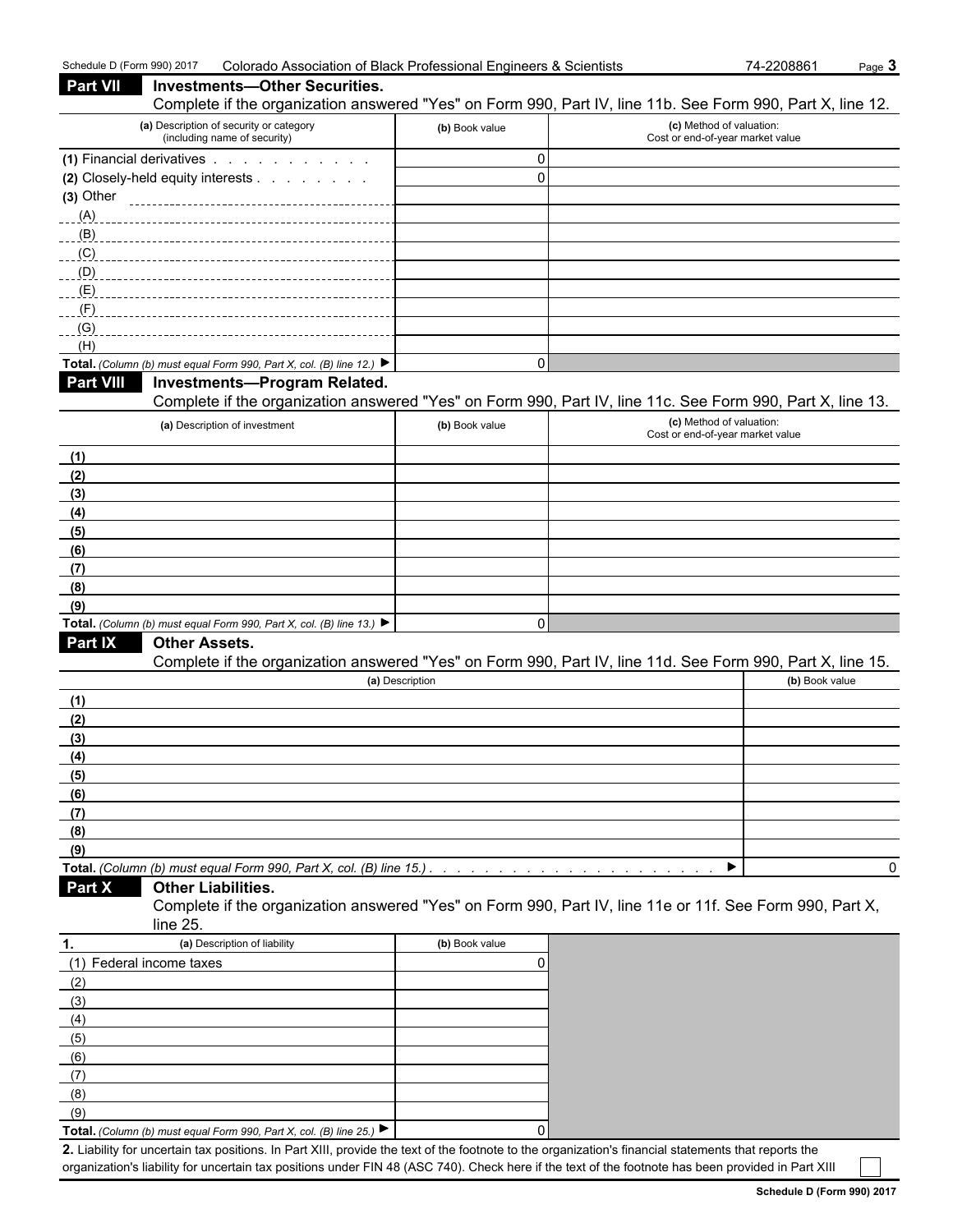|              | Schedule D (Form 990) 2017 |                                                                      | Colorado Association of Black Professional Engineers & Scientists                                                                                                                                                              |                | 74-2208861   | Page 4 |
|--------------|----------------------------|----------------------------------------------------------------------|--------------------------------------------------------------------------------------------------------------------------------------------------------------------------------------------------------------------------------|----------------|--------------|--------|
| Part XI      |                            |                                                                      | Reconciliation of Revenue per Audited Financial Statements With Revenue per Return.                                                                                                                                            |                |              |        |
|              |                            |                                                                      | Complete if the organization answered "Yes" on Form 990, Part IV, line 12a.                                                                                                                                                    |                |              |        |
| $\mathbf{1}$ |                            |                                                                      | Total revenue, gains, and other support per audited financial statements and an analyzing statements of the statements of the statements of the statements of the statements of the statements of the statements of the statem |                | $\mathbf{1}$ |        |
| $\mathbf 2$  |                            | Amounts included on line 1 but not on Form 990, Part VIII, line 12:  |                                                                                                                                                                                                                                |                |              |        |
| a            |                            |                                                                      | Net unrealized gains (losses) on investments                                                                                                                                                                                   | 2a             |              |        |
| b            |                            |                                                                      |                                                                                                                                                                                                                                | 2 <sub>b</sub> |              |        |
| c            |                            |                                                                      |                                                                                                                                                                                                                                | 2c             |              |        |
| d            |                            |                                                                      |                                                                                                                                                                                                                                | 2d             |              |        |
| $\mathbf{e}$ |                            |                                                                      |                                                                                                                                                                                                                                |                | 2e           |        |
| 3            |                            |                                                                      |                                                                                                                                                                                                                                |                | $\mathbf{3}$ |        |
| 4            |                            | Amounts included on Form 990, Part VIII, line 12, but not on line 1: |                                                                                                                                                                                                                                |                |              |        |
| a            |                            |                                                                      | Investment expenses not included on Form 990, Part VIII, line 7b                                                                                                                                                               | 4a             |              |        |
| b            |                            |                                                                      |                                                                                                                                                                                                                                | 4 <sub>b</sub> |              |        |
| c            |                            |                                                                      |                                                                                                                                                                                                                                |                | 4c           |        |
| 5            |                            |                                                                      | Total revenue. Add lines 3 and 4c. (This must equal Form 990, Part I, line 12.)                                                                                                                                                |                | 5            |        |
| Part XII     |                            |                                                                      | Reconciliation of Expenses per Audited Financial Statements With Expenses per Return.                                                                                                                                          |                |              |        |
|              |                            |                                                                      | Complete if the organization answered "Yes" on Form 990, Part IV, line 12a.                                                                                                                                                    |                |              |        |
| $\mathbf{1}$ |                            |                                                                      |                                                                                                                                                                                                                                |                | $\mathbf 1$  |        |
| $\mathbf 2$  |                            | Amounts included on line 1 but not on Form 990, Part IX, line 25:    |                                                                                                                                                                                                                                |                |              |        |
| a            |                            |                                                                      |                                                                                                                                                                                                                                | 2a             |              |        |
| b            |                            |                                                                      |                                                                                                                                                                                                                                | 2 <sub>b</sub> |              |        |
| C            |                            |                                                                      |                                                                                                                                                                                                                                | 2 <sub>c</sub> |              |        |
| d            |                            |                                                                      |                                                                                                                                                                                                                                | 2d             |              |        |
| е            |                            |                                                                      |                                                                                                                                                                                                                                |                | 2e           |        |
| 3            |                            |                                                                      |                                                                                                                                                                                                                                |                | 3            |        |
| 4            |                            | Amounts included on Form 990, Part IX, line 25, but not on line 1:   |                                                                                                                                                                                                                                |                |              |        |
| a            |                            |                                                                      | Investment expenses not included on Form 990, Part VIII, line 7b                                                                                                                                                               | 4a             |              |        |
| b            |                            |                                                                      |                                                                                                                                                                                                                                | 4 <sub>b</sub> |              |        |
| C            |                            |                                                                      |                                                                                                                                                                                                                                |                | 4c           |        |
| 5            |                            |                                                                      | Total expenses. Add lines 3 and 4c. (This must equal Form 990, Part I, line 18.)                                                                                                                                               |                | 5            | U      |
|              |                            | Part XIII Supplemental Information.                                  |                                                                                                                                                                                                                                |                |              |        |
|              |                            |                                                                      | 2; Part XI, lines 2d and 4b; and Part XII, lines 2d and 4b. Also complete this part to provide any additional information.                                                                                                     |                |              |        |
|              |                            |                                                                      |                                                                                                                                                                                                                                |                |              |        |
|              |                            |                                                                      |                                                                                                                                                                                                                                |                |              |        |
|              |                            |                                                                      |                                                                                                                                                                                                                                |                |              |        |
|              |                            |                                                                      |                                                                                                                                                                                                                                |                |              |        |
|              |                            |                                                                      |                                                                                                                                                                                                                                |                |              |        |
|              |                            |                                                                      |                                                                                                                                                                                                                                |                |              |        |
|              |                            |                                                                      |                                                                                                                                                                                                                                |                |              |        |
|              |                            |                                                                      |                                                                                                                                                                                                                                |                |              |        |
|              |                            |                                                                      |                                                                                                                                                                                                                                |                |              |        |
|              |                            |                                                                      |                                                                                                                                                                                                                                |                |              |        |
|              |                            |                                                                      |                                                                                                                                                                                                                                |                |              |        |
|              |                            |                                                                      |                                                                                                                                                                                                                                |                |              |        |
|              |                            |                                                                      |                                                                                                                                                                                                                                |                |              |        |
|              |                            |                                                                      |                                                                                                                                                                                                                                |                |              |        |
|              |                            |                                                                      |                                                                                                                                                                                                                                |                |              |        |
|              |                            |                                                                      |                                                                                                                                                                                                                                |                |              |        |
|              |                            |                                                                      |                                                                                                                                                                                                                                |                |              |        |
|              |                            |                                                                      |                                                                                                                                                                                                                                |                |              |        |
|              |                            |                                                                      |                                                                                                                                                                                                                                |                |              |        |
|              |                            |                                                                      |                                                                                                                                                                                                                                |                |              |        |
|              |                            |                                                                      |                                                                                                                                                                                                                                |                |              |        |
|              |                            |                                                                      |                                                                                                                                                                                                                                |                |              |        |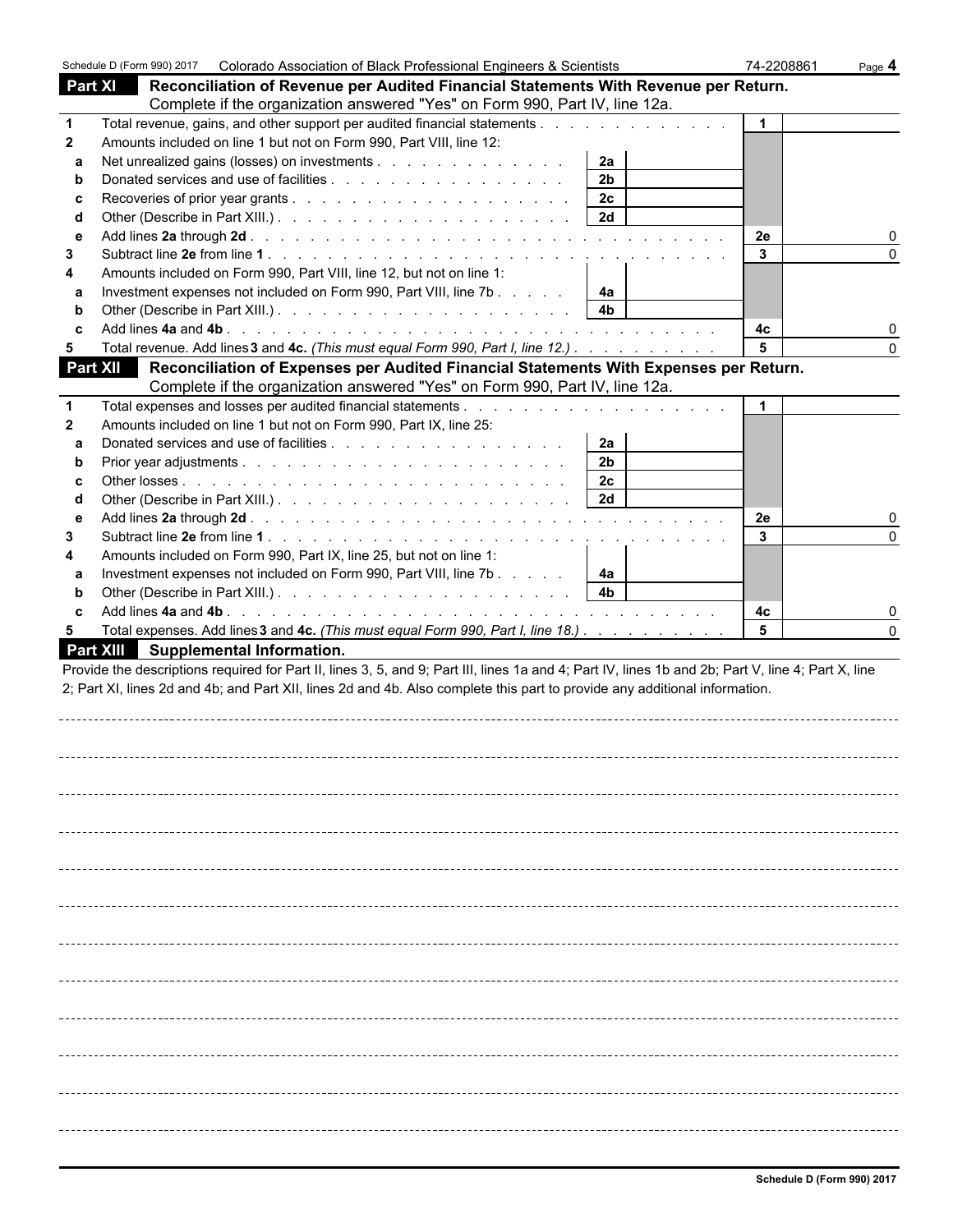| Schedule D (Form 990) 2017 | Colorado Association of Black Professional Engineers & Scientists | 74-2208861 | Page 5 |
|----------------------------|-------------------------------------------------------------------|------------|--------|
| <b>Part XIII</b>           | Supplemental Information (continued)                              |            |        |
|                            |                                                                   |            |        |
|                            |                                                                   |            |        |
|                            |                                                                   |            |        |
|                            |                                                                   |            |        |
|                            |                                                                   |            |        |
|                            |                                                                   |            |        |
|                            |                                                                   |            |        |
|                            |                                                                   |            |        |
|                            |                                                                   |            |        |
|                            |                                                                   |            |        |
|                            |                                                                   |            |        |
|                            |                                                                   |            |        |
|                            |                                                                   |            |        |
|                            |                                                                   |            |        |
|                            |                                                                   |            |        |
|                            |                                                                   |            |        |
|                            |                                                                   |            |        |
|                            |                                                                   |            |        |
|                            |                                                                   |            |        |
|                            |                                                                   |            |        |
|                            |                                                                   |            |        |
|                            |                                                                   |            |        |
|                            |                                                                   |            |        |
|                            |                                                                   |            |        |
|                            |                                                                   |            |        |
|                            |                                                                   |            |        |
|                            |                                                                   |            |        |
|                            |                                                                   |            |        |
|                            |                                                                   |            |        |
|                            |                                                                   |            |        |
|                            |                                                                   |            |        |
|                            |                                                                   |            |        |
|                            |                                                                   |            |        |
|                            |                                                                   |            |        |
|                            |                                                                   |            |        |
|                            |                                                                   |            |        |
|                            |                                                                   |            |        |
|                            |                                                                   |            |        |
|                            |                                                                   |            |        |
|                            |                                                                   |            |        |
|                            |                                                                   |            |        |
|                            |                                                                   |            |        |
|                            |                                                                   |            |        |
|                            |                                                                   |            |        |
|                            |                                                                   |            |        |
|                            |                                                                   |            |        |
|                            |                                                                   |            |        |
|                            |                                                                   |            |        |
|                            |                                                                   |            |        |
|                            |                                                                   |            |        |
|                            |                                                                   |            |        |
|                            |                                                                   |            |        |
|                            |                                                                   |            |        |
|                            |                                                                   |            |        |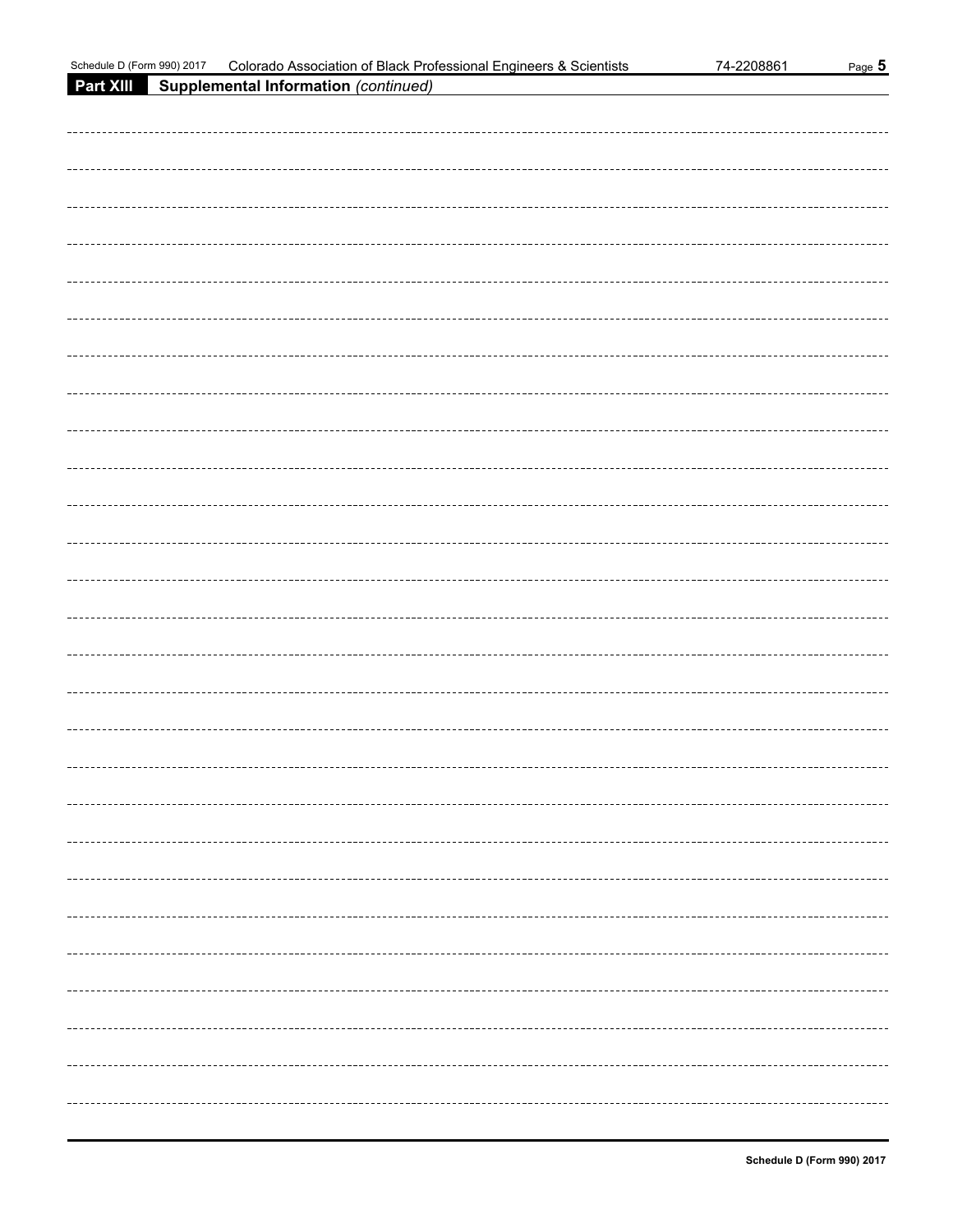| <b>SCHEDULE O</b><br>(Form 990 or 990-EZ)<br>Department of the Treasury<br>Internal Revenue Service | Supplemental Information to Form 990 or 990-EZ<br>Complete to provide information for responses to specific questions on<br>Form 990 or 990-EZ or to provide any additional information.<br>Attach to Form 990 or 990-EZ.<br>Go to www.irs.gov/Form990 for the latest information. |                                       | OMB No. 1545-0047<br>(0)<br><b>Open to Public</b><br>Inspection |
|-----------------------------------------------------------------------------------------------------|------------------------------------------------------------------------------------------------------------------------------------------------------------------------------------------------------------------------------------------------------------------------------------|---------------------------------------|-----------------------------------------------------------------|
| Name of the organization                                                                            |                                                                                                                                                                                                                                                                                    | <b>Employer identification number</b> |                                                                 |
|                                                                                                     | Colorado Association of Black Professional Engineers & Scientists                                                                                                                                                                                                                  | 74-2208861                            |                                                                 |
|                                                                                                     | Form 990, Part VI, Section A, Line 2: Chairman Dewey F. Brigham and Board Member Charlotte                                                                                                                                                                                         |                                       |                                                                 |
| Brigham are husband and wife.                                                                       |                                                                                                                                                                                                                                                                                    |                                       |                                                                 |
|                                                                                                     | Form 990, Part VI, Section B, Line 11b: The form 990 is reviewed during the regular scheduled                                                                                                                                                                                      |                                       |                                                                 |
| meeting of the board.                                                                               |                                                                                                                                                                                                                                                                                    |                                       |                                                                 |
|                                                                                                     | Form 990, Part VI, Section B, Line 12c: Charter Meetings and Annual Business Policy Meetings.                                                                                                                                                                                      |                                       |                                                                 |
|                                                                                                     | Form 990, Part VI, Section C, Line 19: The organization makes its governing documents,                                                                                                                                                                                             |                                       |                                                                 |
|                                                                                                     | conflict of interest policy, and financial statements available to the public upon request.                                                                                                                                                                                        |                                       |                                                                 |
|                                                                                                     |                                                                                                                                                                                                                                                                                    |                                       |                                                                 |
|                                                                                                     |                                                                                                                                                                                                                                                                                    |                                       |                                                                 |
|                                                                                                     |                                                                                                                                                                                                                                                                                    |                                       |                                                                 |
|                                                                                                     |                                                                                                                                                                                                                                                                                    |                                       |                                                                 |
|                                                                                                     |                                                                                                                                                                                                                                                                                    |                                       |                                                                 |
|                                                                                                     |                                                                                                                                                                                                                                                                                    |                                       |                                                                 |
|                                                                                                     |                                                                                                                                                                                                                                                                                    |                                       |                                                                 |
|                                                                                                     |                                                                                                                                                                                                                                                                                    |                                       |                                                                 |
|                                                                                                     |                                                                                                                                                                                                                                                                                    |                                       |                                                                 |
|                                                                                                     |                                                                                                                                                                                                                                                                                    |                                       |                                                                 |
|                                                                                                     |                                                                                                                                                                                                                                                                                    |                                       |                                                                 |
|                                                                                                     |                                                                                                                                                                                                                                                                                    |                                       |                                                                 |
|                                                                                                     |                                                                                                                                                                                                                                                                                    |                                       |                                                                 |
|                                                                                                     |                                                                                                                                                                                                                                                                                    |                                       |                                                                 |
|                                                                                                     |                                                                                                                                                                                                                                                                                    |                                       |                                                                 |
|                                                                                                     |                                                                                                                                                                                                                                                                                    |                                       |                                                                 |
|                                                                                                     |                                                                                                                                                                                                                                                                                    |                                       |                                                                 |

 $\frac{1}{2} \frac{1}{2} \frac{1}{2} \frac{1}{2} \frac{1}{2} \frac{1}{2} \frac{1}{2} \frac{1}{2} \frac{1}{2} \frac{1}{2} \frac{1}{2} \frac{1}{2} \frac{1}{2} \frac{1}{2} \frac{1}{2} \frac{1}{2} \frac{1}{2} \frac{1}{2} \frac{1}{2} \frac{1}{2} \frac{1}{2} \frac{1}{2} \frac{1}{2} \frac{1}{2} \frac{1}{2} \frac{1}{2} \frac{1}{2} \frac{1}{2} \frac{1}{2} \frac{1}{2} \frac{1}{2} \frac{$ 

-----------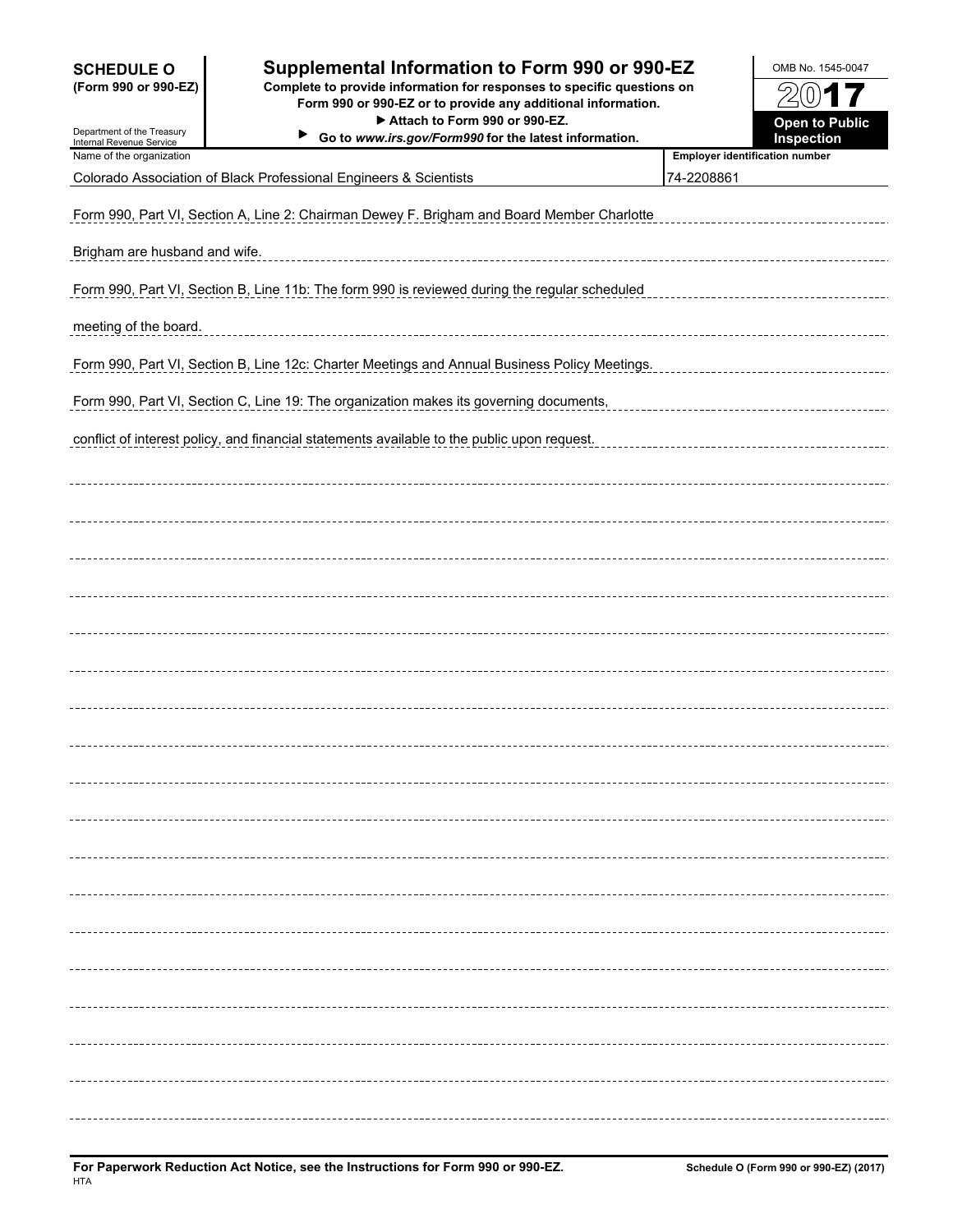| Schedule O (Form 990 or 990-EZ) (2017)                            | $\overline{2}$<br>Page                |
|-------------------------------------------------------------------|---------------------------------------|
| Name of the organization                                          | <b>Employer identification number</b> |
| Colorado Association of Black Professional Engineers & Scientists | 74-2208861                            |
|                                                                   |                                       |
|                                                                   |                                       |
|                                                                   |                                       |
|                                                                   |                                       |
|                                                                   |                                       |
|                                                                   |                                       |
|                                                                   |                                       |
|                                                                   |                                       |
|                                                                   |                                       |
|                                                                   |                                       |
|                                                                   |                                       |
|                                                                   |                                       |
|                                                                   |                                       |
|                                                                   |                                       |
|                                                                   |                                       |
|                                                                   |                                       |
|                                                                   |                                       |
|                                                                   |                                       |
|                                                                   |                                       |
|                                                                   |                                       |
|                                                                   |                                       |
|                                                                   |                                       |
|                                                                   |                                       |
|                                                                   |                                       |
|                                                                   |                                       |
|                                                                   |                                       |
|                                                                   |                                       |
|                                                                   |                                       |
|                                                                   |                                       |
|                                                                   |                                       |
|                                                                   |                                       |
|                                                                   |                                       |
|                                                                   |                                       |
|                                                                   |                                       |
|                                                                   |                                       |
|                                                                   |                                       |
|                                                                   |                                       |
|                                                                   |                                       |
|                                                                   |                                       |
|                                                                   |                                       |
|                                                                   |                                       |
|                                                                   |                                       |
|                                                                   |                                       |
|                                                                   |                                       |
|                                                                   |                                       |
|                                                                   |                                       |
|                                                                   |                                       |
|                                                                   |                                       |
|                                                                   |                                       |
|                                                                   |                                       |
|                                                                   |                                       |
|                                                                   |                                       |
|                                                                   |                                       |
|                                                                   |                                       |